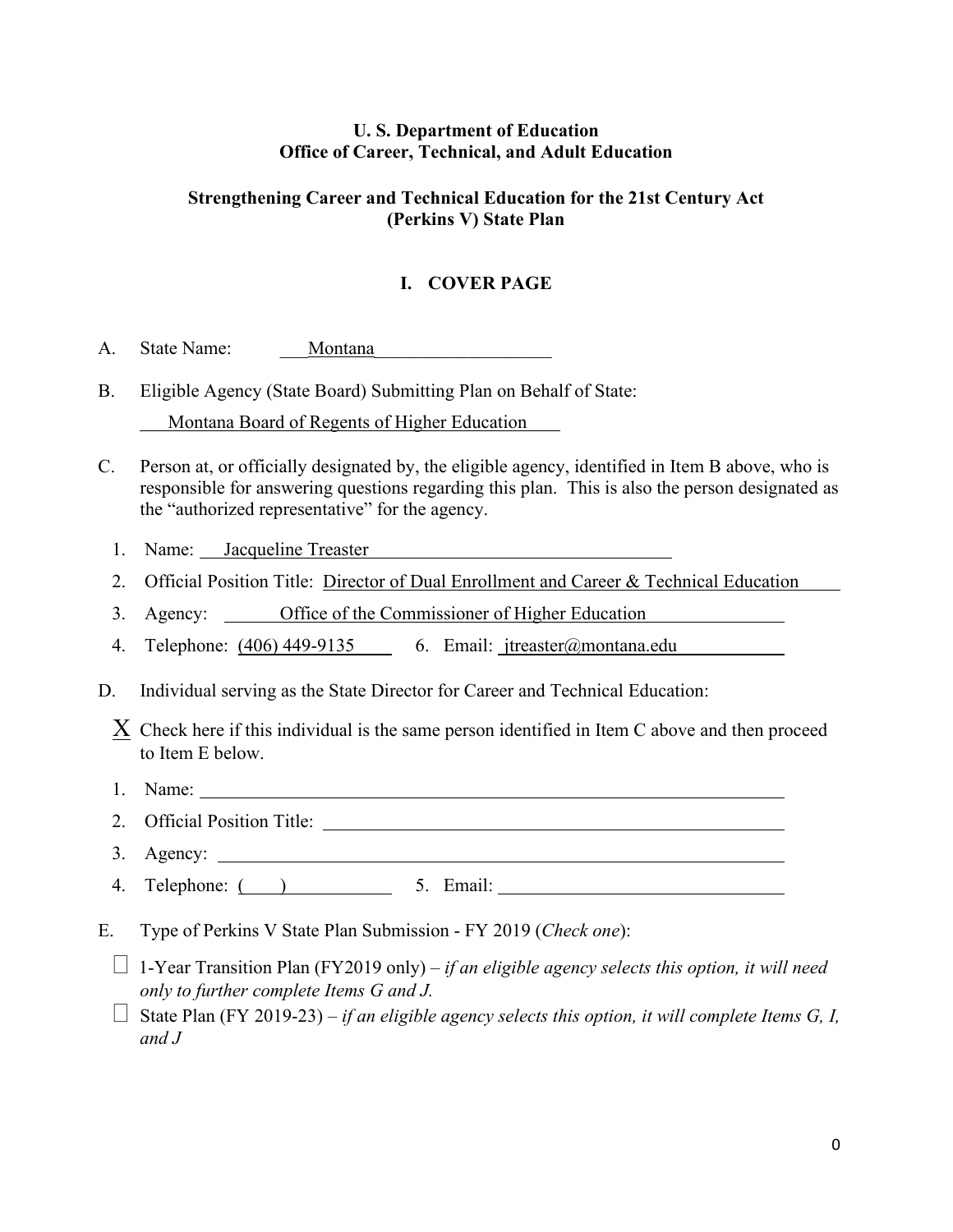- F. Type of Perkins V State Plan Submission *Subsequent Years* (C*heck one*):[1](#page-1-0)
	- $X$  State Plan (FY 2020-23)

State Plan Revisions (Please indicate year of *submission:* 

G. Submitting Perkins V State Plan as Part of a Workforce Innovation and Opportunities Act (WIOA) Combined State Plan – FY 2019 (*Check one*):

 $\Box$  Yes

X No

H. Submitting Perkins V State Plan as Part of a Workforce Innovation and Opportunities Act (WIOA) Combined State Plan – *Subsequent Years* (*Check one*):[2](#page-1-1)

 Yes (*If yes, please indicate year of submission: )* X No

I. Governor's Signatory Authority of the Perkins V State Plan (*Fill in text box and then check one box below):[3](#page-1-2)*

**Date Governor was sent State Plan for signature:** 

- $\Box$  The Governor has provided a letter that he or she is jointly signing the State plan for submission to the Department.
- $\Box$  The Governor has not provided a letter that he or she is jointly signing the State plan for submission to the Department.

<span id="page-1-0"></span><sup>&</sup>lt;sup>1</sup> Item F will only appear to the user in the Perkins V State Plan Portal in subsequent years (FY 2020-23).

<span id="page-1-1"></span><sup>&</sup>lt;sup>2</sup> Item H will only appear to the user in the Perkins V State Plan Portal in subsequent years (FY 2020-23).

<span id="page-1-2"></span><sup>&</sup>lt;sup>3</sup> Item I is required in FY 2019 only for States that choose to submit a full Perkins V State plan, covering FY 2019-23.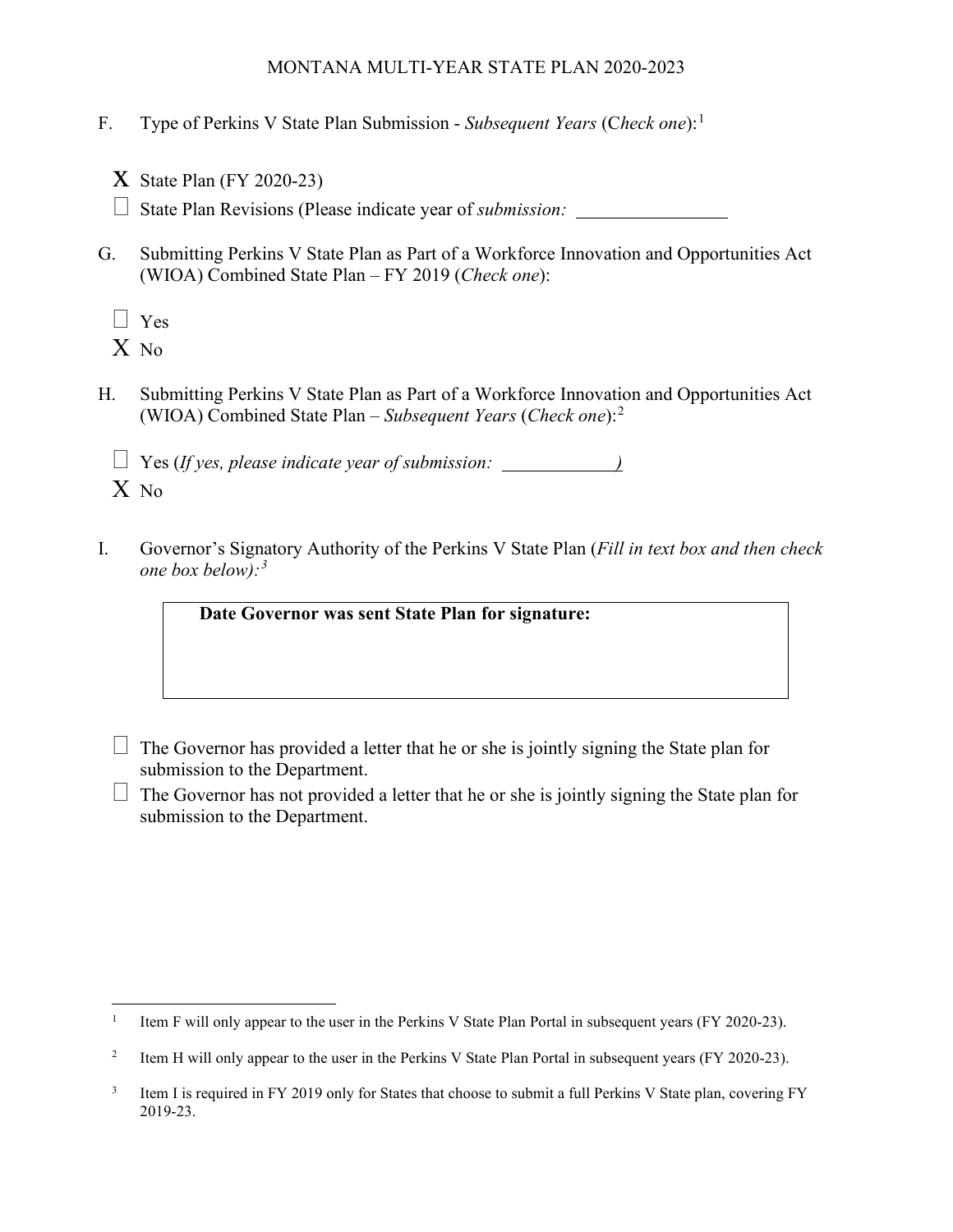- J. By signing this document, the eligible entity, through its authorized representative, agrees:
	- 1. To the assurances, certifications, and other forms enclosed in its State plan submission; and
	- 2. That, to the best of my knowledge and belief, all information and data included in this State plan submission are true and correct.

| <b>Authorized Representative Identified in Item C</b> | Telephone:   |
|-------------------------------------------------------|--------------|
| <b>Above (Printed Name)</b>                           | 406-449-9135 |
| Jacqueline Treaster                                   |              |
|                                                       |              |
|                                                       |              |
| <b>Signature of Authorized Representative</b>         | Date:        |
|                                                       |              |
|                                                       |              |
|                                                       |              |
|                                                       |              |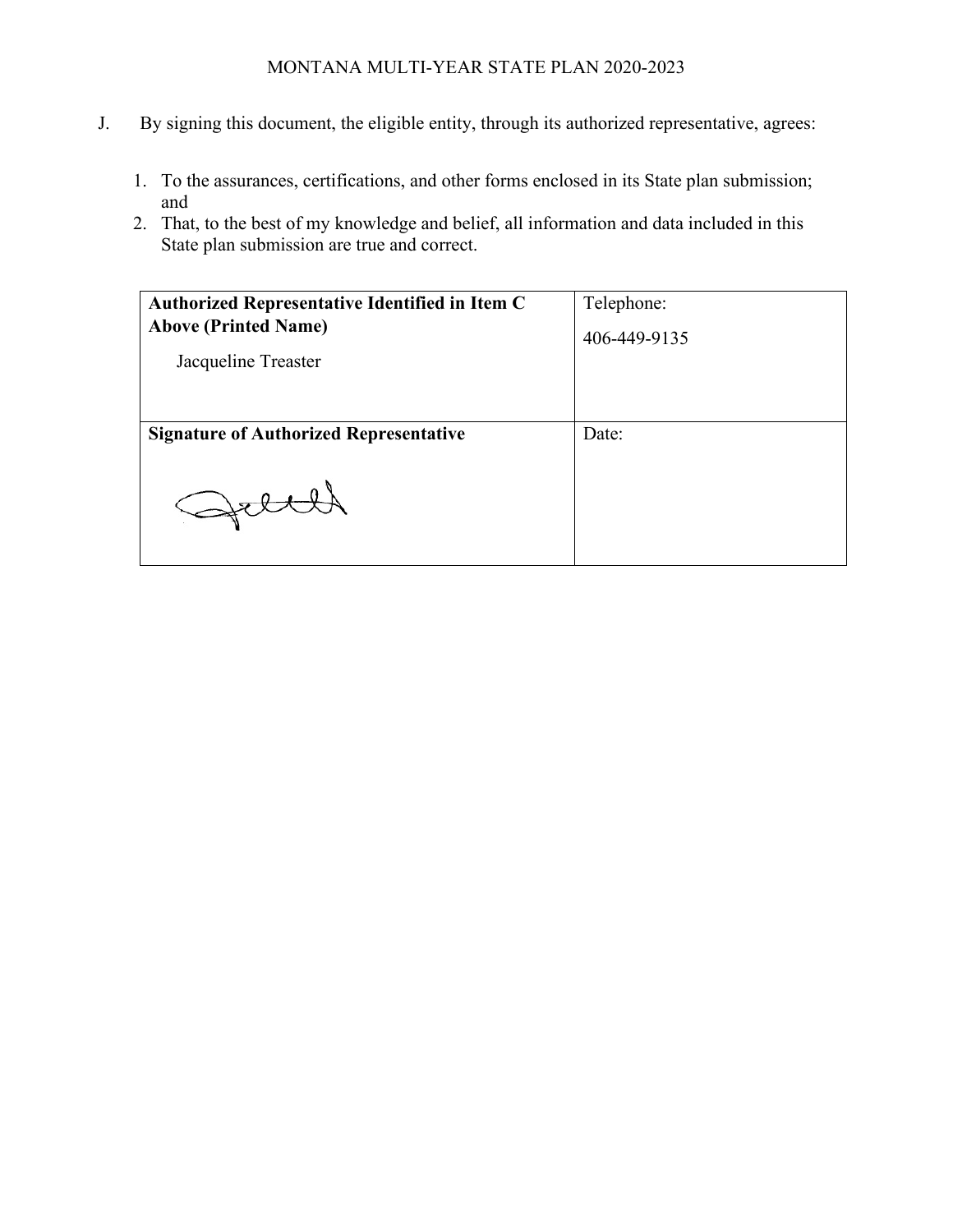# MONTANA STATE PLAN FOR CAREER AND TECHNICAL EDUCATION: FY 2020-2023



Prepared in Accordance with the Provisions of The Strengthening Career and Technical Education for the 21st Century Act

> MONTANA BOARD OF REGENTS OFFICE OF THE COMMISSIONER OF HIGHER EDUCATION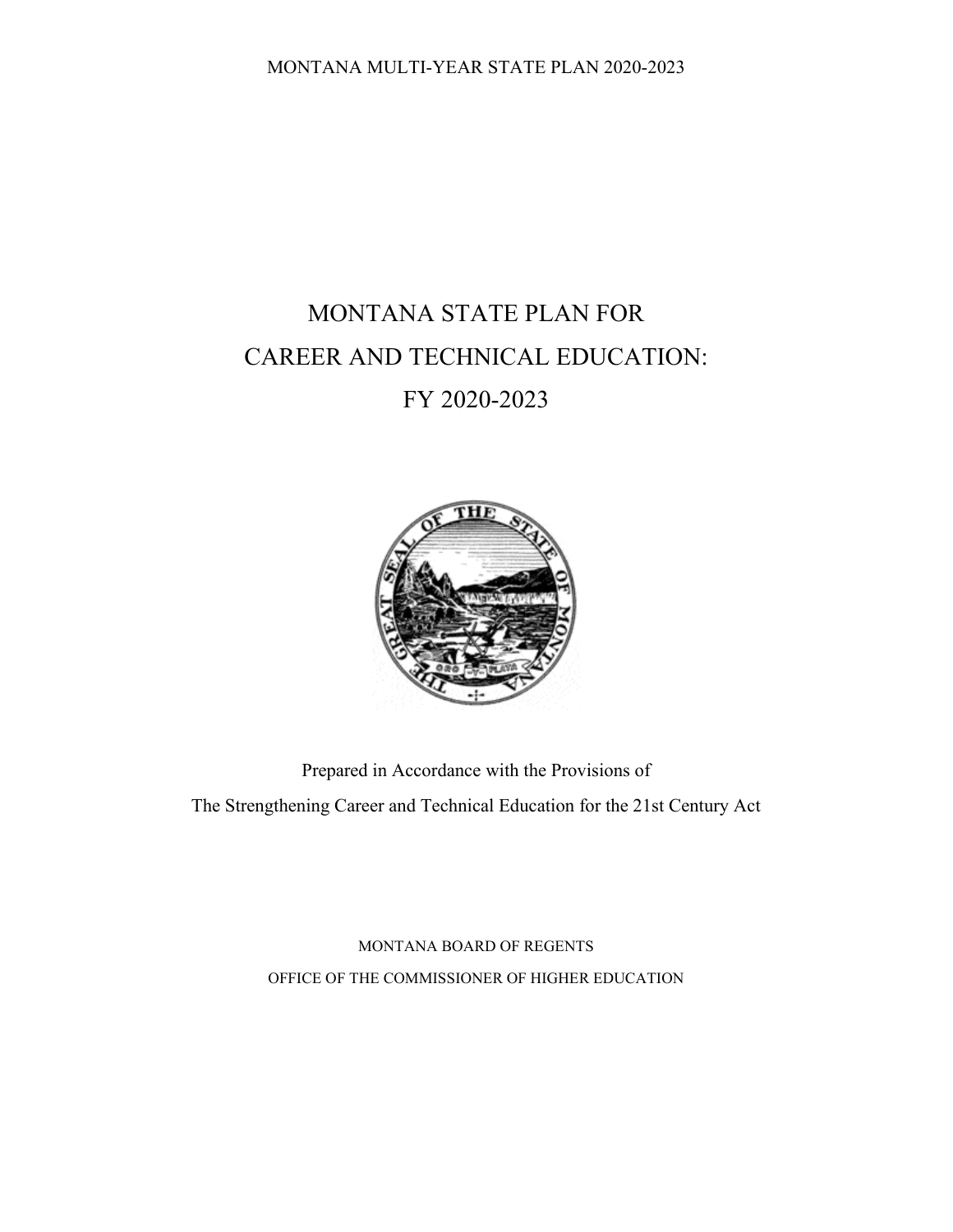# **TABLE OF CONTENTS**

#### NARRATIVE DESCRIPTIONS

Introduction

- A. Plan Development and Consultation
	- A.1. Stakeholder Consultation
	- A.2. Input from Relevant Agencies
	- A.3. Public Comment
- B. Program Administration and Implementation
	- B.1. State's Vision for Education and Workforce Development
		- B.1.a. State-Supported Workforce Development Activities
		- B.1.b Strategic Vision
		- B.1.c. Joint Planning and Alignment
		- B.1.d. State Leadership Funds
		- B.2.a. CTE Programs of Study at the State Level
	- B.2. Implementing Career and Technical Education Programs and Programs of Study
		- B.2.a. CTE Programs of Study at the State Level
		- B.2.b. Approving Locally Developed Career Pathways
			- B.2.b.i. Academic Achievement and Technical Skill Attainment
			- B.2.b.ii. Expanding Access to CTE for Special Populations
			- B.2.b.iii. Supporting the Inclusion of Employability Skills
		- B.2.c.i. Availability of Career Pathways Information
		- B.2.c.ii. Collaboration in Development and Coordination of Career Pathways
		- B.2.c.iii. Labor Market Data and Alignment of Programs of Study
		- B.2.c.iv. Equal Access for Special Populations
		- B.2.c.v. Coordination with the State Workforce Innovation Board
		- B.2.c.vi. Secondary, Postsecondary and Industry Collaboration
		- B.2.c.vii. Improving Outcomes and Reducing Performance Gaps for Special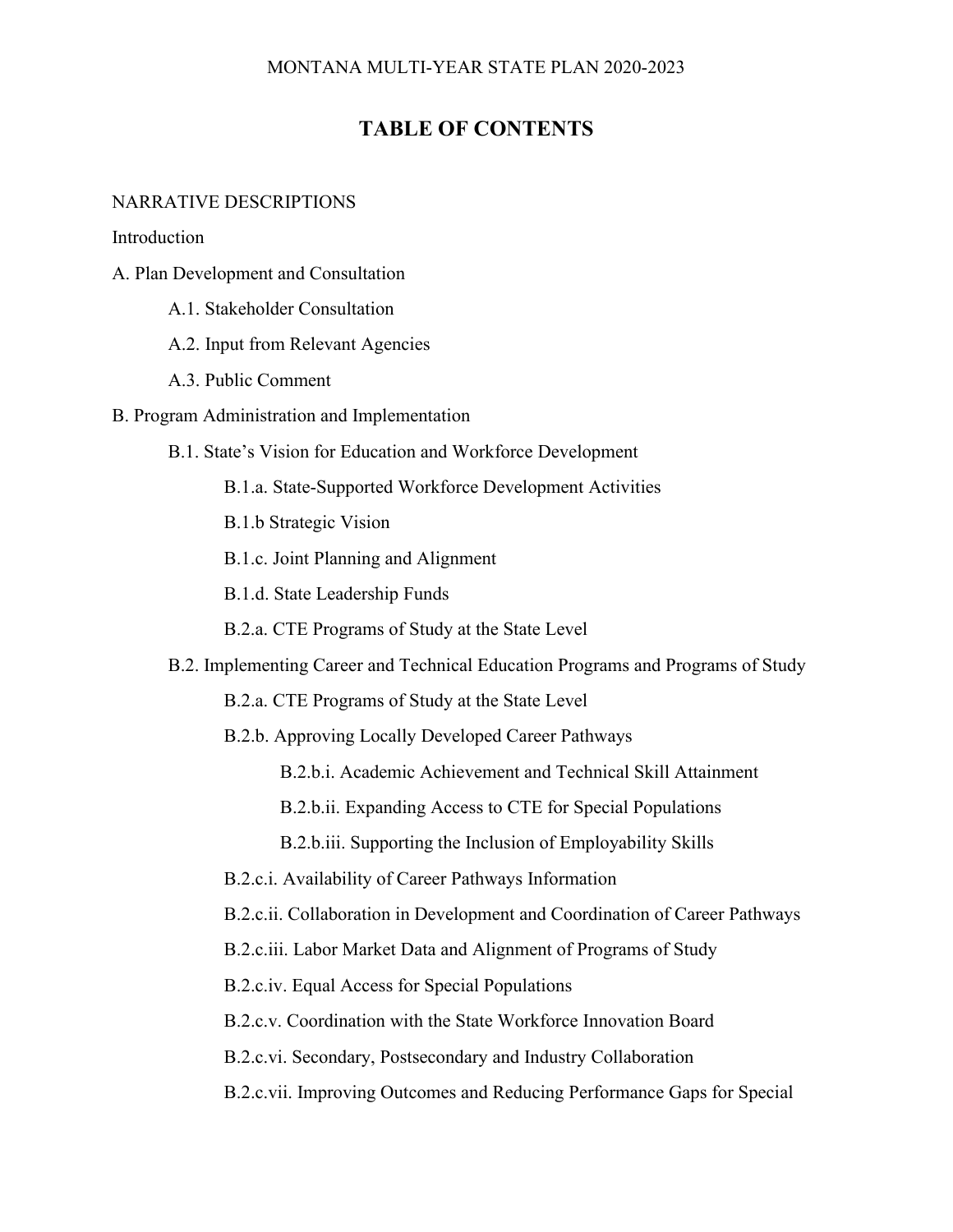Population CTE Concentrators

- B.2.d. Dual Enrollment Programs
- B.2.e. Involving Stakeholders in the Evaluation of Career and Technical Education Programs
- B.2.f. Local Application Template
- B.2.g. Comprehensive Needs Assessment Template
- B.2.h. Definition of "Size, Scope, and Quality"
- B.3. Meeting the Needs of Special Populations
	- B.3.a. Program Strategies for Special Populations
		- B.3.a.i. Equal Access
		- B.3.a.ii. Discrimination Policies
		- B.3.a.iv. Appropriate Accommodations
		- B.3.a.v. Instruction and Work-based Learning Opportunities
- B.4. Preparing Teachers and Faculty

#### C. Fiscal Responsibility

- C.1. Approving Eligible Recipients for Funds
	- C.1.a. Academic Achievement
	- C.1.b. Skill Attainment
	- C.1.c. Local Needs Assessment
- C.2. Allotment of Funds
	- C.2.a. Secondary and Postsecondary Allocations
	- C.2.b. Consortia
- C.3. Allocations for Secondary CTE Programs
- C.4. Allocations for Postsecondary CTE Programs
- C.5. Adjustments to Allocations
- C.6. Alternative Secondary Allocation Formula
- C.7. Alternative Postsecondary Allocation Formula
- C.8. Reserve Funds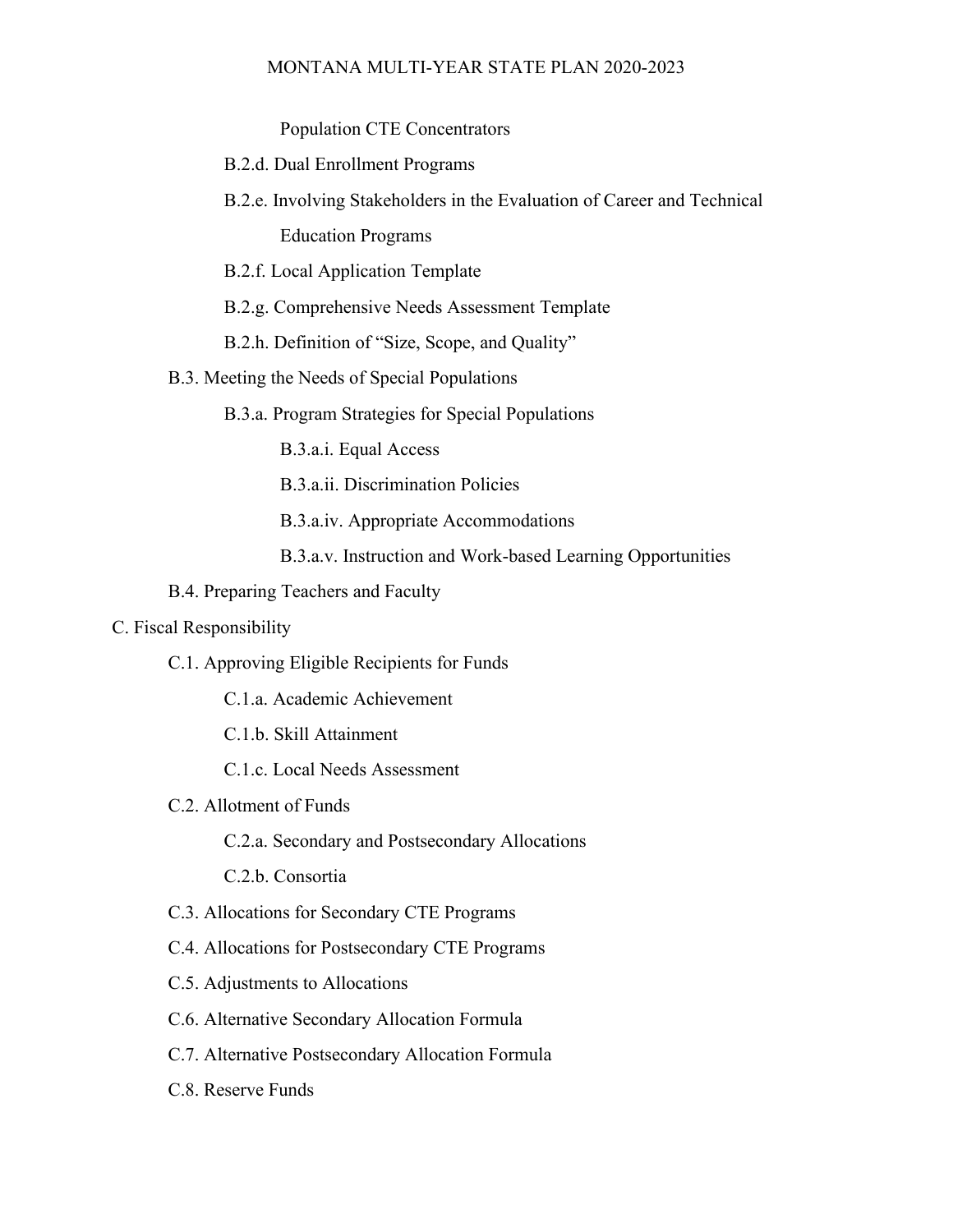- C.9. State Baseline
- D. Accountability for Results

D.1. Secondary Indicators of Career and Technical Education Program Quality

- D.2. State Determined Performance Level (SDPL) Form
- D.3. State Determined Performance Level (SDPL) Procedure
- D.4. State Determined Performance Level (SDPL) Public Comments
- D.5. State Determined Performance Level (SDPL) Disparities or Gaps

#### ASSURANCES, CERTIFICATIONS, AND OTHER FORMS

- A. Statutory Assurances
- B. EDGAR Certifications
- C. Other Forms

#### BUDGET

A. Budget Form

#### APPENDICES

- A. Montana's Postsecondary Local Application Template
- B. Montana's Secondary Local Application Template
- C . Montana's Comprehensive Local Needs Assessment Template
- D. Example of a Montana Career Pathway as a Program of Study

#### E. Public Comment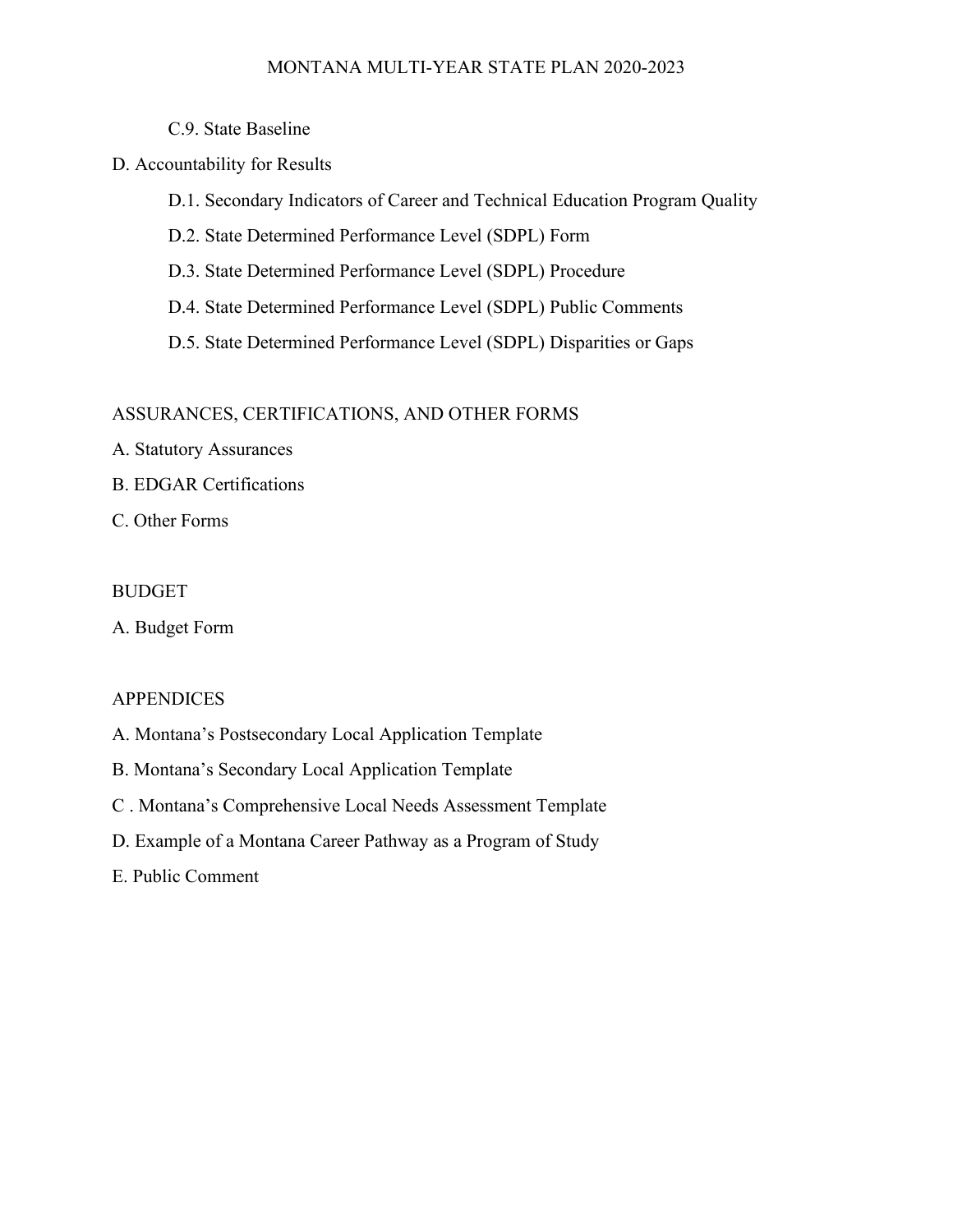## **NARRATIVE DESCRIPTIONS**

### **Introduction**

The Montana Board of Regents of Higher Education (Board of Regents) is the designated state board to coordinate the development and submission of the state plan for career and technical education as required by the Strengthening Career and Technical Education for the 21st Century Act.

The State agencies responsible for career and technical education in Montana are the Academic Research and Student Affairs unit of the Office of the Commissioner of Higher Education (OCHE) and the Division of Career, Technical and Adult Education of the Office of Public Instruction (OPI). OCHE is the pass-through agency for the Carl D. Perkins Grant.

The Board of Regents, therefore, submits this Four-Year Montana State Plan for Career and Technical Education under provisions of Perkins V covering the period of state fiscal years 2020-2023.

In some elements of this plan, when OCHE and OPI take separate actions with the eligible recipients they serve, their activities will be noted separately. However, when the two agencies take action together for fulfilling various requirements, such as in implementation of the CTE Programs of Study, they will be referred to as "the Partner Agencies."

In submitting this plan, Montana wishes to acknowledge the participation and input of the State Plan Advisory Committee, appointed in conformity with the requirements of Montana Law (MCA 20-7-330). Members of the State Plan Advisory Committee are: Mark Branger, Executive Director, Montana Association for Career and Technical Education and CTE Teacher/Administrator, Huntley Project School; Scott Anderson, Principal and Director, Billings Career Center; Tammie Hickey, WIOA Adult Education Program Coordinator, Great Falls School District; Eric Tilleman, FFA/Ag Teacher, Cascade Public Schools, Dan Carter, Public and Government Affairs at Exxon Mobil Billings; and, Dick Brown, CEO, Montana Hospital Association.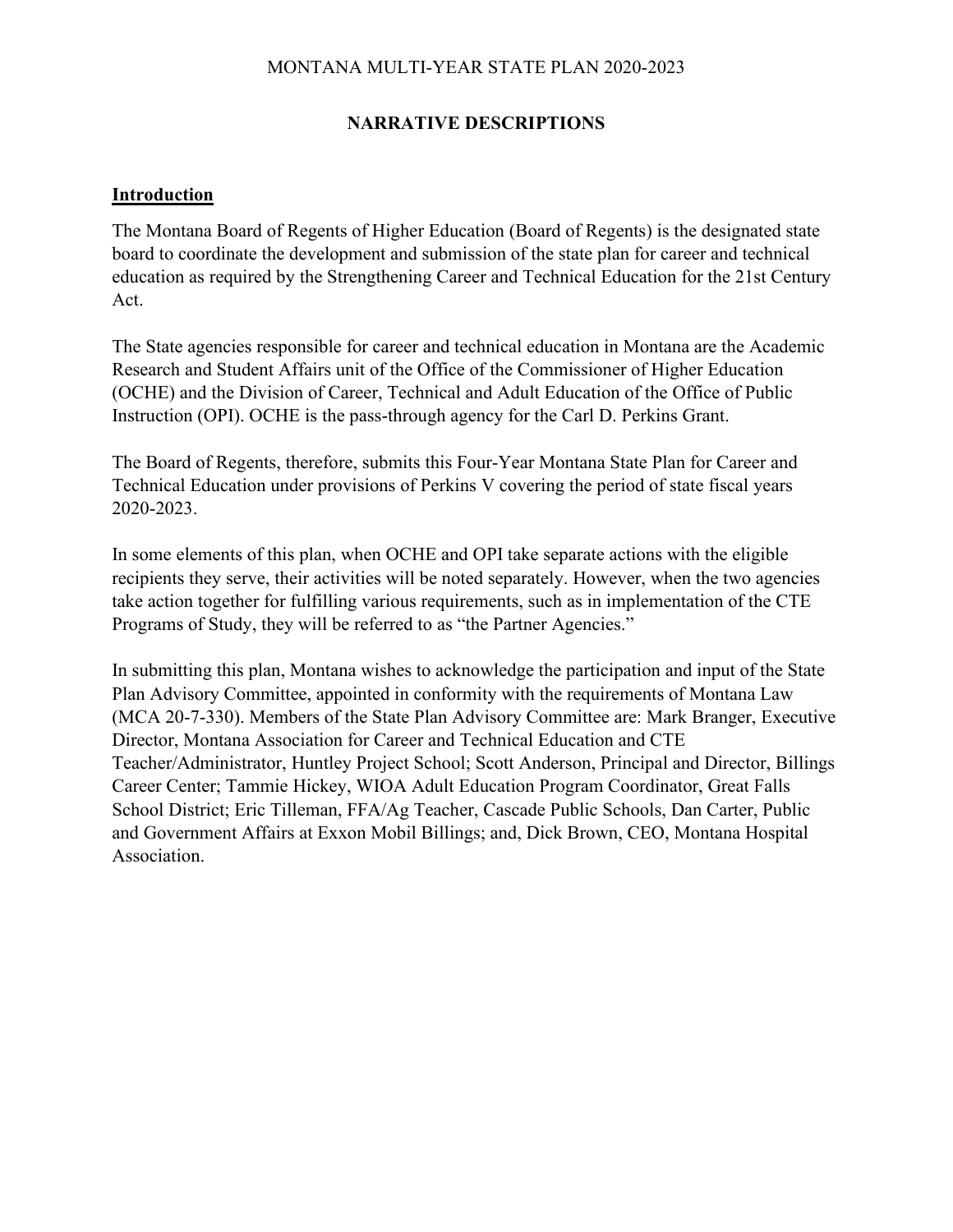# **A. PLAN DEVELOPMENT AND CONSULTATION**

## **A.1. Stakeholder Consultation**

### *Overview*

The Montana State Plan was developed in consultation with CTE educators, eligible recipients including tribal colleges, parents, students, adult CTE providers, guidance counselors, interested community representatives, and representatives of special populations, business and industry, and labor organizations in the state. We also met with the State workforce development board and with Montana Tribal organizations.

A CTE Stakeholder Survey was one mode of stakeholder engagement we used. We received 1,128 responses to the survey, with the majority of responses coming from students, CTE teachers, and representatives from business and industry. The survey helped the Partner Agencies identify career-related opportunities (including work-based learning opportunities) for

- students, teachers, counselors and administrators in the state
- alignment between secondary and postsecondary programs to industry and workforce needs in the state
- integration of employability skills within CTE courses/programs
- potential barriers for students, teachers, parents, administrators, etc. to take advantage of existing opportunities

Some of the most valuable information gained from the CTE survey included:

- 43% of students indicated that their parent/guardian was the most influential source for them when making decisions about their job/career path of choice.
- Most high-school counselors feel that they aren't very prepared to offer career counseling to students including postsecondary education options. 27% of counselors also feel that they don't have enough information Montana's CTE programs.
- 100% of secondary teachers indicated that they integrate employability skills in their classes.
- Counselors and teachers indicated that the most common barrier for students to take advantage of career exploration opportunities (i.e. work-based learning, career fairs, career shadowing) is the lack of time in student's schedules, while most school administrators believe it is due to a lack of funding.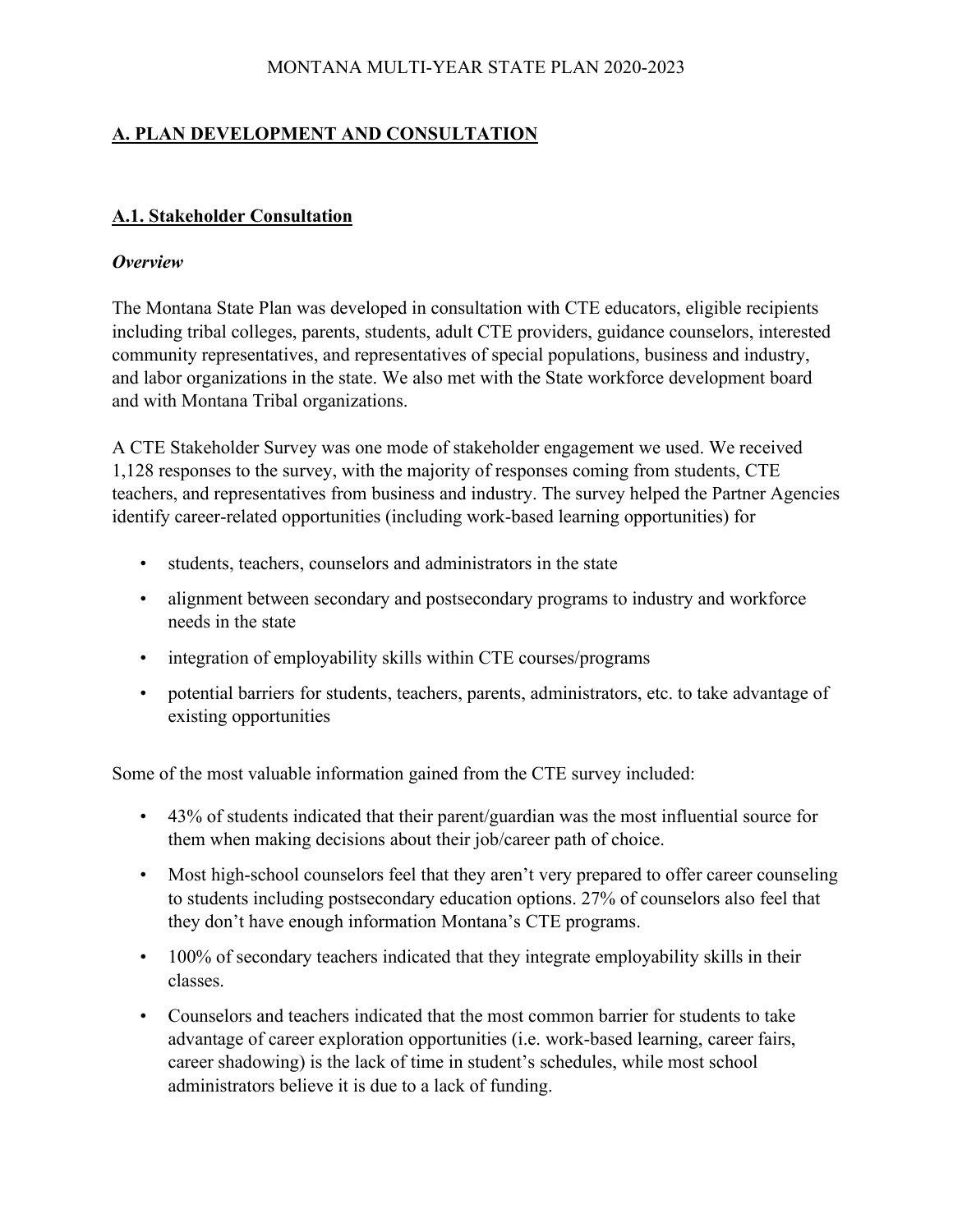• Most parents indicated they want their students to pursue a four-year degree and/or a graduate degree. Only 17% want their children to pursue a certificate/apprenticeship program or a two-year college degree.

The Education Policy Advisor with Montana's Governor's office attended the Perkins Advisory Committee meetings in addition to contributing as a member of the State Executive Leadership team. The Governor's advisor has received Montana's transition plan for review.

Additionally, the work of preparing the Montana State Plan benefited from the assistance of the State Plan Advisory Committee, which was appointed in conformity with the requirements of Montana Law (MCA 20-7-330). The Advisory Committee met with State Executive Leadership Team members from OCHE, OPI, The Montana Department of Labor and Industry and the Montana Governor's Office on five (5) occasions during the Development of the Transition Plan and the Four-Year Plan in 2019.

In compliance with Montana statute, the Advisory Committee consists of four representatives from secondary and postsecondary education and two representatives from business/industry. Recommendations of the Advisory Committee include:

- updating Montana's definition of size, scope and quality
- refining the process in which the State Executive Leadership Team approves and reviews programs of study/career pathways
- developing ways in which the Partner Agencies will encourage the inclusion of employability skills in all programs of study/career pathways
- how to better serve special populations.

Postsecondary career and technical education programs receiving funds under Perkins V will continue to coordinate services with the State Workforce Innovation Board (SWIB) and other one-stop career delivery system partners. The director of the Montana SWIB attended all of the Advisory Committee meetings and assisted the Partner Agencies in aligning this plan with the Montana Workforce Innovation and Opportunity Act plan.

Meeting in Billings on September 13, 2018, the Perkins Program Manager and the Dual Enrollment and Montana Career Pathways Program Manager (OCHE) presented the Montana Board of Regents with information about the *Strengthening Career and Technical Education for the 21st Century Act*, including information about the transition plan, the four-year plan, and notable changes from Perkins IV to Perkins V.

At a meeting in Helena on March 7, 2019 the Director of Dual Enrollment and Career & Technical Education (OCHE) presented information about Perkins V, the Perkins V Advisory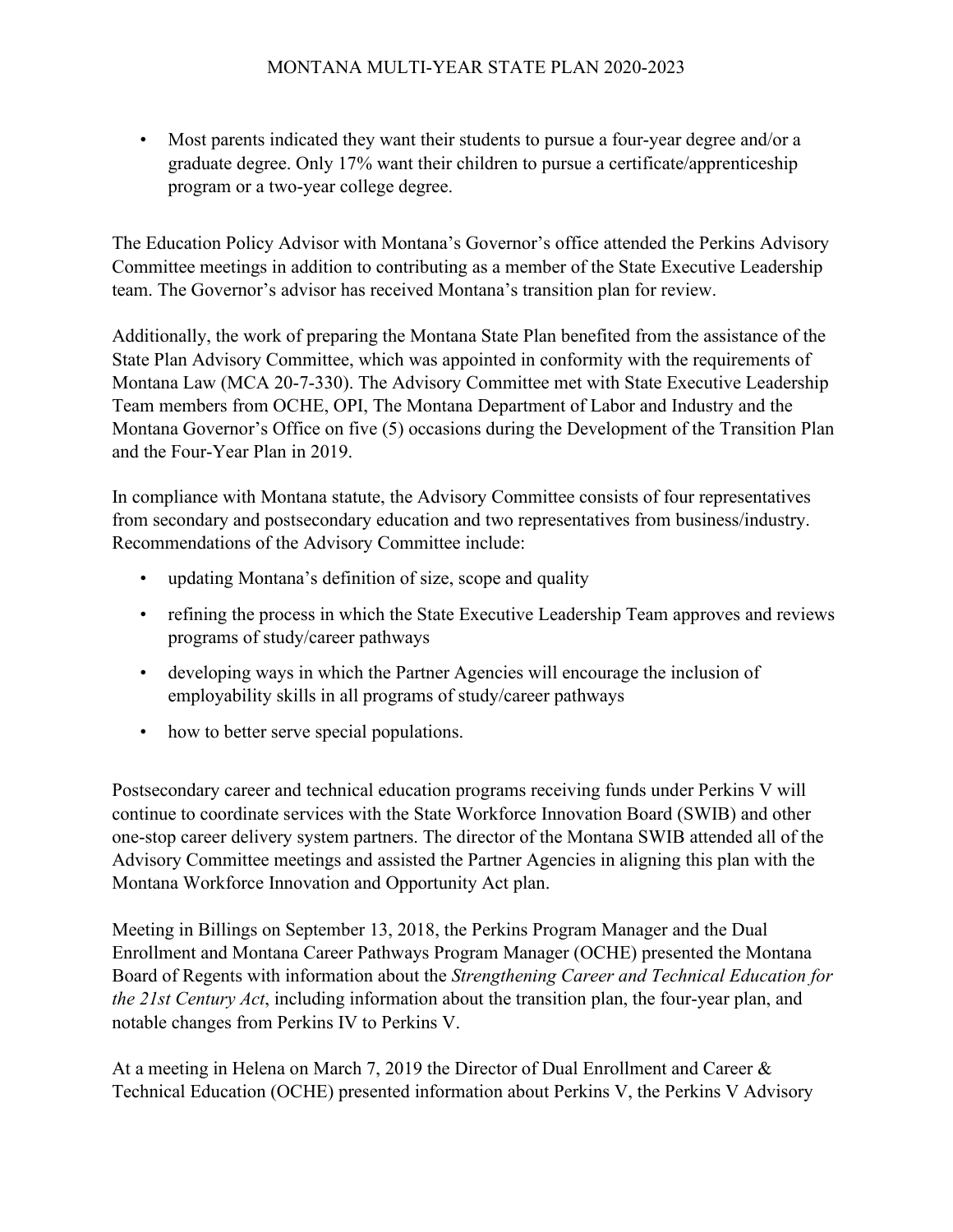Committee and timeline, scheduled dates for Public Comment, and ongoing stakeholder engagement to the Montana Board of Regents.

On June 13, 2019 the Director of Dual Enrollment and Career & Technical Education (OCHE) met with the Montana SWIB in Lewistown to present details on Perkins V and explain the planning process.

The Office of Public Instruction conducted three sessions on June 18, 19 and 20, 2019, soliciting the involvement of educator involvement in the state at the Montana Behavioral Initiative Summer Institute in Bozeman.

The Director of Dual Enrollment and Career & Technical Education and the Director of American Indian/Minority Achievement and K-12 Partnerships (OCHE), presented information regarding Perkins, Career and Technical Education, and Career Pathways to the School Administrators of Montana Administrators Institute in Helena on July 31, 2019.

OCHE and OPI Leadership met with the Executive Director of the Montana Rural Education Association, the Executive Director of the Montana Board of Public Education, and the Executive Director of the School Administrators of Montana on August 1, 2019 to present the Four-Year Plan proposal and to solicit feedback and recommendations.

Partner Agencies staff travelled to many areas of Montana to deliver in-person technical assistance workshops to secondary and postsecondary LEAs. These technical assistance workshops provided information about Perkins V legislation, introduced the Comprehensive Local Needs Assessment, facilitated discussions on potential consortium options, and collected feedback from attendees as a form of stakeholder engagement. Dates and locations of workshops offered:

- September 16, 2019, Polson
- September 20, 2019, Missoula
- September 21, 2019, Kalispell
- September 25, 2019, Billings
- September 30, 2019, Butte
- October 10, 2019, Glendive
- October 15, 2019, Havre
- October 17, 2019, Belgrade
- October 17, 2019, Great Falls (in conjunction with the Montana Association of Career and Technical Education State Conference)
- October 28, 2019, Helena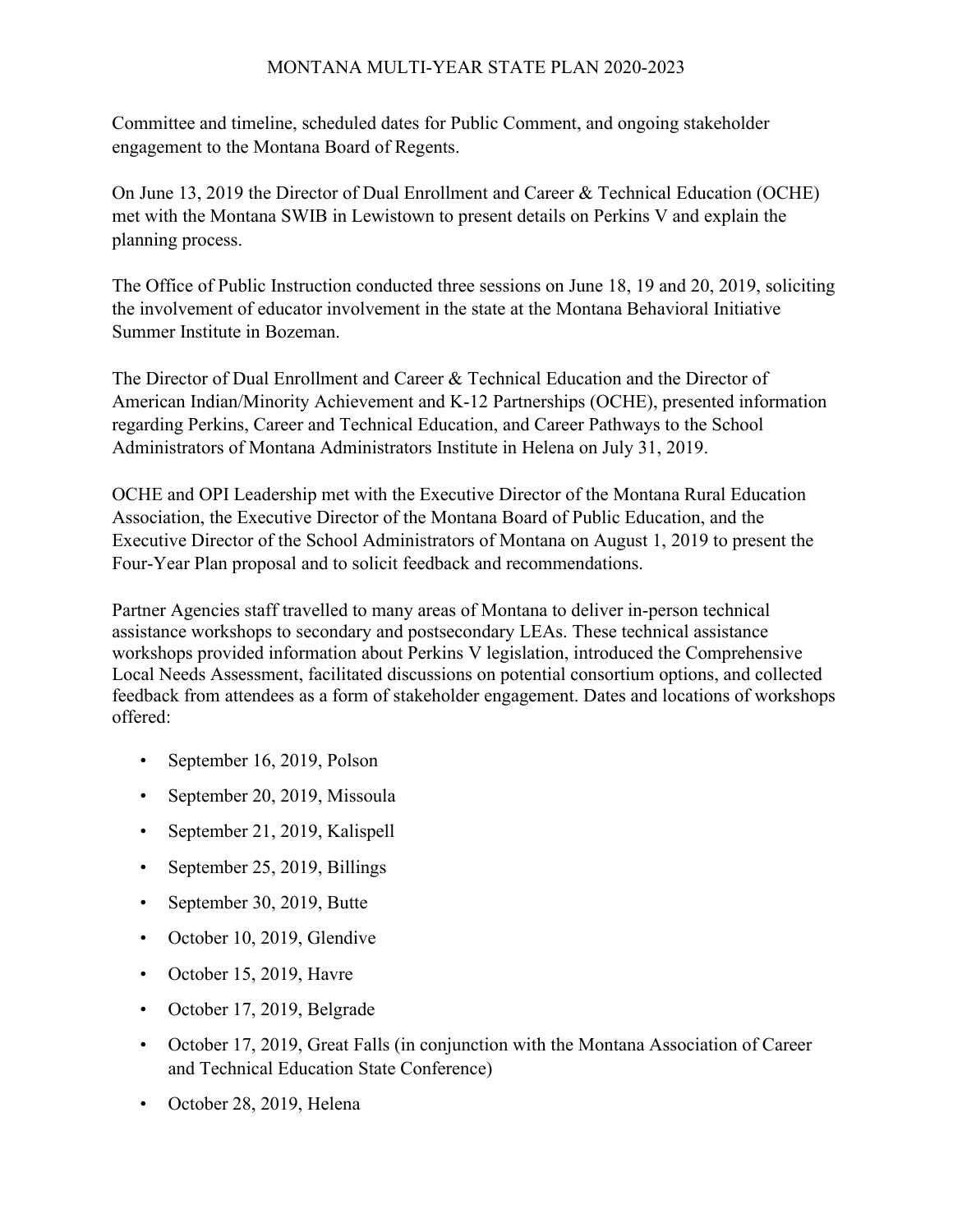• October 30, 2019, Bozeman

Career and Technical Education/Perkins tribal consultation meetings were held in Lame Deer, on October 9, 2019 and in Helena on November 6, 2019 at the Montana Advisory Council for Indian Education (MACIE). The MACIE meeting had representatives from almost all of Montana's tribes, and representatives expressed interest in ongoing Tribal Consultation during the implementation of this plan.

The State CTE director provided updates to the Montana State Workforce Innovation Board (SWIB) on the following meeting dates:

- November 29, 2018, Helena, Montana
- June 13, 2019, Lewistown, Montana
- November 20, 2019, Helena, Montana

## *Required Stakeholder Consultation Groups*

- 1. Representatives of secondary and postsecondary CTE programs
- 2. Parents, students, and community organizations
- 3. The State workforce development board (Workforce Innovation and Opportunity Act 29 U.S.C. 3111)
- 4. Representatives of special populations
- 5. Representatives of business and industry
- 6. Representatives of agencies serving out-of-school youth, homeless children and youth, and at-risk youth ((section 722(d)(3) of the McKinney-Vento Homeless Assistance Act (42 U.S.C. 11432(d)(3))
- 7. Representatives of Indian Tribes and Tribal Organizations
- 8. Individuals with disabilities
- 9. The Governor

## *Stakeholder Outreach*

The following table details how members of each of the required stakeholder consolation groups were engaged in the State Plan process.

| Date(s) | Description of outreach event/activity | <b>Groups represented</b> |  |
|---------|----------------------------------------|---------------------------|--|
|         | <b>CTE Stakeholder Survey</b>          | 1,2,3,4,5,6,7,8,9         |  |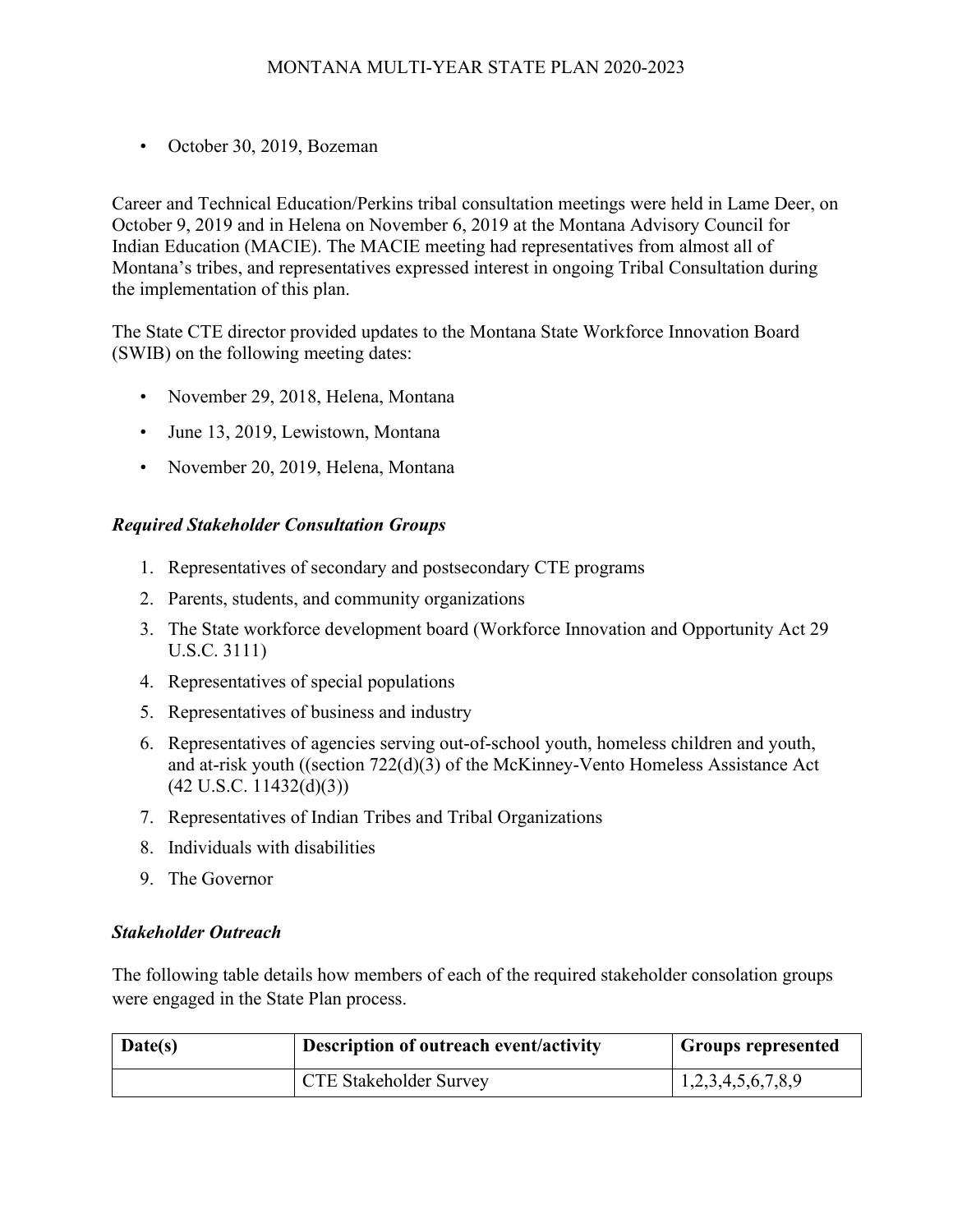| February 25, 2019<br>March 14, 2019<br>April 1, 2019<br>May 2, 2019<br>June 3, 2019                                                                                                                                                | Perkins Advisory Committee meetings                                    | 1,3,5,6,9       |
|------------------------------------------------------------------------------------------------------------------------------------------------------------------------------------------------------------------------------------|------------------------------------------------------------------------|-----------------|
| September 13, 2018<br>March 7, 2019                                                                                                                                                                                                | Montana Board of Regents public meetings                               | 1,2,3,4,6,7,8,9 |
| November 29, 2018<br>June 13, 2019<br>November 20, 2019                                                                                                                                                                            | SWIB meetings                                                          | 1,3,4,5,9       |
| June 18-20, 2019                                                                                                                                                                                                                   | Montana Behavioral Initiative Summer Institute                         | 1,2,4,6,8       |
| July 31, 2019                                                                                                                                                                                                                      | School Administrators of Montana<br><b>Administrators Institute</b>    | 1,2,4,6,7,8     |
| August 1, 2019                                                                                                                                                                                                                     | Montana Rural Education Association meeting                            | 1,2,4,6,7,8     |
| September 16, 2019<br>September 20, 2019<br>September 21, 2019<br>September 25, 2019<br>September 30, 2019<br>October 10, 2019<br>October 15, 2019<br>October 17, 2019<br>October 17, 2019<br>October 28, 2019<br>October 30, 2019 | Perkins V Implementation workshops                                     | 1,4,6,7,8,9     |
| October 9, 2019<br>November 6, 2019                                                                                                                                                                                                | Career and Technical Education/Perkins tribal<br>consultation meetings | 1,2,4,6,7,8     |
| April 17, 2019<br>May 20, 2019                                                                                                                                                                                                     | <b>Public Hearings</b>                                                 | 1,2,3,4,6,7,8,9 |

# **A.2. Input from Relevant Agencies**

The **Montana Board of Regents of Higher Education** is the governing body for the State of Montana and as such oversees the Perkins grant implementation.

The **Office of the Commissioner of Higher Education** is the eligible agency for the Perkins grant in the State of Montana and as such oversees administration.

OCHE is also the State agency responsible for supervision of community colleges and other twoyear postsecondary institutions primarily engaged in providing postsecondary career and technical education.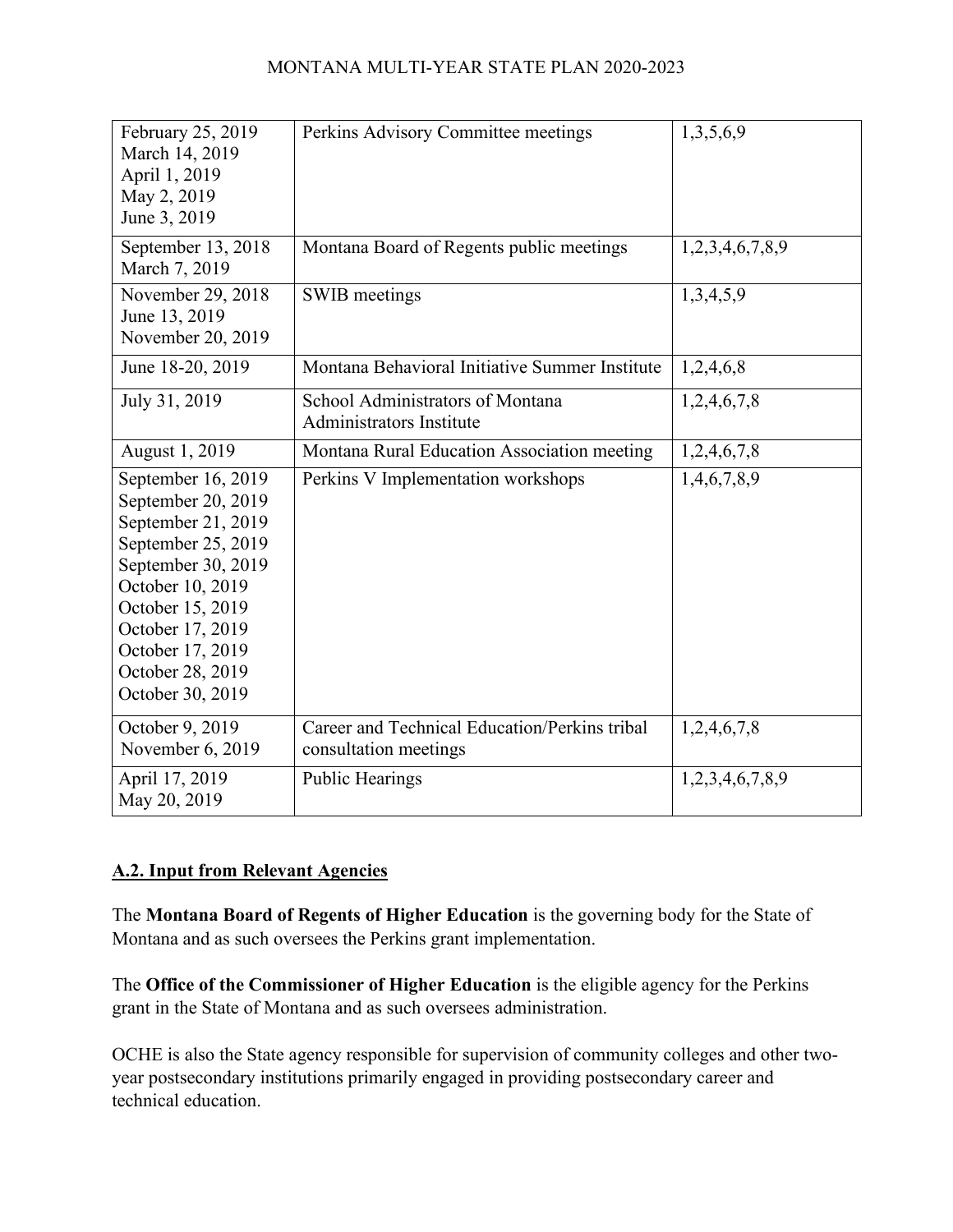The **Montana Office of Public Instruction** is the State agency that oversees Perkins funding for eligible secondary districts.

These two agencies have jointly written the Perkins State plan and, with the State Plan Advisory Committee, developed the portion of the plan relating to the amount and uses of any funds proposed for postsecondary career and technical education, tech prep education, nontraditional and special populations, students in institutions and secondary career and technical education.

If a State agency finds that a portion of the final State plan is objectionable, that State agency shall file its objection with the Office of the Commissioner of Higher Education and OCHE will provide a copy of the objection and the response to the Secretary.

# **A.3. Public Comment**

The Montana Office of the Commissioner of Higher Education and the Office of Public Instruction jointly conducted two public hearings for the purpose of affording all segments of the public and interested organizations an opportunity to engage with and make recommendations regarding the State plan. Due to long travel distances to public meetings in Montana and to allow widespread participation in the hearing process, the formal public hearings were conducted via video conference and conference call.

The hearings originated in Helena directed by the Partner Agencies at Helena College and was open to public attendance. Eight other sites were also involved in the events. Three sites were in the largest population areas in the state: Billings in the South-Central region; Great Falls in the North-Central region, and Missoula in the Western region. Other teleconference sites included Glendive, in the far Eastern area of the state; Havre in the North-Central; Bozeman, in the South-West; Butte in the Central region; Kalispell in the Northwest; and Polson in the Northwest as well as at Salish Kootenai Tribal College.

The public hearings began with a detailed briefing of all aspects of the State plan, and then participants were then given time to present oral statements and to present written statements as well. The hearings took place on April 17, 2019 and May 20, 2019.

A recording of the first hearing, a copy of hearing notices, mailing lists used for notification, and a summary of recommendations and comments made by attendees are maintained on file at the eligible agency.

The Four-Year plan was posted for the required sixty days from February 1, 2020 – April 1, 2020 for public written comment. A summary of the comments and the eligible agency's responses are included in the appendices.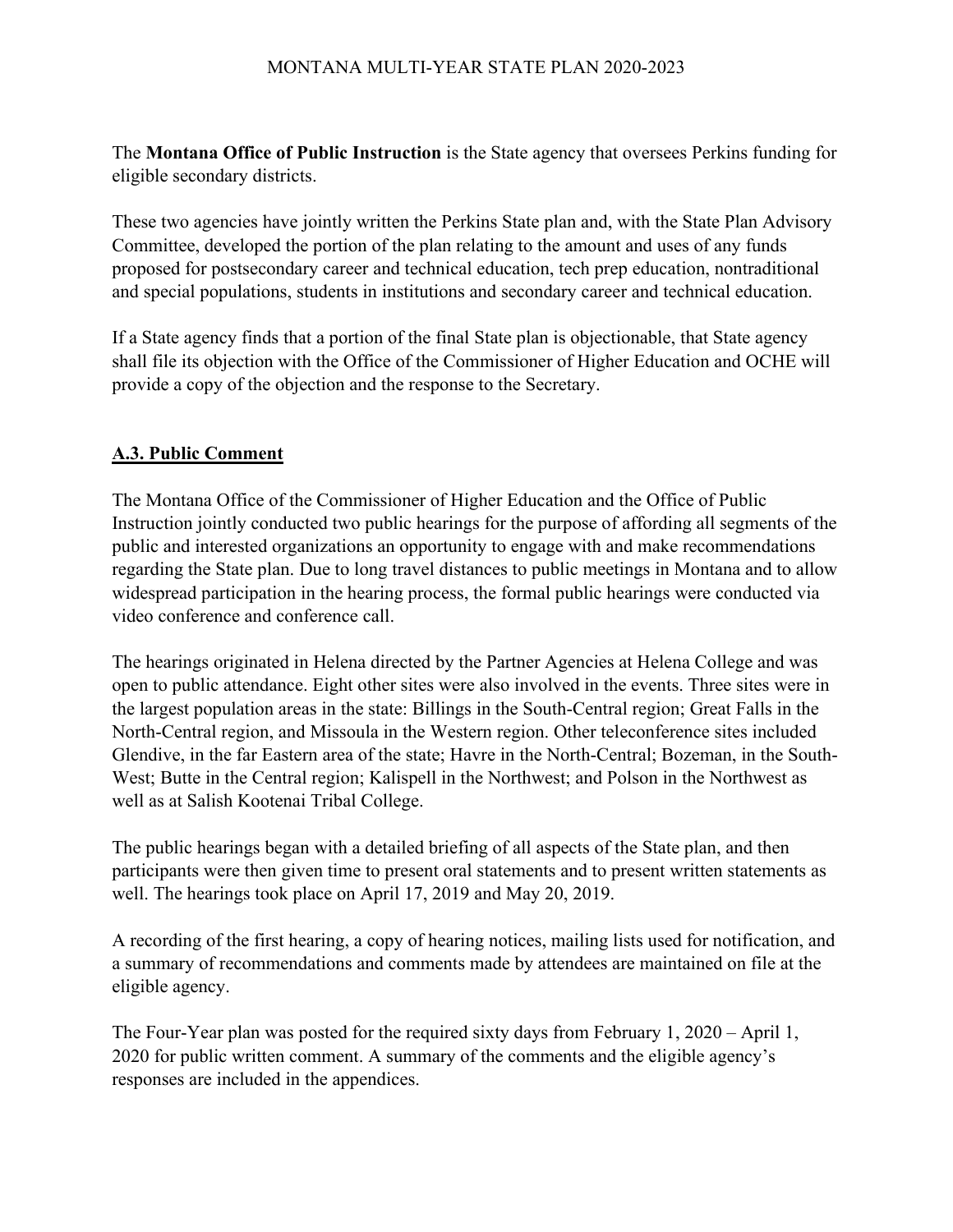# **B. PROGRAM ADMINISTRATION AND IMPLEMENTATION**

## **B.1. State's Vision for Education and Workforce Development**

#### **B.1.a. State-Supported Workforce Development Activities**

The Montana State Workforce Innovation Board (SWIB) continues to support and require meaningful coordination of services and education partners to ensure Montana has a well-trained workforce and continues to grow economically. The SWIB funded the "Meeting State Demand: A Report on the Labor Market Outcomes for Montana Colleges" report and closely reviewed its findings. This report was a joint effort between the Montana Department of Labor & Industry (DLI), the Office of the Commissioner of Higher Education (OCHE), and the Montana Department of Revenue.

The report is one of the first in the country to look at how colleges are aligned with state economic needs. Since the report's release in 2017, the Montana Department of Labor & Industry and the Office of the Commissioner of Higher Education have continued to collaborate on workforce alignment and opportunity within Montana's higher education system.

Montana Governor Steve Bullock convened a "Future Ready Montana Cabinet" from June 2018- April 2019 to consider whether existing state efforts and programs could be enhanced to further advance Montana's economic competitiveness. The Cabinet examined labor market projections, asked employers directly about their workforce needs, and sought advice about the value of credentials, both degree and non-degree, to workers and employers. This information was presented to the State Workforce Investment Board and was considered by the SELT when discussing alignment of Career Pathways to workforce needs.

The Partner Agencies will collaborate with partners at the Department of Labor and Industry, the Governor's Office, the Montana Chamber of Commerce, and other interested parties to identify and define credentials of value and create a plan to track credential attainment across the state.

The State of Montana's registered apprenticeship program works closely with the Montana University System's two-year and community colleges to design technical and education components of apprenticeship programs. The coordination between education partners and Montana's registered apprenticeship program allows the state to design modern apprenticeships to meet employer needs in communities throughout the state. Montana's registered apprenticeship program continues to develop new in-demand apprenticeships so that the apprenticeship model is more appealing for students within a career pathway.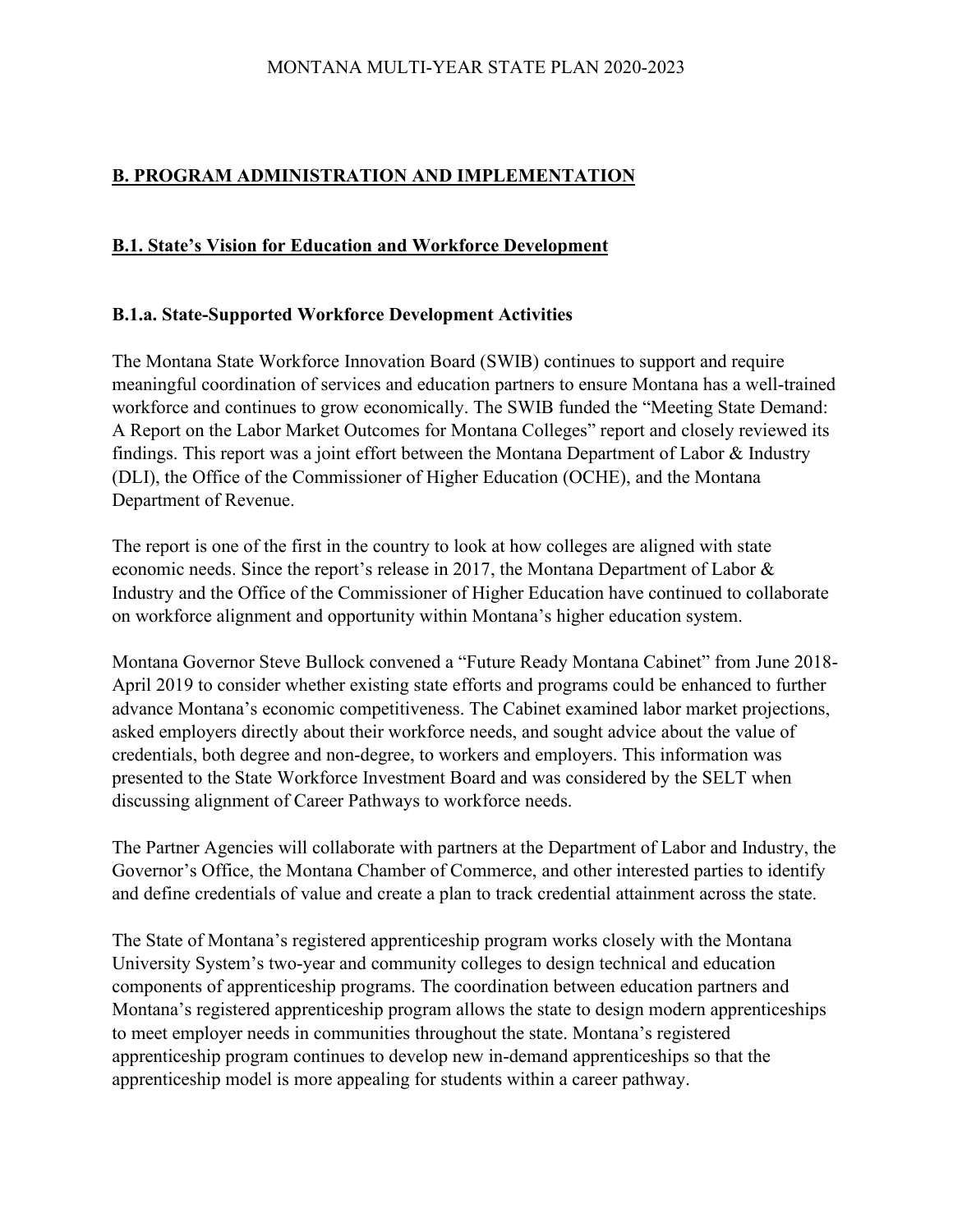Because of the tight labor market in Montana, employer engagement between education and workforce programs continues to grow as more employers are seeking innovative ways to meet their worker challenges. Work-based learning (WBL) models and integration of WBL into CTE programs across the state allows educators, students, and employers to engage and learn on jobsites as well as in the classroom. To maintain that development, Montana will continue to provide guidance for educators and employers on WBL models and design meaningful experiences for students and adult learners. Growth in this area encourages meaningful coordination between programs at the state and local level. The progress made in Montana workbased learning programs is, in large part, due to the collaboration between OPI, OCHE, DLI, and private industry.

Within the postsecondary system, WBL is recognized as a priority area for postsecondary LEAs in both the Local Application and Reserve Fund competitive grant by the SELT. To encourage the expansion of Work-Based Learning opportunities at the secondary level, OCHE will provide postsecondary LEAs technical assistance related to:

- Providing a WBL toolkit/guide that defines the key aspects of WBL, the forms that WBL can take, an FAQ, and a section describing the strategies for engaging business.
- CTE programs using workforce data provided by the MDLI Perkins dashboard related to wages, in-demand occupations, growing industries, and other information to help identify opportunities for WBL activities.
- Perkins grant coordinators working with CTE instructors to identify programs where WBL experiences may augment curriculum.
- Perkins grant coordinators working with campus enrollment and advising departments to ensure WBL learning opportunities are embedded into academic and career advising.
- CTE instructors offering professional development on how to connect classroom instruction and activities with embedded workplace skills, duties and responsibilities (employability skills).
- Stakeholders outside of educational institutions engaging in WBL initiatives beginning with the CLNA process. Input will be gathered on all aspects of Work Based Learning.

The Montana Department of Labor & Industry (DLI) worked with the Office of Public Instruction (OPI) and the Office of the Commissioner of Higher Education (OCHE) to develop a dashboard to help Perkins-receiving institutions align career and technical education (CTE) programs to regional workforce demand. This dashboard was a direct response to the Perkins V Comprehensive Local Needs Assessment and requirements for CTE program design. In addition, the dashboard is external-facing and will also assist WIOA service providers working with clients in career exploration and training.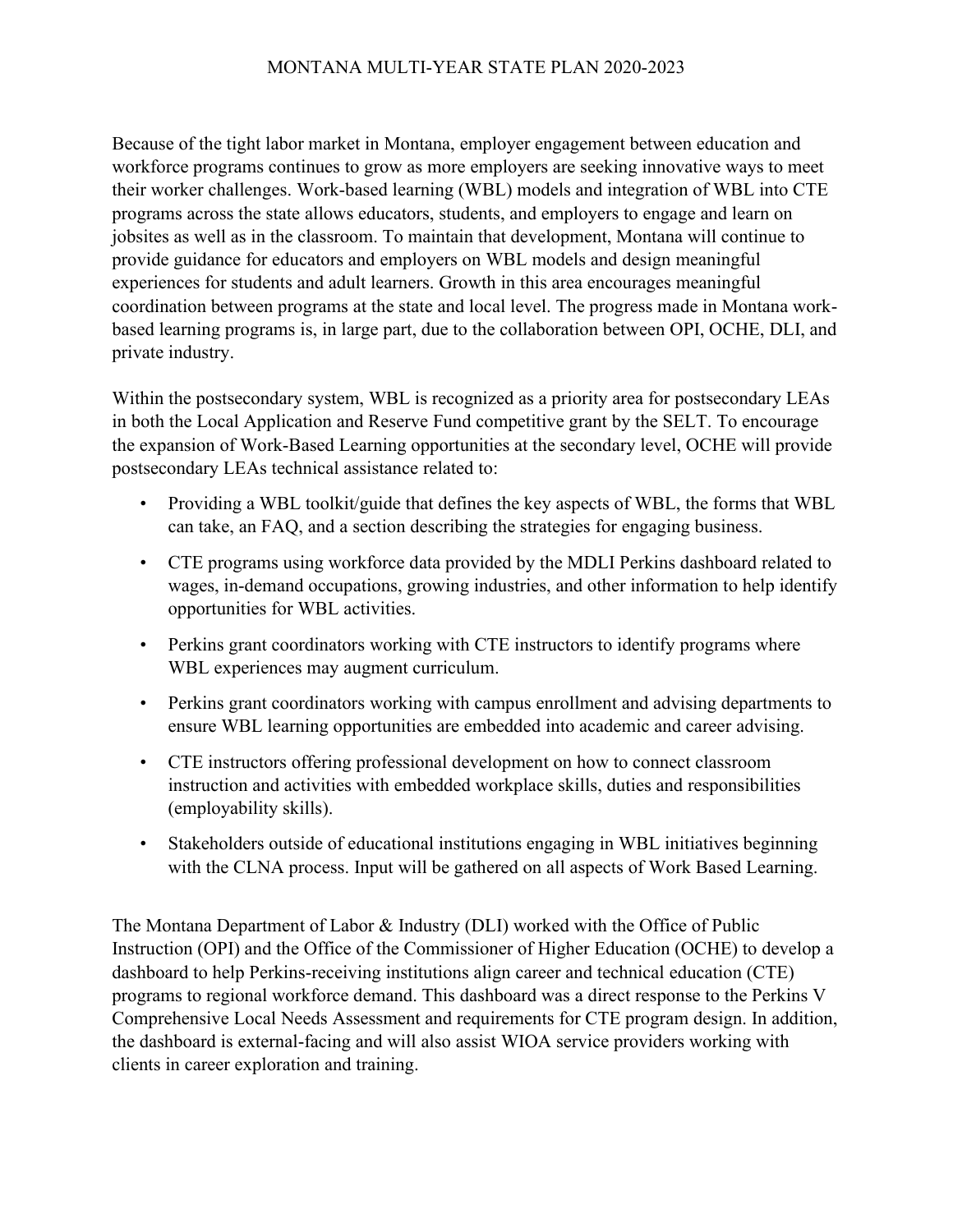Additionally, the State Superintendent of Schools, Elsie Arntzen, introduced Montana Ready, which is an initiative for K-12 schools to expand industry, military, and postsecondary partnerships. The emphasis is on building a stronger STEM/CTE focus beginning in middle school. Through this collaboration, the OPI seeks to increase opportunities for students engaged in personalized learning and skills development that support them in the workforce or college immediately after they graduate. Some examples of these include dual enrollment, work-based learning, internships, Advanced Placement, computer science, CTE coursework, JROTC, credentialing, etc.

The Montana legislature also passed HB 387 during the 2019 legislative session, which provides additional funds to secondary schools to fund work-based learning opportunities and career training for students. The legislature also passed HB 351 during the 2019 session, which supports transformational learning in Montana. Transformational learning is defined as a flexible system of pupil-centered learning, and this bill incentivizes schools to create programs that honors student's individual interests, strengths and needs, and actively engages students in determining what, how, when and where they learn. This allows for students to take advantage of experiential learning opportunities in and outside of the classroom.

### **B.1.b. Strategic Vision**

Montana's Career and Technical Education Mission Statement: Montana will implement Career and Technical Education to prepare educated, highly skilled and motivated individuals through pathway transitions and collaborative partnerships to meet workforce needs.

Montana's Career and Technical Education Strategic Vision: Montana's CTE programs will create educated, highly skilled, well-rounded individuals able meet the economic and workforce needs of our state. Helping *all* students to understand the connections between academic subjects in the classroom and the application of that knowledge in the working world creates collaborative infrastructure that connects all points of education, workforce, and industry.

Based on information gathered during Montana's stakeholder engagement process as well as information discussed during the Perkins Advisory Committee meetings, the State Executive Leadership Team established four (4) goals for preparing an educated and skilled workforce.

- 1. The Partner Agencies will work with local eligible agencies to ensure every student in Montana, irrespective of geography, has access to quality career and technical education.
- 2. The Partner Agencies will align career and technical education programs at the secondary and postsecondary levels so that students within a CTE pathway will experience seamless transitions when moving from a secondary program to a corresponding postsecondary program.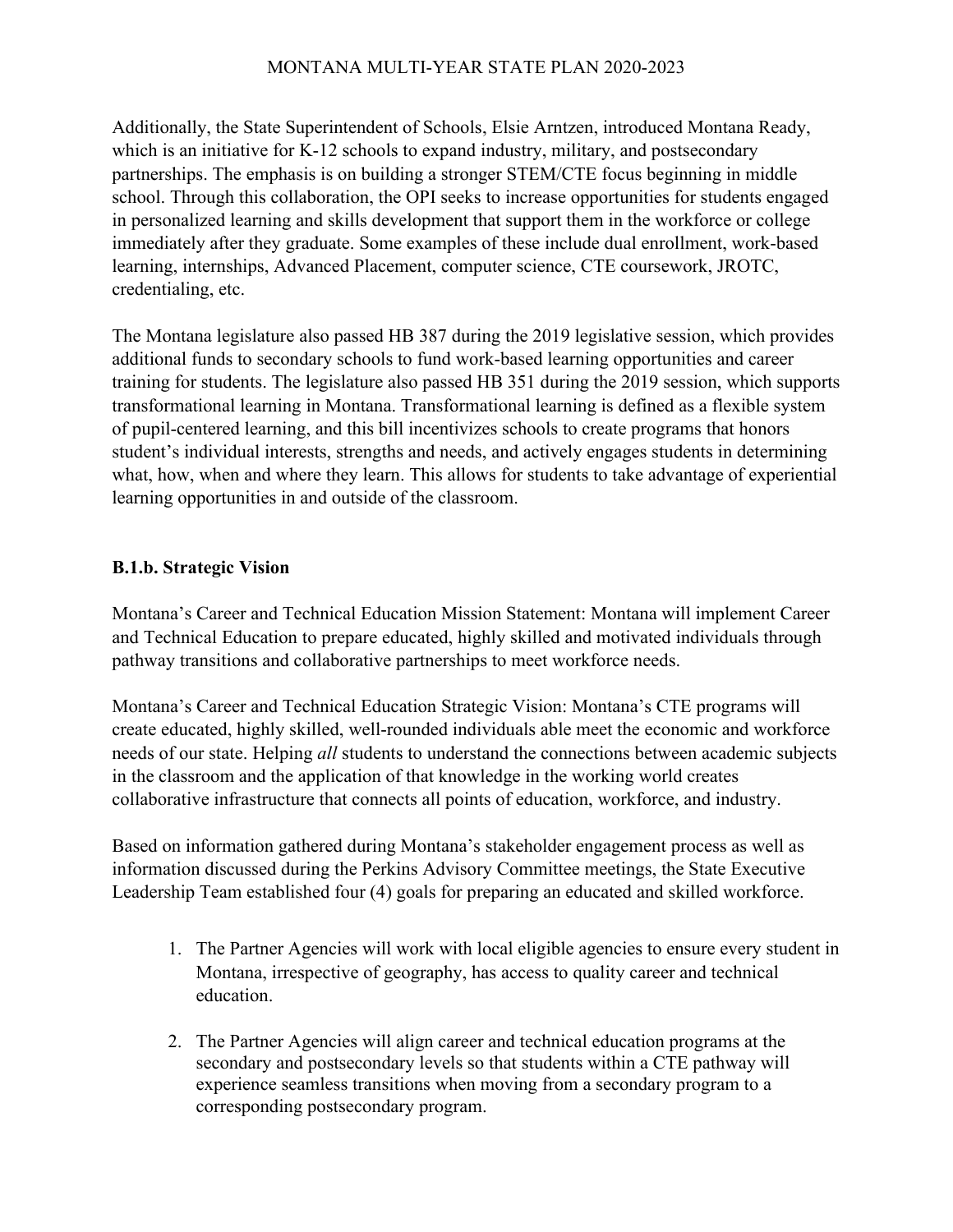- 3. Montana will engage business and industry leaders throughout each grant cycle to ensure the career and technical education programs are effective in preparing a skilled workforce.
- 4. Montana will expand access to, and ensure the quality of, work-based learning opportunities and early college access to all secondary students in Montana, irrespective of geography.

Montana plans to meet these goals in several ways. To meet the first goal, the state will explore different delivery systems to provide CTE courses in small, rural schools. The state currently partners with the Montana Digital Academy to increase online CTE courses. Interactive video courses are also under consideration as a viable option to expand CTE opportunities.

The Partner Agencies will continue to promote Montana Career Pathways so students are aware of secondary CTE programs and activities, as well as options for postsecondary degrees and credentials that align to their pathway.

The Partner Agencies will reconvene the State Career and Technical Education Advisory Board in early 2020 to assist in meeting the third goal. The advisory board will pass recommendations and guidance to the SELT twice a year so that decisions are made with input and consideration from members of business and industry in Montana.

## **B.1.c. Joint Planning and Alignment**

As described in Section B.1.a, the online dashboard developed by DLI was one of the first projects designed for secondary, postsecondary, and WIOA service providers to address workforce alignment.

The Montana Department of Labor and Industry (DLI) economists and the Montana State Workforce Innovation Board continue to play a significant role in informing the direction of career and technical education in the state. The Montana DLI supports and maintains the "Montana Career Information System" (MCIS), an online portal for middle, high school and adult learners to explore and learn about potential career options in the state. MCIS allows students to review occupation matches, training, and education opportunities and employment options based on their interests. The information provided by DLI through MCIS is referenced in each Montana Career Pathway and is reviewed yearly for updates and accuracy.

Further evidence of joint planning and alignment culminated in the SWIB funded "Meeting State Demand: A Report on the Labor Market Outcomes for Montana Colleges".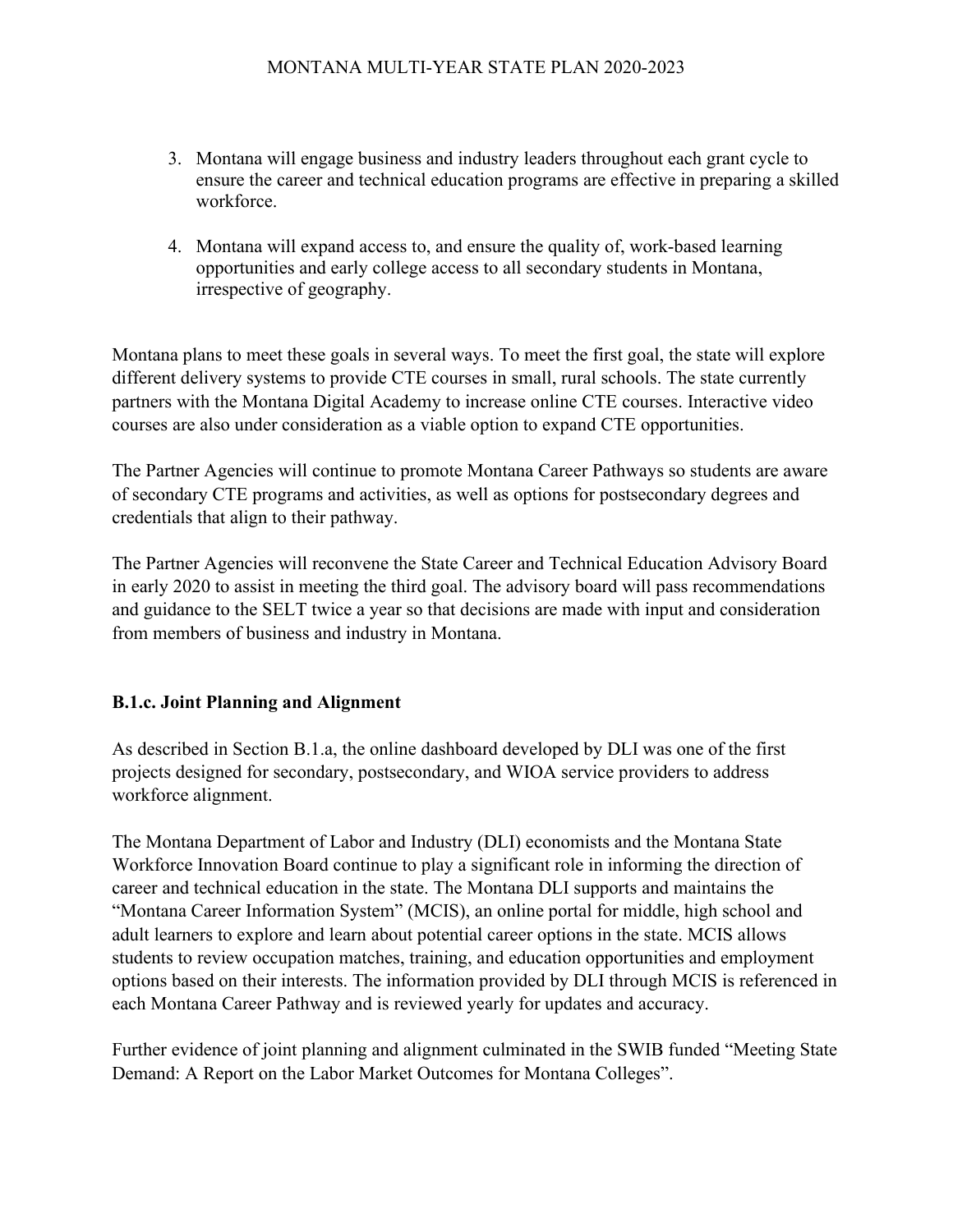In addition, the SWIB supported the submission of a waiver allowing Montana's University System to become eligible to receive WIOA funds and provide training through the Eligible Training Provider List (ETPL). The board receives regular updates on the implementation of Perkins V and Perkins V planning at its meetings and is committed to promoting CTE and workbased learning.

# **B.1.d. State Leadership Funds**

### Individuals in State Institutions

Montana allows for up to two (2) percent of the Perkins state leadership allocation to be made available to agencies, organizations, or institutions serving individuals in state correctional facilities. Funds are awarded through a competitive grant process.

## Nontraditional Training and Employment

To support nontraditional training and employment services under section 112(a)(2)(B), \$60,000 will be available. Funds may be used at the state level to provide professional development to secondary and postsecondary teachers, faculty and staff, as well as state level CTE staff who work with CTE programs that serve gender nontraditional students. Funds may also be used for materials promoting nontraditional programs.

#### Support for CTE Teachers, Faculty, Staff and Technical Assistance

Leadership funds will be used for salaries of staff that provide professional development and technical assistance to CTE teachers and Montana's Perkins LEAs faculty and staff.

## Remaining Funds

After accounting for leadership funds expended for the categories above, the remaining state leadership funds will be allocated as follows: 50 percent for secondary (OPI) and 50 percent postsecondary (OCHE). These funds will be used for the remaining required uses of funds and appropriate permissible uses of funds.

## **B.2. Implementing Career and Technical Education Programs and Programs of Study**

## **B.2.a. CTE Programs of Study at the State Level**

The Partner Agencies have collaboratively developed career and technical programs of study that are aligned with Montana-specific program concentration areas. The programs of study are named *Montana Career Pathways*.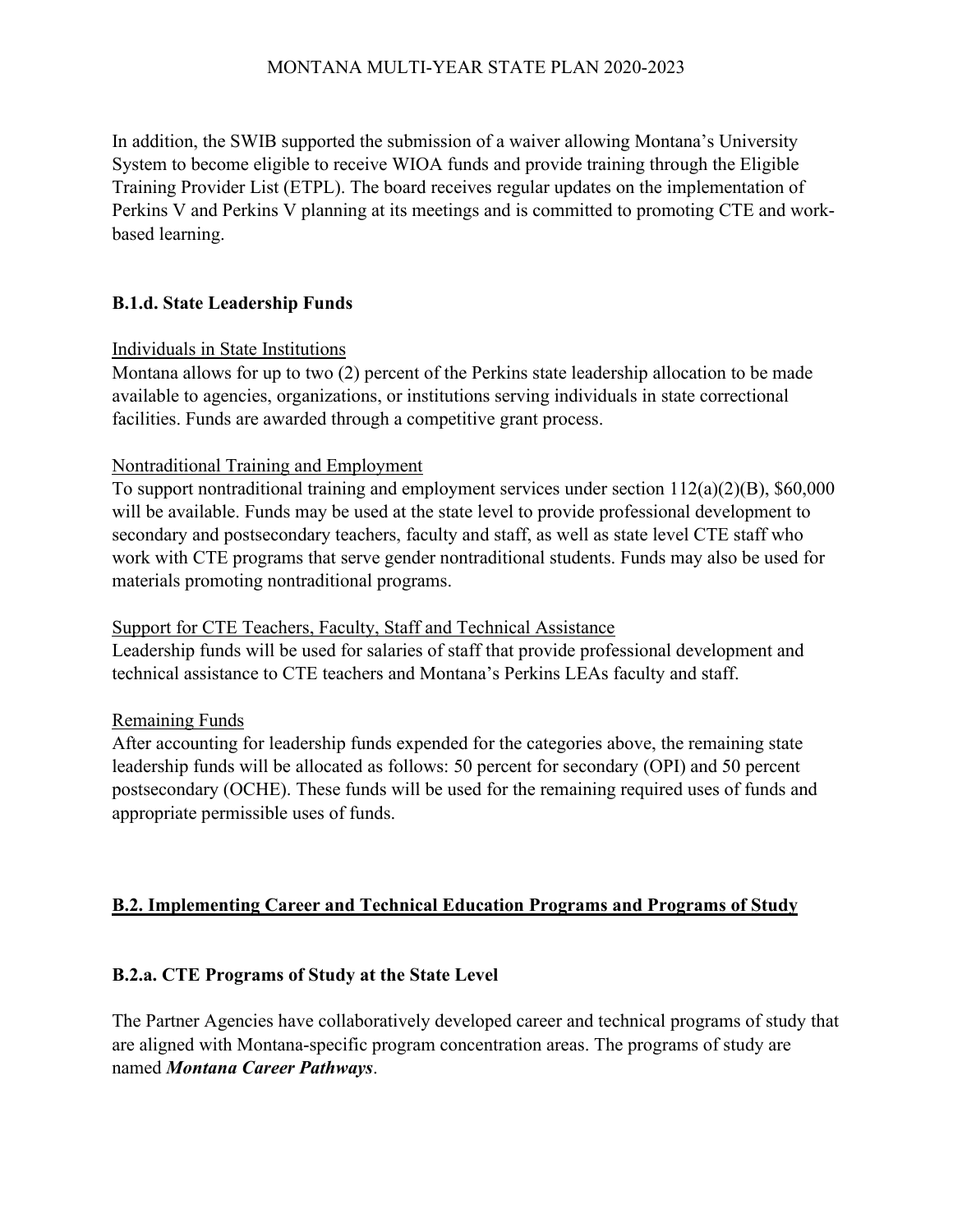The statutory definition of a program of study is a non-duplicative sequence of academic and technical courses that include secondary and postsecondary level content and opportunities for high school students to earn postsecondary credit and culminate in industry-based credentials and/or postsecondary degrees. Montana Career Pathways provide templates for secondary guidance on course sequencing, including dual enrollment options in the specific pathway to provide students with transitional credits in their chosen postsecondary pathway. Montana Career Pathways also include career guidance, work-based learning, and specific industry credentials of value in certain pathway sectors, as validated by business and industry.

The Montana Career Pathways website is located on both the MUS website and the OPI website (http://www.mus.edu/mcp); (http://opi.mt.gov/Educators/Teaching-Learning/Career-Technical-Education-CTE/About-Montana-Career-Pathways). These resources were developed for students, parents, teachers, and faculty to provide information about career pathway options. Montana Career Pathways are specific to program area and have direct links to the Montana Department of Labor & Industry's Employment Growth research.

Montana has sixteen (16) Statewide Career Pathways:

- Advanced Manufacturing
- Agriculture, Food, Natural **Resources**
- Agriculture Mechanics
- Arts,  $A/V$  Technology  $&$ Communications
- Business Management
- Design & Construction
- Education
- Finance
- Health Professions
- Hospitality & Tourism
- Human Services
- Information Technology
- Marketing
- STEM
- **Transportation**
- Welding & Fabrication

OPI developed a series of templates that explain how to select rigorous course options at the local secondary level, for each of the 16 approved Montana Career Pathways. An example of a Montana Career Pathway template is attached as Appendix C. OPI also allows locally approved pathways if smaller schools need to substitute foundation or elective courses within a given pathway. SELT will review these pathways annually along with the Statewide pathways.

OPI CTE Specialists annually review all CTE courses taught in secondary CTE programs and verify teacher licensure, foundation and upper level courses, and use this information to develop an approval template for each school/program area. These templates are electronically sent back to the CTE teacher to verify and add any additional information pertaining to their pathway.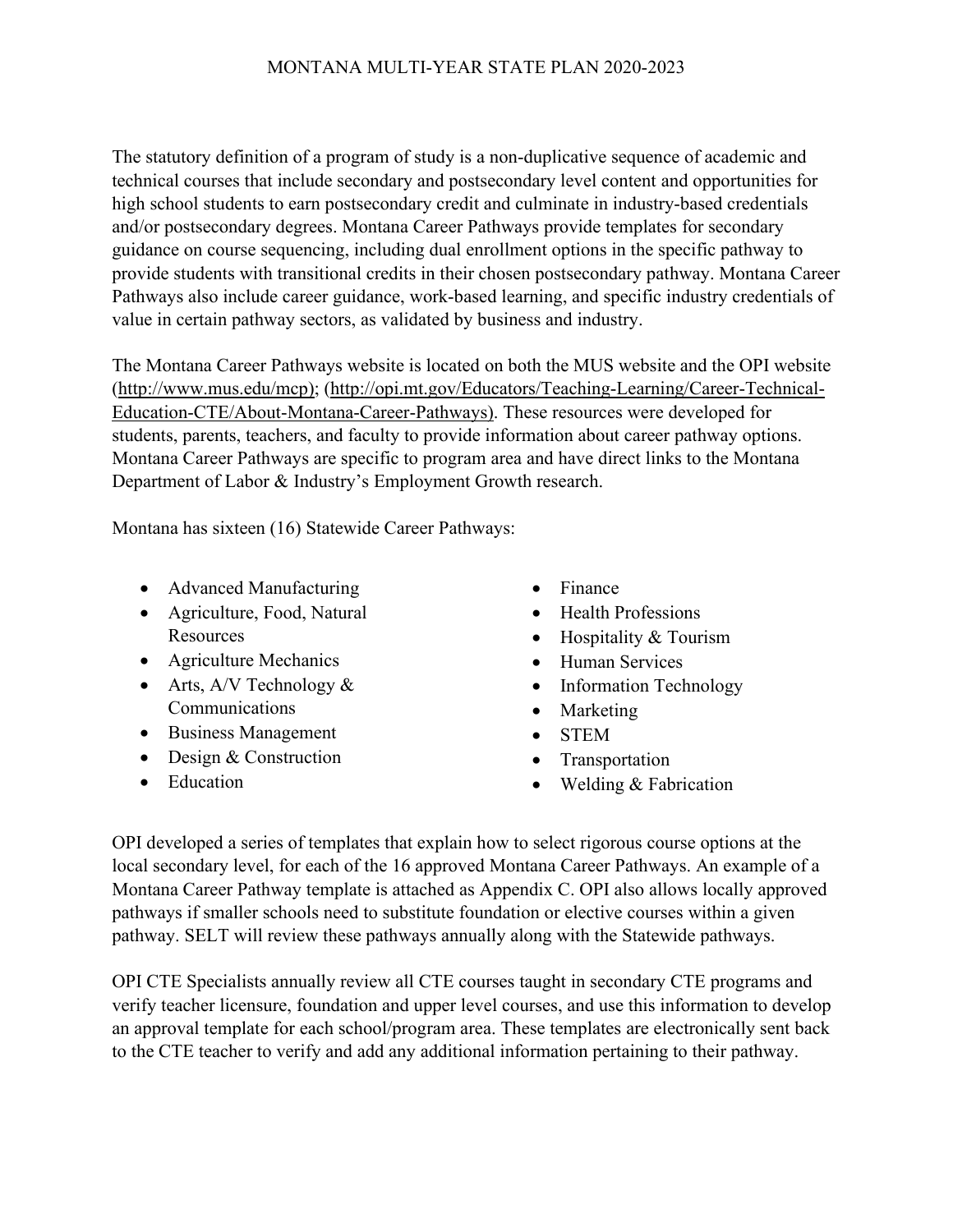Montana Governor Steve Bullock convened a "Future Ready Montana Cabinet," as referenced in section B.1.a, that helped inform the SELT when discussing alignment of Career Pathways to workforce needs.

# **B.2.b. Approving Locally Developed Career Pathways**

## B.2.b.i. Academic Achievement and Technical Skill Attainment

The Office of Public Instruction collects coursework information at the secondary level through OPI's education administrative management database, TEAMS. Each school enters coursework, instructor, class length, and student enrollment for each course. The data is then disaggregated by CTE program area. Each program specialist reviews coursework to determine:

- if the program is offering one credit (1 year) of foundational coursework for their specific program area;
- if a second credit (1 year) is offered in their specific program area;
- whether work-based learning is embedded in the curriculum; and
- if the school offers dual credit options in specific program areas

Individual teachers/schools receive a copy of the Pathway Approval Form with guidance for core/academic coursework required for graduation.

All eligible schools must verify that special populations have access to all program areas offered in their school. The OPI collects Performance and Accountability data during the reporting process.

The OCHE also continues to work with two-year colleges on a program prioritization initiative that requires review of currently offered programs to evaluate their relevance, quality, productivity and efficiency. Through this process, Montana postsecondary institutions are able to determine each program's alignment with workforce needs and academic rigor.

The CTE State Executive Leadership Team (SELT) annually reviews current Montana Career Pathways and curriculum alignment between secondary, postsecondary and workforce in each area. Additionally, the SELT discusses the need for new pathways and determines if existing pathways meet the criteria of high-skill, high-wage, or in-demand areas with workforce alignment and academic achievement.

## B.2.b.ii. Expanding Access to CTE for Special Populations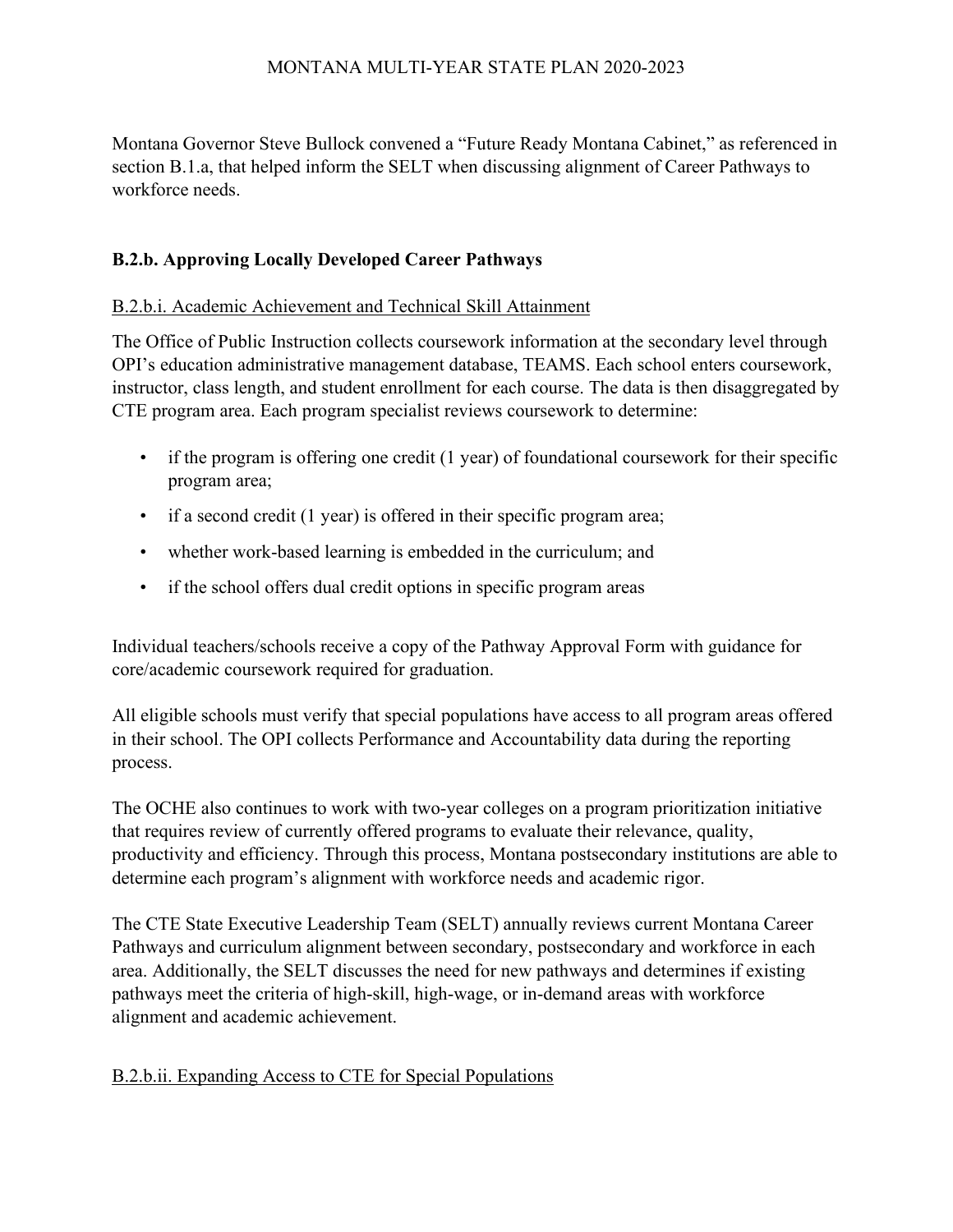Each local education agency (LEA) is required to address how activities expand access to CTE for special populations. The Partner Agencies and the CTE State Executive Leadership Team will offer statewide professional development to provide secondary and postsecondary CTE educators tools to better serve special populations in Montana. The Partner Agencies' goal is to expand the focus on each special population category as defined by the Strengthening Career and Technical Education for the 21st Century Act.

The Partner Agencies recognize the intersectional of all special population designations and the need to provide a wide variety of supports for these students based on a multitude of needs. Within OPI, the state homeless coordinator, state foster care point of contact, students with disabilities staff, Title III (EL), and the division of career, technical and adult education will meet twice a year to review disaggregated CTE data, share project updates, and plan additional technical assistance for LEAs. Perkins local allocations continue to be used for lab fees for low socio-economic CTE students to ensure barriers are removed for participation.

The majority of secondary schools in Montana are rural and, by necessity, all special populations are mainstreamed into all courses, including CTE. Individuals preparing for non-traditional employment continues to be assessed annually as one of our Perkins performance indicators. Emphasis has been on gender equity in non-traditional participation and concentrators and the state only missed this indicator during one school year. The CTE Division of OPI then offered technical assistance to all schools by contracting an expert in gender equity through the National Alliance for Partnerships in Equity.

Pregnant & parenting single parents, by virtue of the small number of students in this category, are provided individualized assistance through their LEA. Larger school districts and postsecondary institutions incorporate early childhood learning centers that benefit parenting students. It is also common practice for postsecondary institutions to provide free childcare single parent students receiving tutoring that is specific to their CTE program. The Partner Agencies support and encourage these practices.

Perkins funding, in conjunction with special education funding, expands access to adaptive services to students with disabilities so they may participate in secondary and postsecondary CTE programs. Montana's larger school districts also hire paraprofessionals to work specifically in CTE classrooms to assist students with disabilities.

The OPI identifies languages other than English spoken by students through the Home Language Survey (HLS). Currently, less than one percent of all Montana students speak a home primary language other than English. The data show German, Spanish and native languages from various tribes across the state are spoken, with German being the most common.

The McKinney-Vento sub-grant specifically requires collaboration between LEA homeless programs and CTE programs in the state. These funds are used for CTE and CTSO activities for homeless youth and students in foster care, such as lab fees, work-related clothing needs or tools,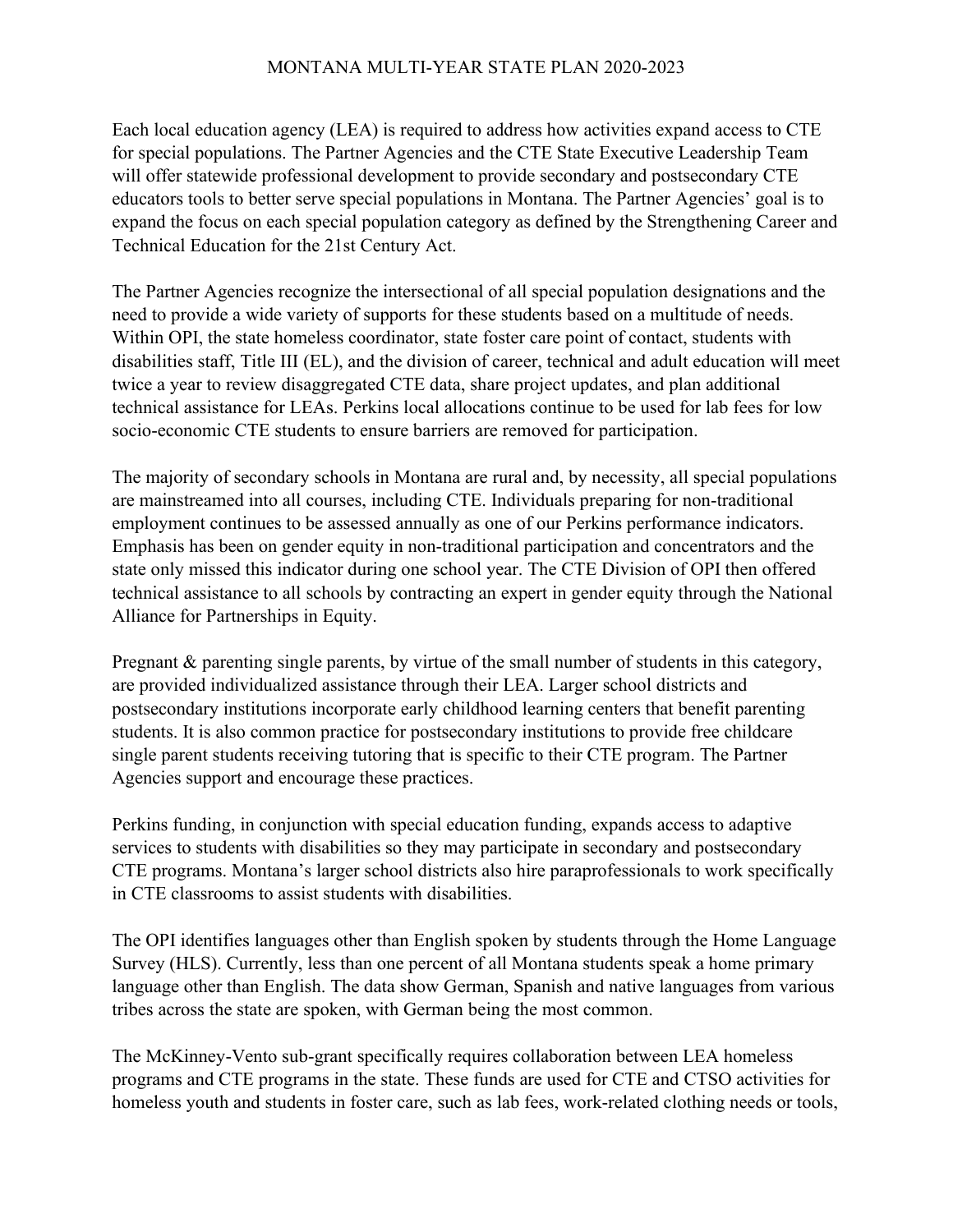and CTSO participation fees. New strategies to assist this special population group and being employed by homeless liaisons within a number of schools to provide career exploration and personal introductions to chapter advisors for CTSO inclusion.

# B.2.b.iii. Supporting the Inclusion of Employability Skills

The Office of Public Instruction began the process of career and technical education content standards revisions during Summer 2019. The process began with thirty (30) CTE teachers developing the framework for a comprehensive approach to CTE content. The proposed CTE contend standards reference employability skills throughout the curriculum.

CTE Specialists worked with workforce development partners to identify essential employability skills. These skills will be embedded in all foundational CTE courses in all program areas. In order to ensure that all students are exposed to these skills, student work-based learning projects include a scoring rubric for demonstrating employability skills. Lesson plans will be developed and disseminated to all CTE teachers for the following skills:

- Attendance and punctuality
- Motivation and initiative
- Communication
- Critical thinking and problem solving
- Workplace policy, culture and safety

The Partner Agencies, in conjunction with the Governor's Office and the Montana Department of Labor and Industry have published a "Work-Based Learning Manual" to deliver consistent statewide messaging.

Postsecondary LEA's focus on the inclusion of employability skills and resume building within existing programs.

# **B.2.c.i. Availability of Career Pathways Information**

As previously noted, the Montana Career Pathways website provides information to students, parents, teachers and faculty to provide information on career pathway options. These sites include course recommendations, student organization involvement, work-based learning options, dual enrollment recommendations and academic courses required for graduation.

The OPI CTE Marketing and Communications coordinator developed a series of videos and public service announcements to promote CTE and career pathways in Montana and highlight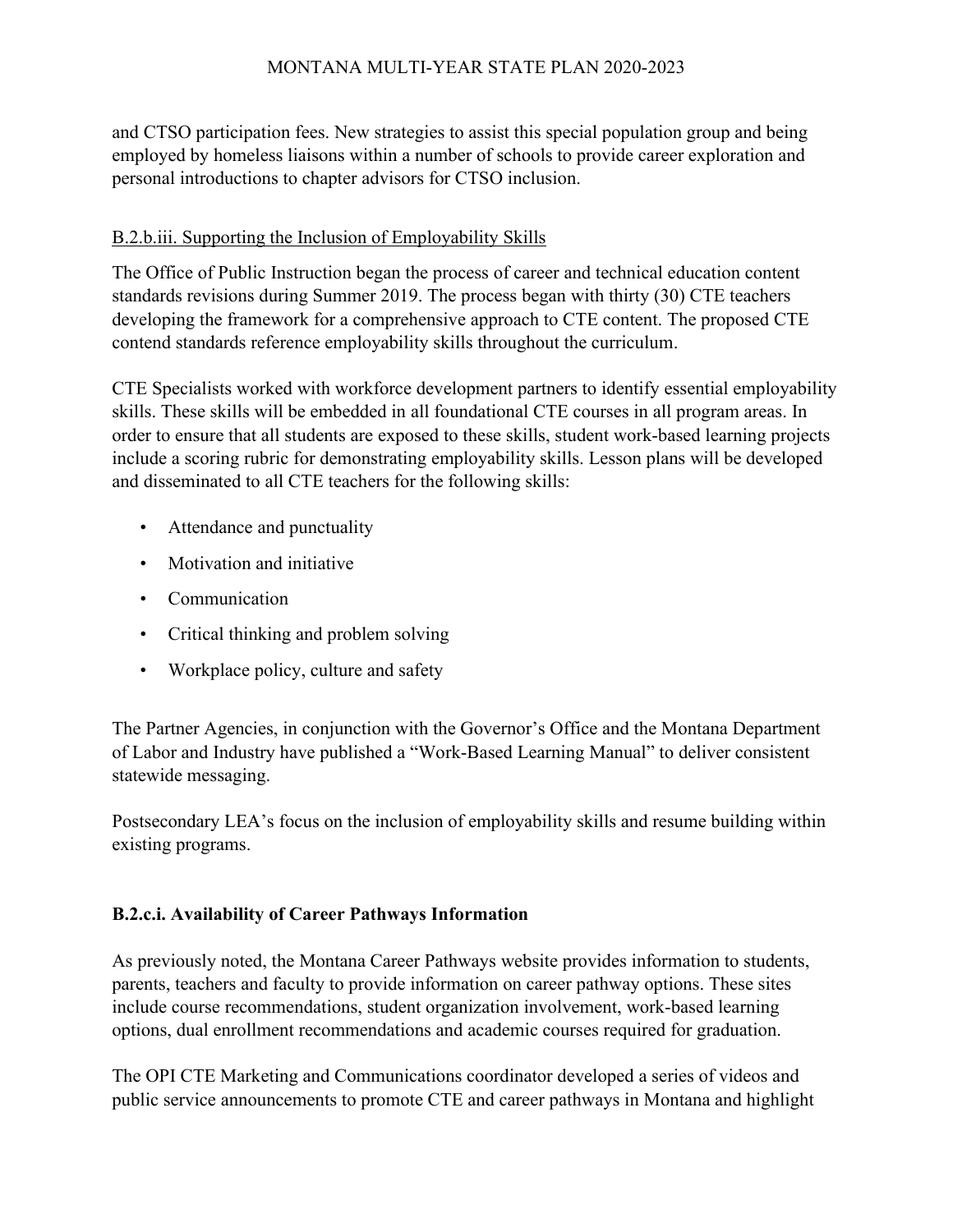CTE student success. The OPI created a position within the agency to expand dual credit options and provide school counselors with appropriate career resources. This position will act as a liaison between OCHE and two-year colleges.

The Partner Agencies provide information about Montana Career Pathways through presentations/panels/exhibits at state professional development events, including Montana Association of Career and Technical Education, Montana School Counselors Association, Montana College Access Network, and Montana PostSecondary Education Opportunities Council. OPI CTE program specialists also hold annual trainings with their teachers and OCHE facilitates bi-annual technical assistance trainings with local Perkins coordinators and Strengthening Montana Career Pathways grant coordinators.

## **B.2.c.ii. Collaboration in Development and Coordination of Career Pathways**

All secondary and postsecondary schools in Montana were included during the development and implementation of Montana Career Pathways. Bi-annual technical assistance trainings were utilized as a time for LEA's to review and approve the components of each career pathway. Recipients of the Strengthening Montana Career Pathways grant (Rural Reserve), were also heavily involved in the roll-out of the new Pathways program.

Secondary and postsecondary teachers, administrators, and counselors will continue to be important partners in the development and coordination of Montana Career Pathways each year during the review process.

# **B.2.c.iii. Labor Market Data and Alignment of Programs of Study**

The Montana Department of Labor and Industry (DLI) economists and the Montana State Workforce Innovation Board continue to play a large role in informing the direction of career and technical education in the state. The Montana DLI supports and maintains the "Montana Career Information System" (MCIS). The information provided by DLI through MCIS is references in each Montana Career Pathway and is reviewed each year for updates and accuracy.

The Partner Agencies frequently reference DLI's labor market information (lmi.mt.gov) to inform decisions on Montana Career Pathways and activities proposed by eligible recipients, including current employment statistics, job projections, and Montana economy reports. The Montana DLI also periodically publishes reports on Registered Apprenticeship program data, labor market outcomes of Montana colleges and the ability to meet state worker demand, and a statewide college workforce report. This information is readily available to all eligible recipients and reviewed to ensure the alignment of programs of study and the needs of Montana's economy.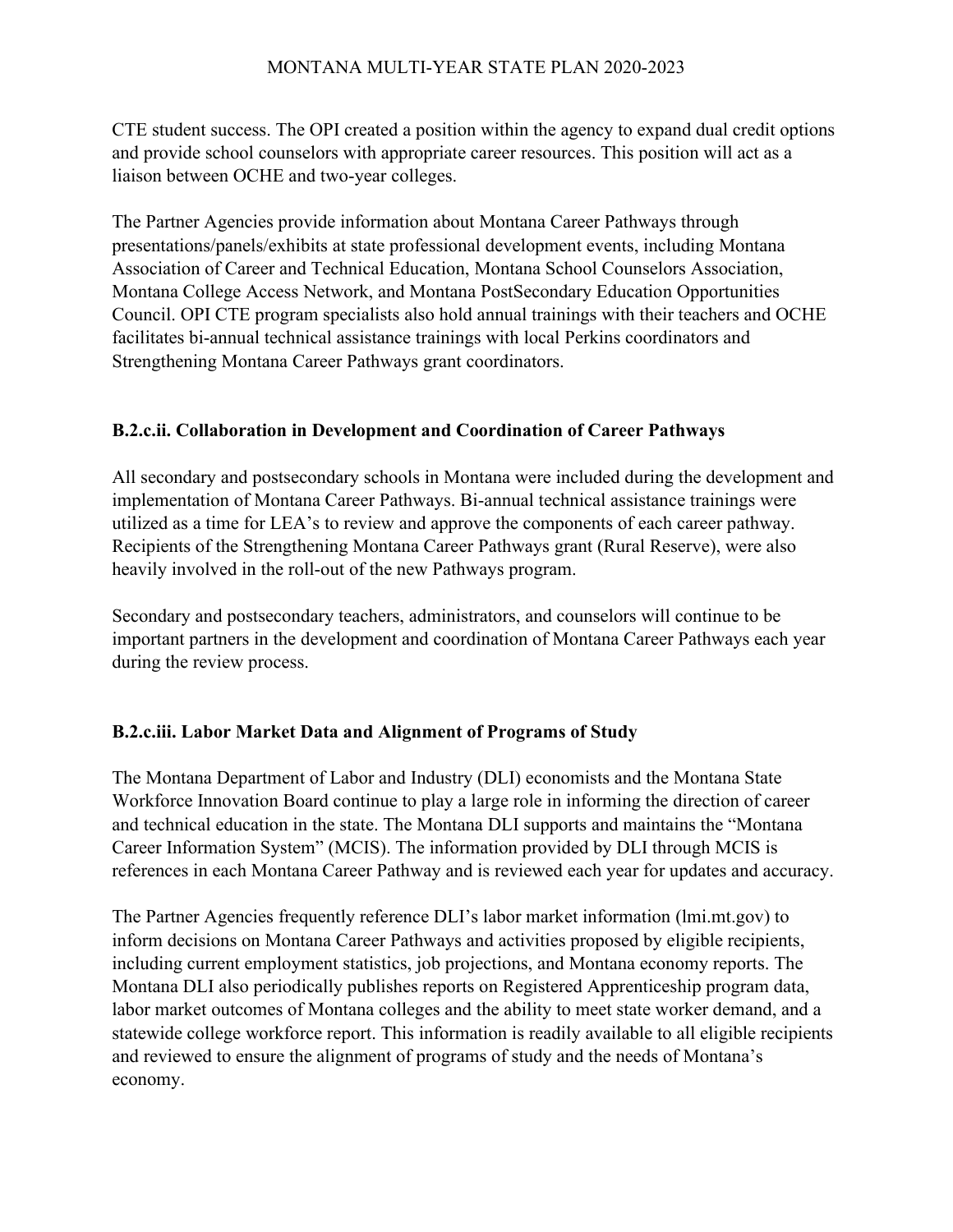## **B.2.c.iv. Equal Access for Special Populations**

The Strengthening Career and Technical Education for the 21st Century Act identifies the following students as "special populations":

- Individuals with disabilities
- Individuals from economically disadvantaged families, including low-income youth and adults
- Individuals preparing for non-traditional fields
- Single parents, including pregnant women
- Out-of-workforce individuals
- English learners
- Homeless individuals
- Youth who are in, or have aged out of, the foster care system
- Youth with a parent who is a member of the armed forces and is on active duty

It is essential for students in special populations to have a well-defined personal plan for reaching his or her goals for high school graduation and further education and/or employment beyond high school. Montana Career Pathways available to secondary students and postsecondary students identify several options in postsecondary education for high-skill, highwage, and in-demand employment for students. Montana Career Pathways serves as a guide, along with other career planning materials, to help the student choose the appropriate academic, CTE and dual enrollment classes that are required for high school graduation and further advancement in their chosen pathway.

For students with disabilities who participate in CTE programs, federal statute requires that students receive the full range of supplemental services to help them succeed educationally and in making successful transitions to further education and employment after completing their public education. At the local level, students with disabilities have an Individualized Education Program (IEP) developed by the IEP team.

The IDEA requires that, by age 16, the IEP address the student's postsecondary goals based upon age-appropriate transition assessments related to training, education, employment and independent living skills, where appropriate, and transition service needs including courses of study. The OPI requires that the transition plan be in place by the time the student is age 15, or earlier if appropriate. IEP teams are encouraged to be considering the student's desired post-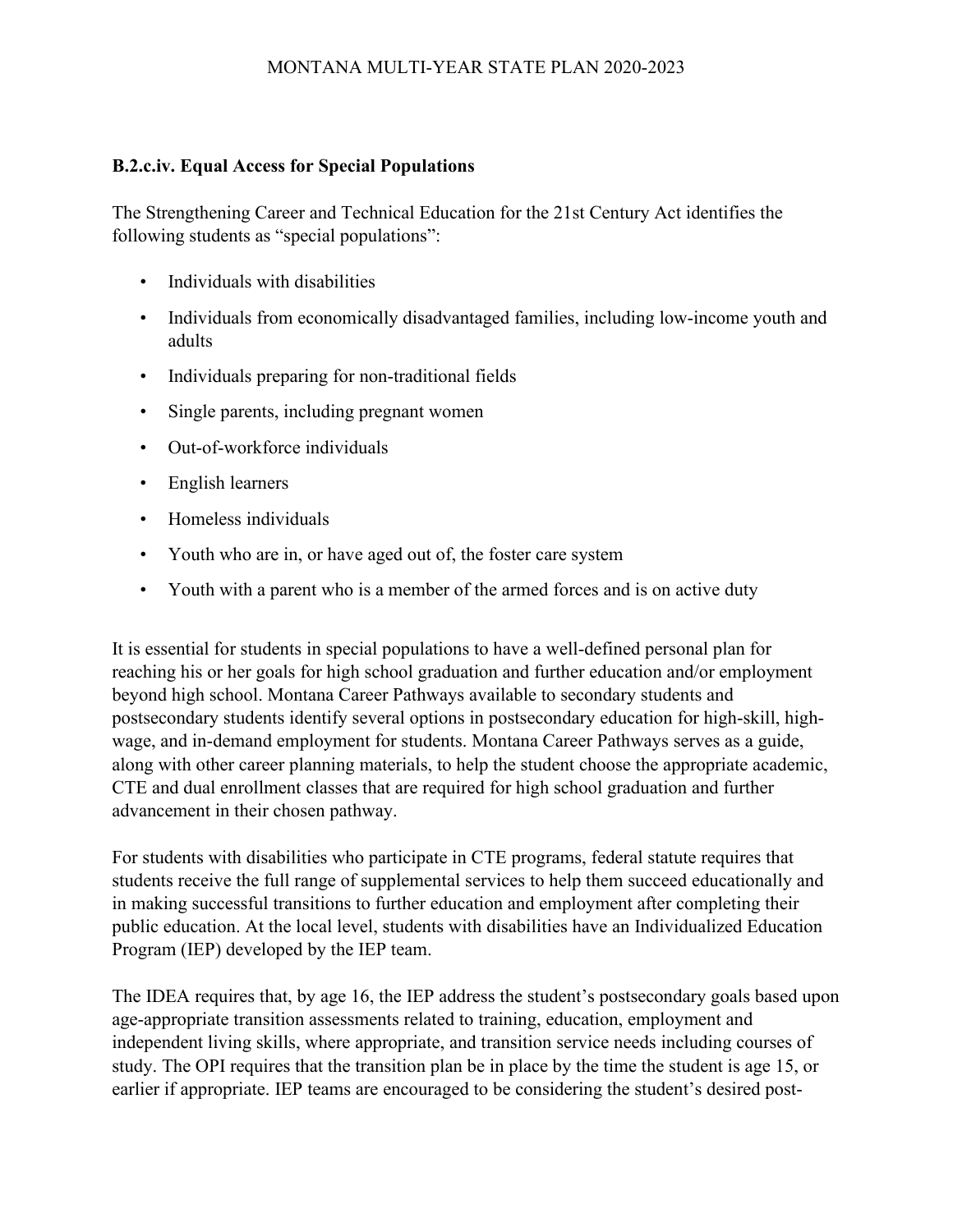school activities at younger ages to facilitate the student's participation in courses that are aligned to those post-school desires as soon as possible.

All the secondary school systems offer supportive services to assist students with disabilities if those services are determined to be necessary in the child's IEP. Montana school districts normally consist of only one secondary school (only four of our high school districts have more than one high school); therefore, the disparity of supplemental services between schools in the same district is typically not an issue.

In addition, Montana has a high rate of integrating students with disabilities into the regular education classroom. Only 11.3 percent (Federal Fiscal year 2017) of students with disabilities are served outside of regular classes for more than 60 percent of the day and only 1.1 percent of students with disabilities are educated in public or private separate facilities. Special education services are provided in all secondary schools in Montana.

The State also offers English Learner and migrant education program services through the OPI. Local districts requiring assistance with these special populations are provided training and materials to meet individual student needs.

The Partner Agencies will provide leadership to assist school districts and two-year postsecondary institutions to gather and share information about strategies for special populations that show promising outcomes and can be implemented with reasonable costs.

Montana also considers students located in frontier/rural areas of our state as a special population. Due to the large number of rural/frontier schools in the state, CTE courses have been developed for the Montana Digital Academy. This allows students to explore career options that may not be available within their classroom. Currently Business Management, Finance, Healthcare, are available as online courses.

The OPI also partners with GearUp, ETS, local non-profits, and two-year colleges to offer summer camp/event options that bring students from rural/frontier communities to explore career options.

Each LEA is required to address the ways in which it will provide activities that expand access to CTE for special populations. The Partner Agencies and the CTE SELT are planning to offer a statewide joint professional development opportunity to provide both secondary and postsecondary CTE educators information about better serving special populations in Montana. Currently, the emphasis on CTE program access to special populations have been focused on gender and nontraditional students. The State's goal is to expand the focus to include each special population category as defined by the Strengthening Career and Technical Education for the 21<sup>st</sup> Century Act.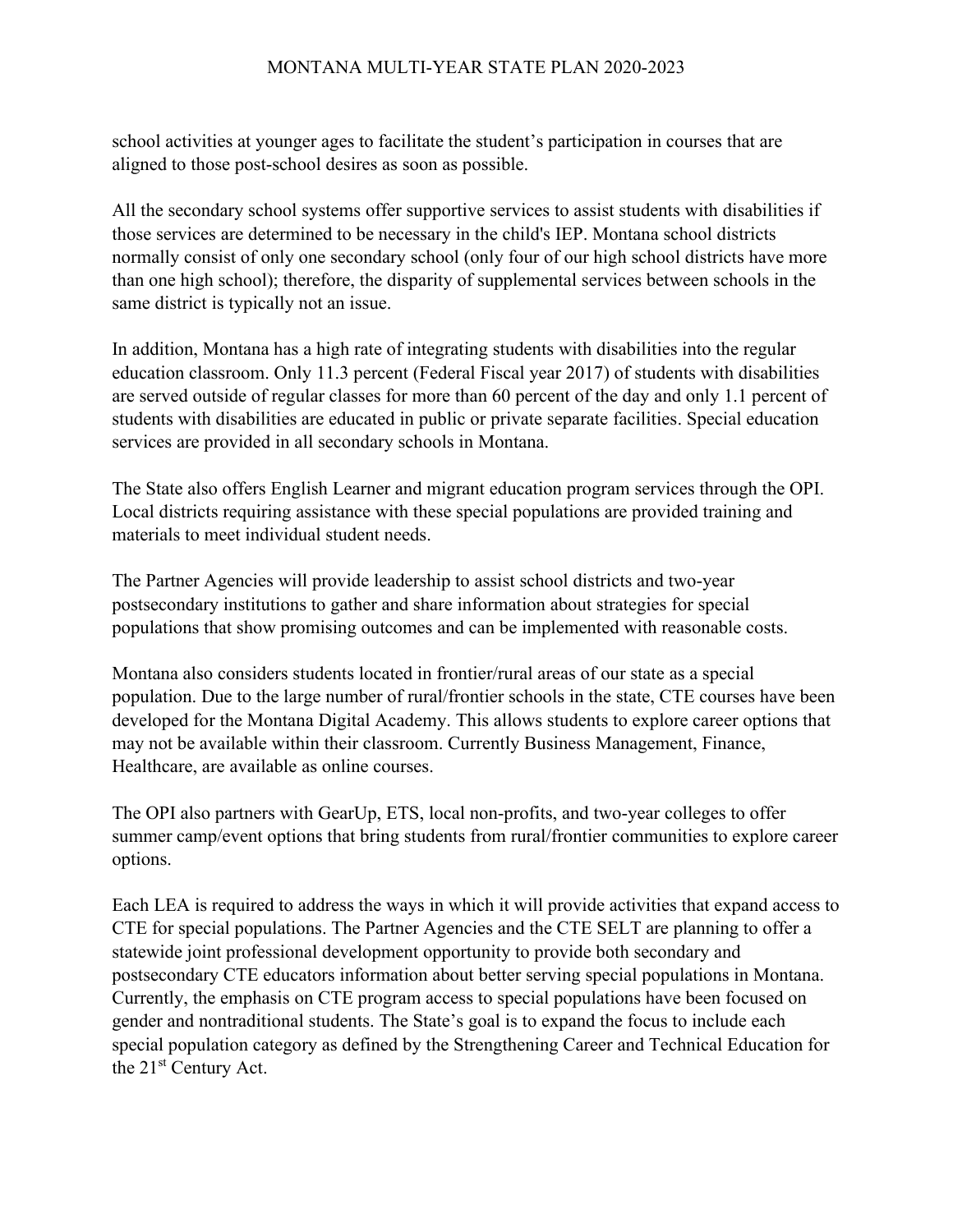Many secondary and postsecondary LEA's have utilized Perkins funding to expand access to adaptive services to students with disabilities, so they may participate in CTE courses that they otherwise may not have had access to. This continues to be an activity that is supported and encouraged by the CTE SELT.

For postsecondary LEAs, OCHE will be responsible for providing guidance and monitoring of efforts to address any equity gaps through the following strategies:

- Providing data and data analysis to LEAs to identify levels of program access and any access gaps;
- Providing guidance on state-wide strategies to ensure equity in access and participation to special populations;
- Ensuring CTE programs of study that request Perkins funding are serving special populations;
- Reviewing CTE programs of study seeking funding to ensure they have policies in place to encourage equity for special populations;
- Reviewing policies on transitions for special populations from secondary to postsecondary education;
- Work closely with school and college staff working specifically with the special populations to provide technical assistance and professional development related to the findings of the Comprehensive Local Needs Assessment and best practices in implementation of nondiscrimination strategies.

In addition, LEAs seeking funding must provide evident that all CTE opportunities are offered regardless of race, color, national origin, sex, disability, or on the basis of status as a member of a special population. This requirement will be met if the CTE program can demonstrate that:

- A nondiscrimination notice and nondiscrimination policies and procedures will be publicly available and posted on the LEA's websites and public materials;
- CTE program offerings and admission criteria, including accommodations made for special populations, will be made publicly available on websites and public materials;
- For each LEA, the name and/or title, office address, and phone number of persons designated to coordinate compliance under Title IX and Section 504 are required to be publicly available.

To ensure compliance, OCHE will review LEA websites during the Local Application process and will conduct regular desk audits and on-site reviews to ensure that nondiscrimination policies and procedures are up-to-date and being followed.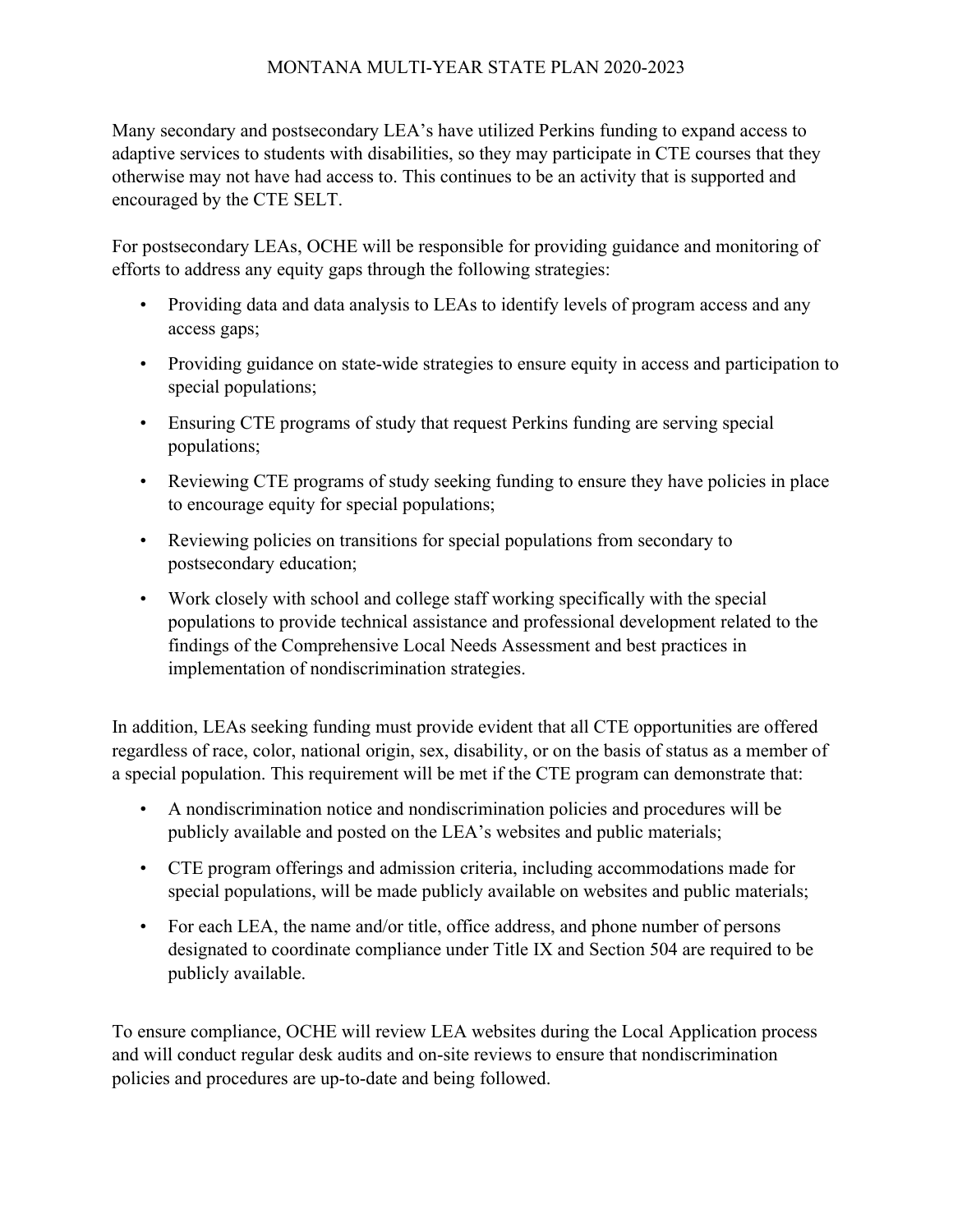#### **B.2.c.v. Coordination with the State Workforce Innovation Board**

The state of Montana coordinates workforce, secondary and postsecondary education systems across the state to best serve Montanans. Programmatic alignment is required under both Perkins and WIOA guidance and is a priority to the Governor.

The Montana State Workforce Innovation Board (SWIB) supports coordination between the upcoming WIOA and Perkins plans outlining the strategic vision for CTE and workforce development in Montana. The collaboration on these plans will provide the Montana Department of Labor & Industry, the Office of the Commissioner of Higher Education, and the Office of Public Instruction the opportunity to better understand programs and the landscape of both workforce development and education throughout the state.

The SWIB continues to support and require meaningful coordination of services with education partners to ensure Montana has a well-trained workforce and continues to grow economically. As previously noted, the SWIB funded the "Meeting State Demand: A Report on the Labor Market Outcomes for Montana Colleges" report and closely reviewed its findings.

In addition, the SWIB supported the submission of a waiver allowing Montana's University System to become eligible to receive WIOA funds and provide training through the Eligible Training Provider List (ETPL). The board receives regular updates on the implementation of Perkins V and Perkins V planning at its meetings and is committed to promoting CTE and workbased learning.

The Director of the SWIB participated as a member of the State Plan Advisory Committee and is a voting member of the CTE SELT to help guide the decisions and priorities of CTE in Montana.

## **B.2.c.vi. Secondary, Postsecondary and Industry Collaboration**

The Partner Agencies frequently reference DLI's labor market information (lmi.mt.gov) to inform decisions on Montana Career Pathways and activities proposed by eligible recipients, including current employment statistics, job projections, and Montana economy reports. The Montana DLI also periodically publishes reports on Registered Apprenticeship program data, labor market outcomes of Montana colleges and the ability to meet state worker demand, and a statewide college workforce report. This information is readily available to all eligible recipients and reviewed to ensure the alignment of programs of study and the needs of Montana's economy.

All eligible recipients must have Advisory Committees for their CTE program areas in order to receive funding. This is monitored in person during monitoring visits in addition to requiring committee minutes to be submitted and approved. Each year, OPI conducts a "New CTE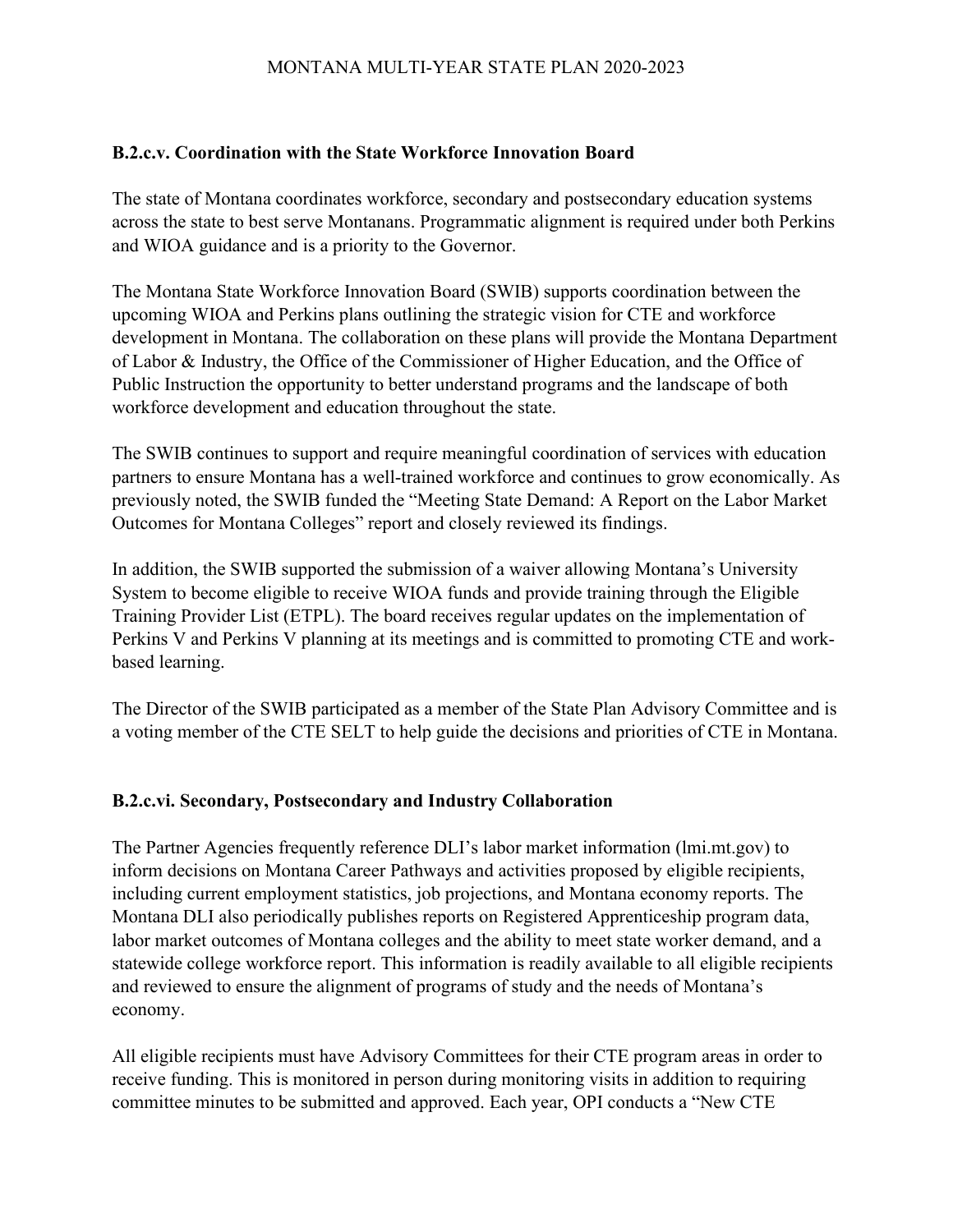Professionals Workshop" for the express purpose of technical assistance with setting up and maintaining advisory committees, work-based learning options, professional development, student organizations and dual enrollment.

OCHE offers multiple opportunities each year for technical assistance trainings for postsecondary eligible recipients to work with the program specialists from the OPI on topics specific to work-based learning and industry involvement. There have also been many sessions during these trainings that have included local industry members to take part in valuable discussions that have led to innovation in Montana's secondary and postsecondary programs and pathways.

Recipients of the Strengthening Montana Career Pathways grant (Rural Reserve) employ MCP coordinators who act as liaisons for program offerings at their postsecondary institution. Coordinators work with secondary students in Montana who may be interested in a pathway related to a career in a program they offer. Funds provided via the SMCP grant are often used to coordinate activities and events that connect secondary and postsecondary students, teachers, administrators and counselors to local industry partners in ways that provide hands-on, meaningful experiences to all attendees.

# **B.2.c.vii. Improving Outcomes and Reducing Performance Gaps for Special Population CTE Concentrators**

The shift in the concentrator definition from three credits (six semesters) to two credits (four semesters) and the discontinuation of blended concentrators at the secondary level will provide the state with a better understanding of the number of students concentrating in each pathway. Dual enrollment participation will further identify students within a pathway who may be transitioning to postsecondary pathways. This will allow for OPI and OCHE to share data for the purposes of CTE student success. The OPI will disaggregate this data based on Perkins special populations to determine rates of participation of specific special populations and establish improvement plans for any performance gaps.

The lowest performing 5% of schools will be targeted for intensive technical assistance. The list of schools requiring targeted technical assistance are typically on, or near, Indian Reservations. OPI performs a root cause analysis that enables the state to better concentrates resources and efforts on specific areas for each school. This strategy will be used for further analyzing disparities for CTE concentrators with the goal of individualized planning.

The state homeless youth coordinators, state foster care point of contact, students with disabilities staff, Title III (EL), Title I, and CTAE will meeting twice yearly to review disaggregated data, share topic updates, and will plan additional technical assistance to develop guidance for the upcoming grant year.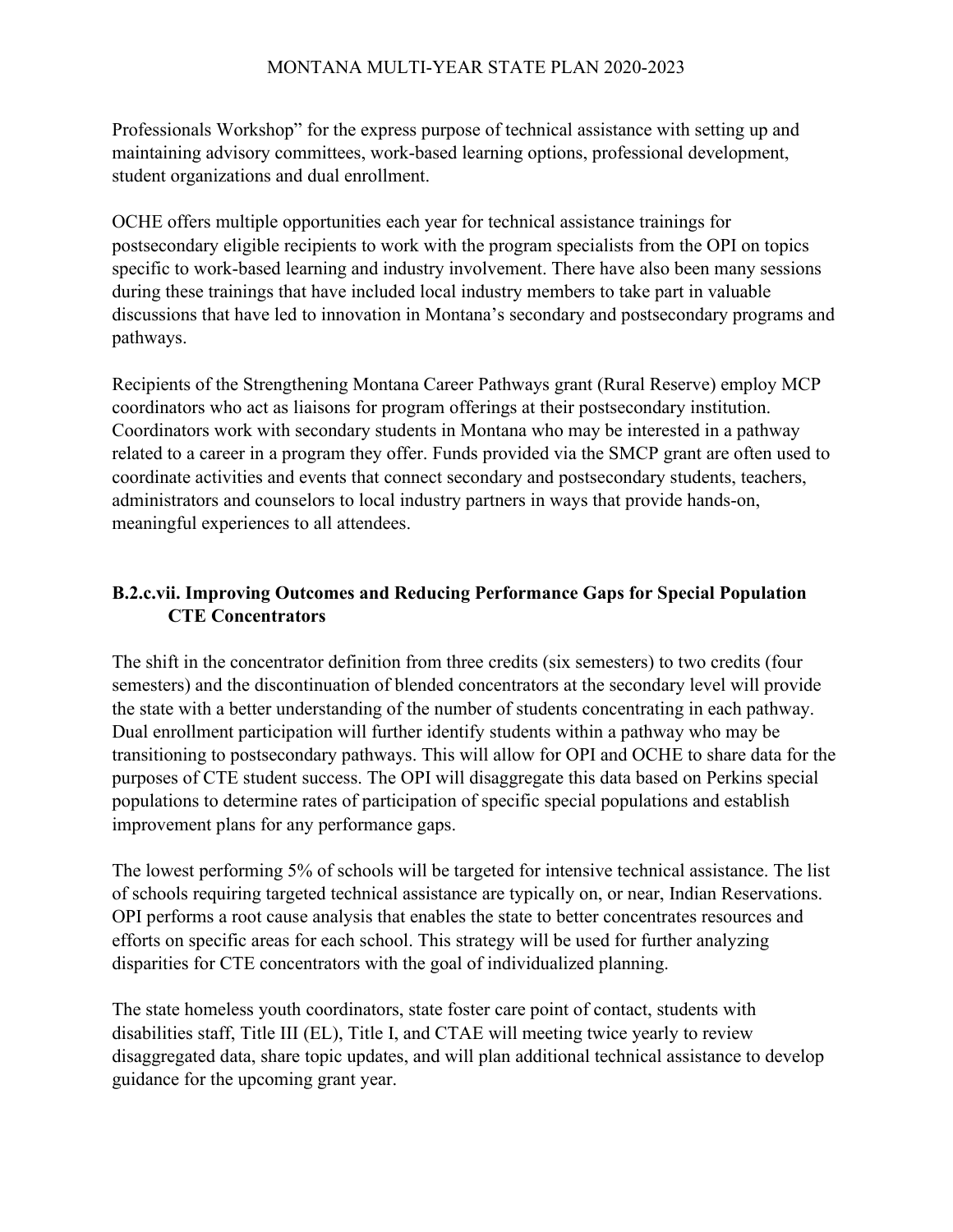Each postsecondary LEA will need to address how they plan to serve special populations and address any performance gaps that exist, which will be provided to them through a Perkins performance report card each year.

## **B.2.d. Dual Enrollment Programs**

The Office of the Commissioner of Higher Education annually increases the number of students taking dual credit courses as the program is a priority for the agency. Dual enrollment opportunities for students within a CTE program of study are now required for LEAs applying for Perkins funds.

Scholarships are available for students who demonstrate need and pursue dual enrollment beyond six credits. Montana has seen impressive program growth, nearly tripling dual enrollment headcount since 2012.

The Partner Agencies provide technical support to teachers to facilitate coordination between secondary and postsecondary institutions to ensure courses are taught to the standards set by the colleges.

# **B.2.e. Involving Stakeholders in the Evaluation of Career and Technical Education Programs**

The State of Montana is committed to maintaining a consultative and cooperative environment for the development, implementation and evaluation of quality career and technical education programs. At the state level, the Partner Agencies participate in the CTE State Executive Leadership Team (SELT), which also includes members from the Montana Department of Labor and Industry and The Governor's Office. The State Plan Advisory Committee required by statute is currently meeting regularly to provide valuable input on the development and implementation of the Perkins V State Plan and its supported programs. The State Plan Advisory Committee includes members from secondary and postsecondary education, adult education, and Montana industry.

Each LEA receiving Perkins funding is responsible for the development of an advisory committee. LEAs must submit advisory committee meeting minutes and a list of the individuals and businesses on their committee(s) when Perkins applications are reviewed each year. The local application process for Perkins funds requires all eligible institutions to actively involve students, parents, teachers, local business, and labor organizations in the planning, development, implementation, and evaluation of career and technical education programs.

The Partner Agencies have been participating in the Montana School Counselors Association annual conference each year by offering a CTE track that highlights a different Montana Career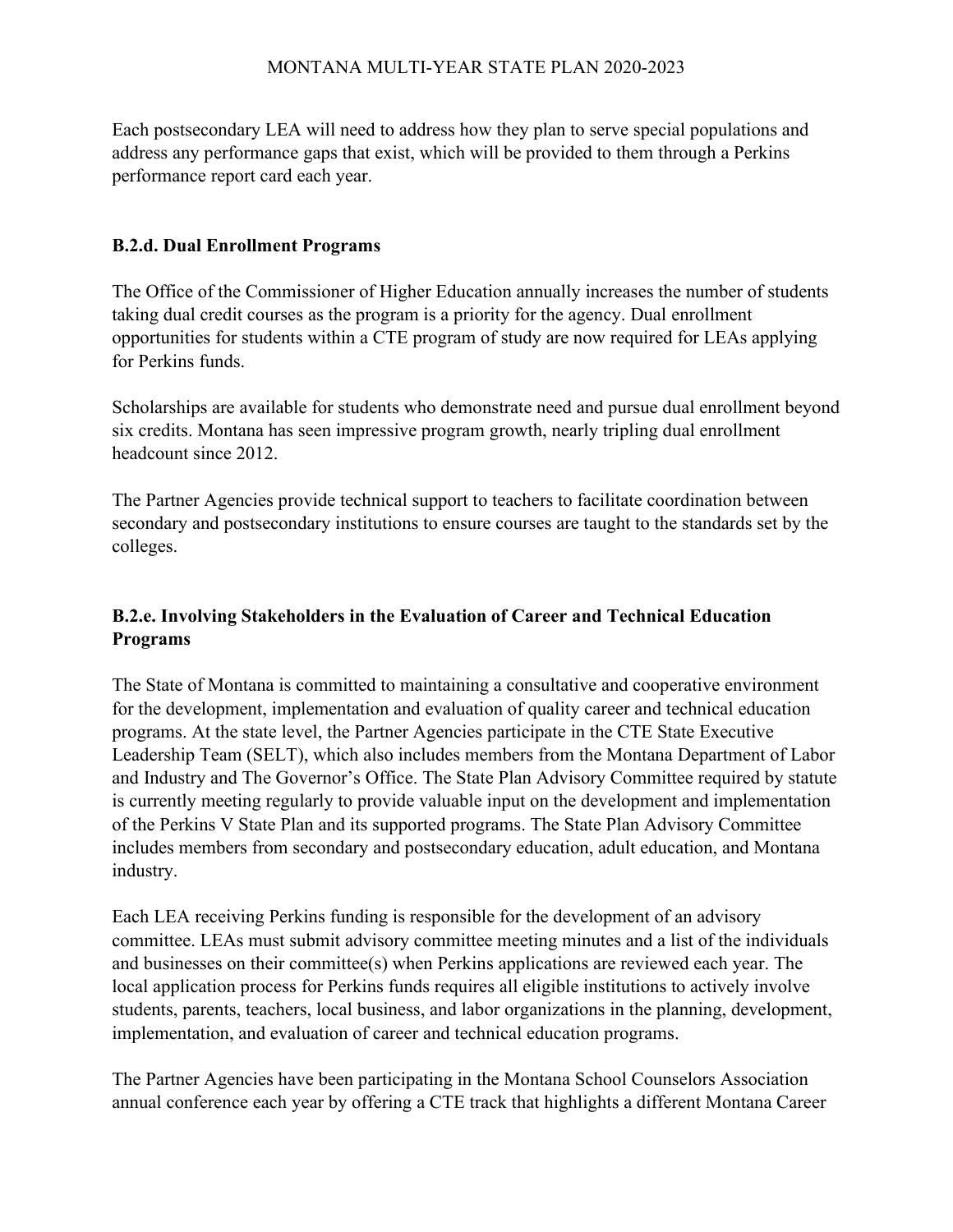Pathway each year. Other strategies for involving school counselors has been individualized training on the use of the MT Career Information System, "Yellow School Bus tours" of twoyear colleges and their pathway programs and paying for school counselors to attend a National ACTE conference to immerse them in career pathways options. The Partner Agencies plan to continue this practice to inform and include high school counselors.

OCHE is currently working to establish a statewide CTE advisory committee that will host members from each industry sector, as outlined by Montana Career Pathways. The anticipated launch of this committee is early spring of 2020. This committee will meet twice yearly and will advise the SELT on decisions made regarding Montana Career Pathways, funding priorities, use of the Rural Reserve, and other matters as needed.

Tribal consultation will continue with the seven reservations in the state. Native American students represent eleven percent (11%) of the total public-school population in Montana. Access and equity to CTE programs are especially prevalent for this population and the Partner Agencies will continue to work with tribes to ensure options are available for native communities.

## **B.2.f. Local Application Template**

Montana's Postsecondary Local Application requires LEAs to articulate three different areas when applying for local funds.

- 1. Perkins V required questions including strategies for:
	- a. Collaborating with local workforce partners to provide career exploration/guidance activities;
	- b. Improving academic and technical skills of students participating in CTE programs;
	- c. Providing activities to prepare special populations for high-skill, high-wage, or indemand occupations; prepare CTE participants for non-traditional fields; provide equal access for special populations to CTE courses, programs, and programs of study; and ensure that members of special populations will not be discriminated against;
	- d. Providing work-based learning opportunities
	- e. Providing dual enrollment opportunities;
	- f. Supporting the recruitment, preparation, retention, and training, including professional development, of teachers, faculty, administrators, and specialized instructional support personnel;
	- g. Addressing disparities or gaps in performance between groups of students in each of the plan years, and if no meaningful progress has been achieved prior to the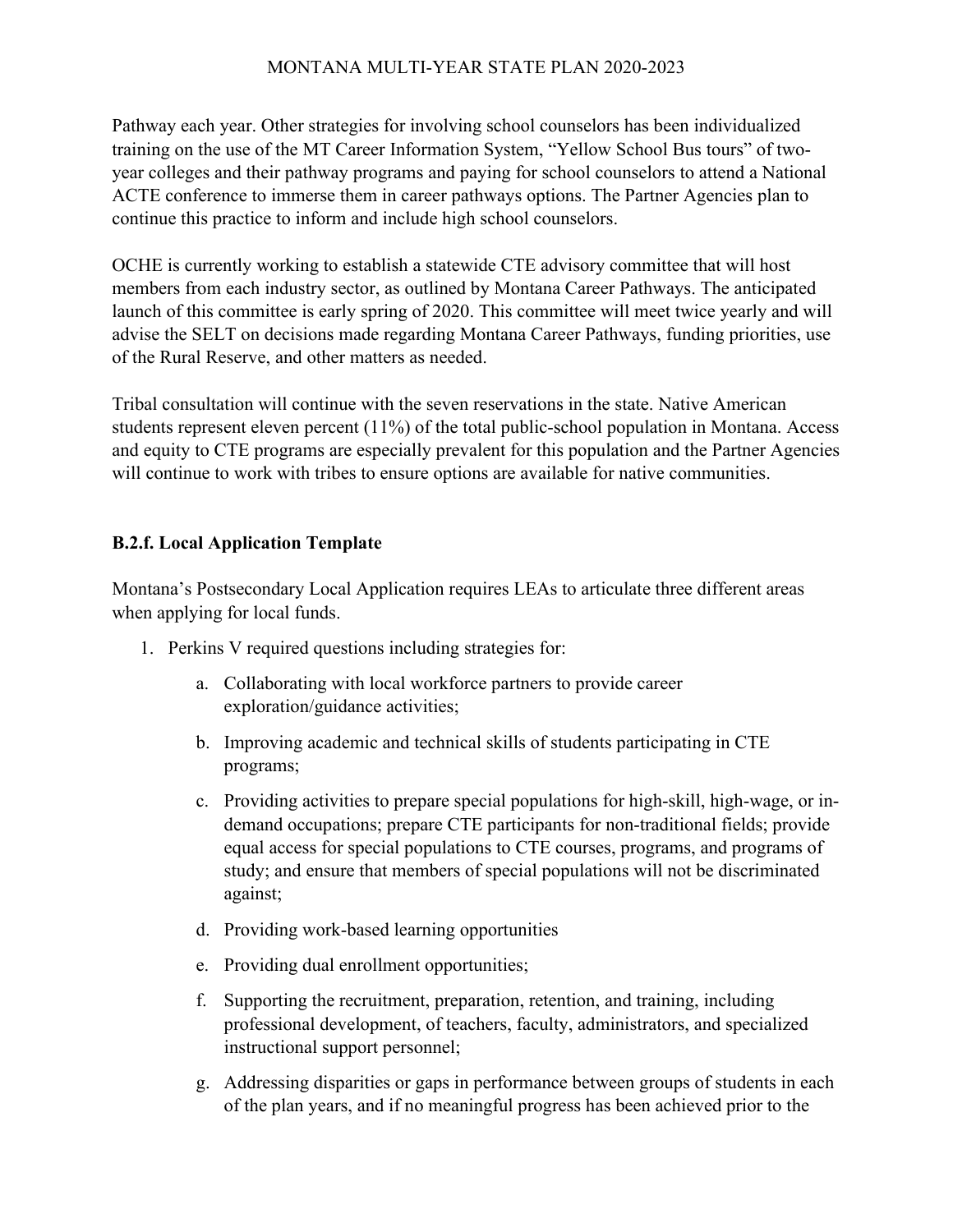third program year, a description of the additional actions that will be taken to eliminate these disparities or gaps.

- 2. Identifying how results of the CLNA that justify requested expenditures;
- 3. A detailed budget of expenditures.

Please find Montana's Postsecondary Local Application template in Appendix A. Montana's Secondary Local Application is found in Appendix B.

# **B.2.g. Comprehensive Local Needs Assessment Template**

The Partner Agencies collaborated to develop the Comprehensive Local Needs Assessment guidance to be used by LEAs statewide. This document provides a mechanism with which LEAs can capture the results of their CLNA for the purposes of justifying expense requests in the local application process, and contains detailed technical assistance on structuring the local needs assessment process and engaging stakeholders.

The CLNA guide provides LEAs a framework to structure their approach to the local needs assessment efforts by translating the legal language from the Perkins V law into actionable steps that complete the requirements and engage stakeholders in thoughtful program improvement. This document was created with resources from Advance CTE and Association of Career Technical Education (ACTE).

The guide assists LEAs in assimilating statewide data and LMI in a way that allows them to identify strategies for requesting Perkins funding in the local application process. In addition, technical assistance for the CLNA process will be offered annually as part of intensive Perkins workshops and individually as requested by LEAs who need additional assistance in developing their CLNA or interpreting results for local application purposes.

Please find Montana's Comprehensive Local Needs Assessment Template in Appendix B.

# **B.2.h. Definition of "Size, Scope, and Quality"**

## Criteria for Size

Secondary eligible recipients must offer a minimum of approved Montana Career Pathways based upon student enrollment as follows:

• Large districts (Class AA) must offer three (3) Montana Career Pathways approved by program specialists.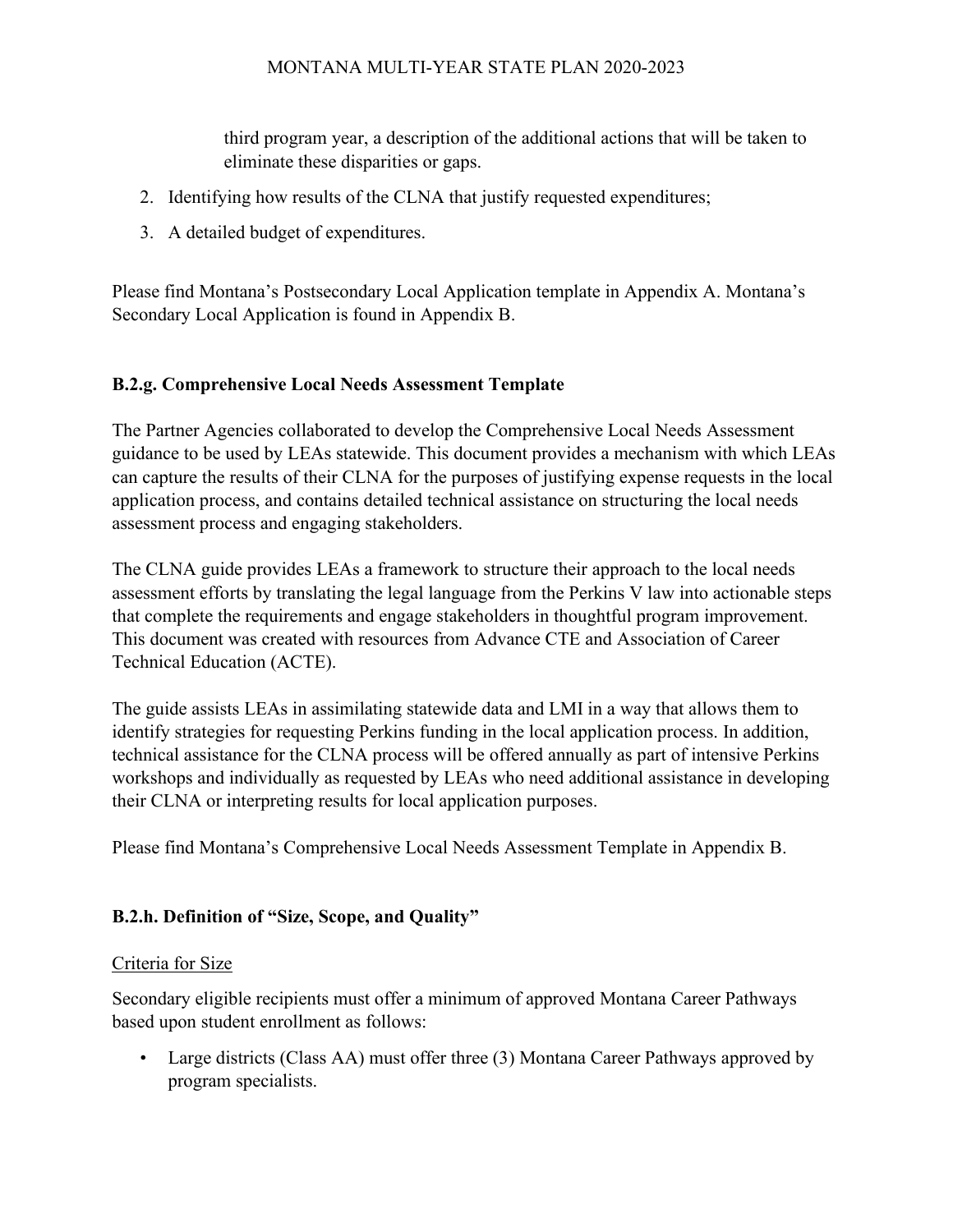- Medium districts (Class A/B) must offer two (2) Montana Career Pathways approved by program specialists
- Small districts (Class C) must offer one (1) Montana Career Pathway approved by a program specialist

LEAs may offer additional CTE programs beyond the required number of Pathways. If the program meets the requirements of Montana guidelines, it is eligible for Perkins funding.

Postsecondary degree/career programs approved by the Montana Board of Regents or specifically approved by the State are eligible for Perkins funding.

# Criteria for Scope

Indications of adequate scope in a Perkins funded secondary CTE program include the requirements for a rigorous Montana Career Pathway (program of study), opportunities for dual credit, online CTE courses, work-based learning, and/or Industry recognized credential opportunities.

Postsecondary programs must include rigorous, coherent CTE content aligned with challenging academic standards culminating in a certificate or degree. Links must exist between the secondary and postsecondary programs of study.

All Perkins funded programs must be aligned with business and industry as validated by a local business advisory committee.

# Criteria for Quality

Eligible secondary districts have the minimum number of Montana Career Pathways as determined by their district size, and all CTE funded programs must comply with the Montana CTE requirements and guidelines publication.

Eligible postsecondary recipients offer students the opportunity to participate in programs of study that lead to two of the following three: high-skill, high-wage and/or in-demand occupations. Postsecondary programs must include rigorous, coherent CTE content aligned with challenging academic standards.

Guidance provided to all secondary and postsecondary LEAs on high-skill, high-wage and indemand are:

- High-skill requiring a degree or credential in addition to or beyond a high school diploma.
- High-wage  $-60\%$  and above the median income per county/city/DLI region/state/etc.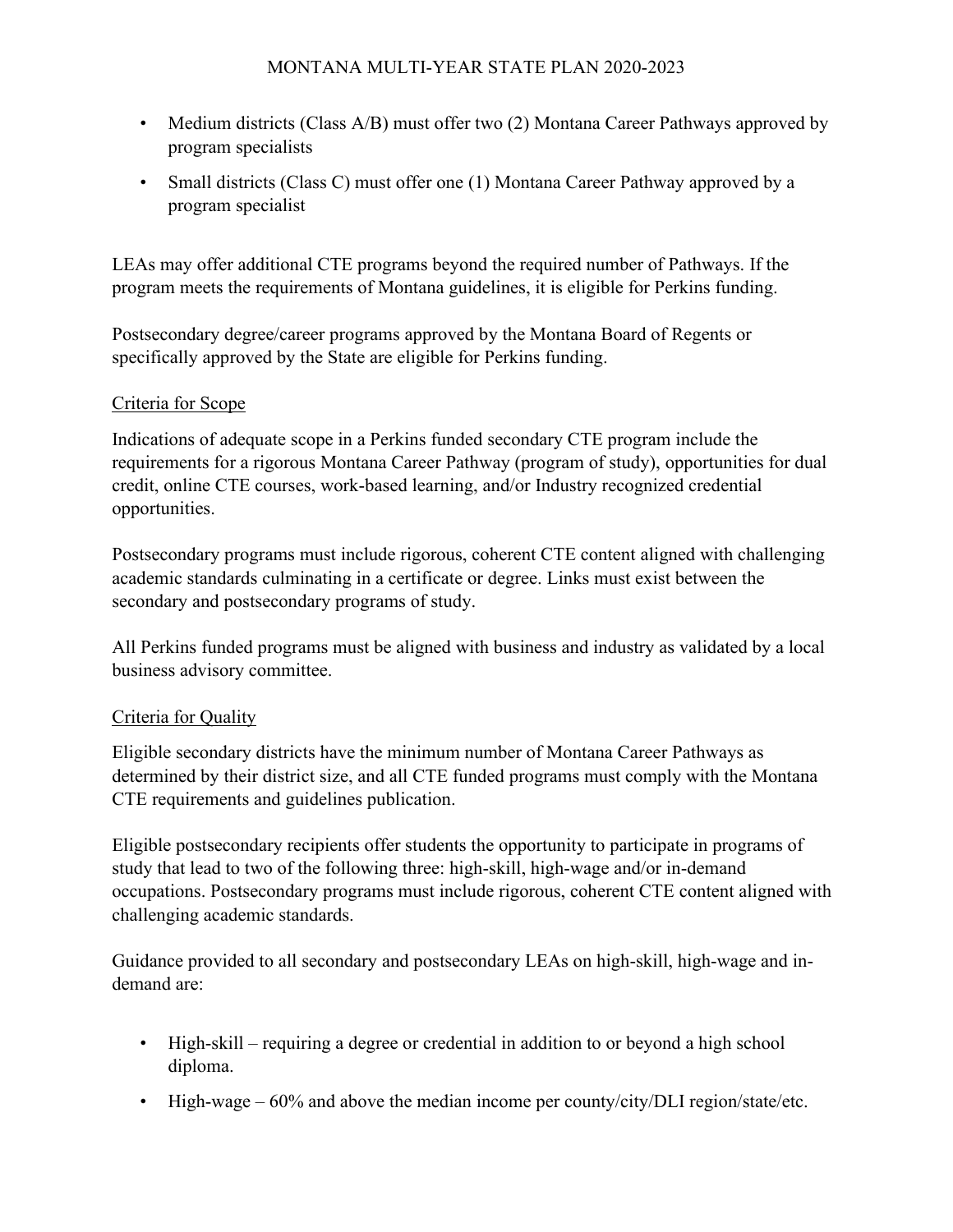• In demand – the Montana Department of Labor and Industry argues that all industries and careers are currently in demand in Montana.

# **B.3. Meeting the Needs of Special Populations**

## **B.3.a. Program Strategies for Special Populations**

Many of the traditional roles and occupations presented to students in special populations have inadequately prepared them for careers enabling them to become economically self-sufficient. Limiting roles and occupations based on gender, race, economic class, disability, or age prevents individuals from achieving their fullest potential. In an effort to limit such practices, the Partner Agencies have the responsibility for developing and implementing procedures that will encourage and support each student and his or her pursuit of a rewarding career with emphasis on high-skill, high-wage, or in-demand occupations.

#### B.3.a.i. Equal Access

In the local applications, Montana requires eligible institutions to indicate the specific strategies of how they will provide equal access to special populations, including what specific services are available in their institution. Montana refers to all federal and state laws and regulations requiring public institutions to comply with requirements already set in place, such as offices posting notices of equal access to all services in a prominent place.

The Partner Agencies will provide consistent, standardized forms and information, uniform training of staff, appropriate accommodations, and an environment that promotes equal access for all students. The Partner Agencies also coordinate Civil Rights compliance.

#### B.3.a.ii. Discrimination Policies

All postsecondary institutions and secondary schools have nondiscrimination policies in place and procedures for filing complaints. All policies have an appeal process in place.

Notices of nondiscrimination are required in school handbooks and posted in all postsecondary institutions and secondary schools. Monitoring for nondiscrimination is performed through the Office of Civil Rights (OCR) review process and local applications. During monitoring, the OCR process ensures the facilities train staff to perform in a nondiscriminatory manner.

Postsecondary institutions have a uniform system of "self-disclosure" during orientation and strict confidentiality rules ensure students will not be subject to discrimination.

#### B.3.a.iv. Appropriate Accommodations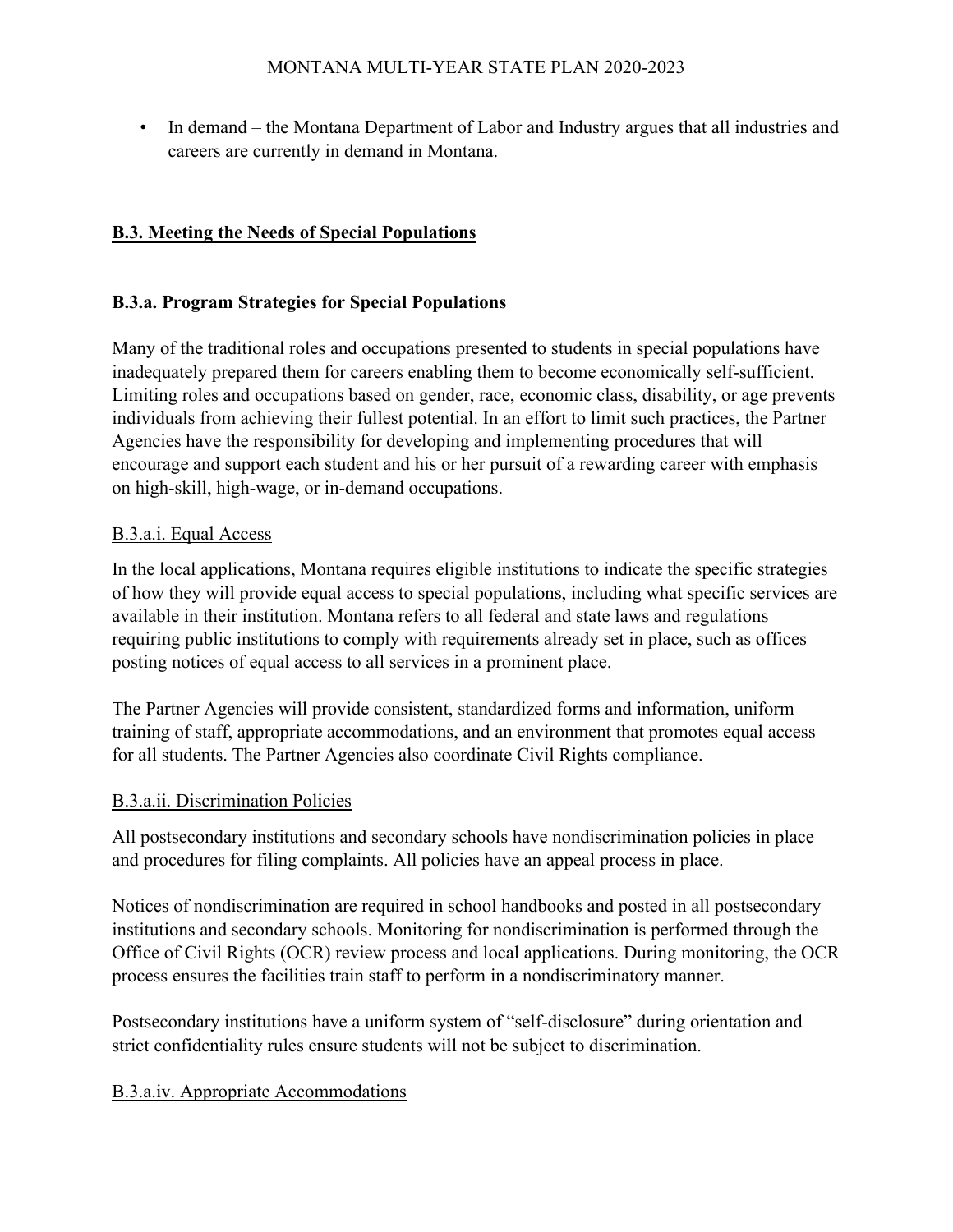Under the Individuals with Disabilities Education Act (IDEA) and Montana law, students with disabilities are required to be included in regular school curriculum, unless the student's Individualized Education Plan (IEP) team determines needed services and supports cannot be provided in a regular classroom setting. This requirement applies to all school programs and supports the inclusion of students with disabilities in district CTE programs. Adaptive equipment and/or other supportive activities are available for students to meet or exceed performance levels.

The Montana Transition IEP plans transition services around a student's postsecondary goals. Prior to age 16, Montana school districts develop a plan with the student for age-appropriate transition assessments that guide the Transition IEP as required by IDEA. A Transition IEP may include job shadowing, pre-apprenticeship programs, or pre-employment transition services through Vocational Rehabilitation and Blind Services. Within the IEP, accommodations and modifications are developed around the student's needs to allow his/her success. CTE courses and postsecondary goals are included in Montana Transition IEPs and are easily supported by the school districts and communities in Montana.

## B.3.a.v. Instruction and Work-based Learning Opportunities

The OPI CTE specialists will meet with the Special Education Division regarding CTE options for student transition plans. The OPI Special Education Division has protocol in place for workbased learning opportunities for students in their programs.

Each LEA will be charged with incorporating work-based learning into their programs of study and will need to offer these opportunities to students in order to be eligible for Perkins funding. Again, because the majority of Montana's schools are small and rural, all special populations are incorporated into CTE programs of study and are afforded the same opportunities for work-based learning as all other students. The Partner Agencies see opportunity in working with LEAs on providing professional development that will help CTE teachers, faculty, and staff trained to better serve special populations in many areas, with access to quality work-based learning being one of them.

# **B.4. Preparing Teachers and Faculty**

The OPI offers three levels of credentialing for individuals from business  $\&$  industry.

Class 4A is an endorsement for individuals who are already teaching in an academic discipline and are adding a CTE Endorsement. Currently this is available for Health Science, Engineering, and Education. Individuals are required to complete 80 hours of training specific to their new CTE area.

Class 4B individuals must have a bachelor's degree or higher, plus the requisite 10,000 hours of business and/or industry experience. Transcripts are used as part of the evaluation to determine the level of coursework previously taken for prior learning experience.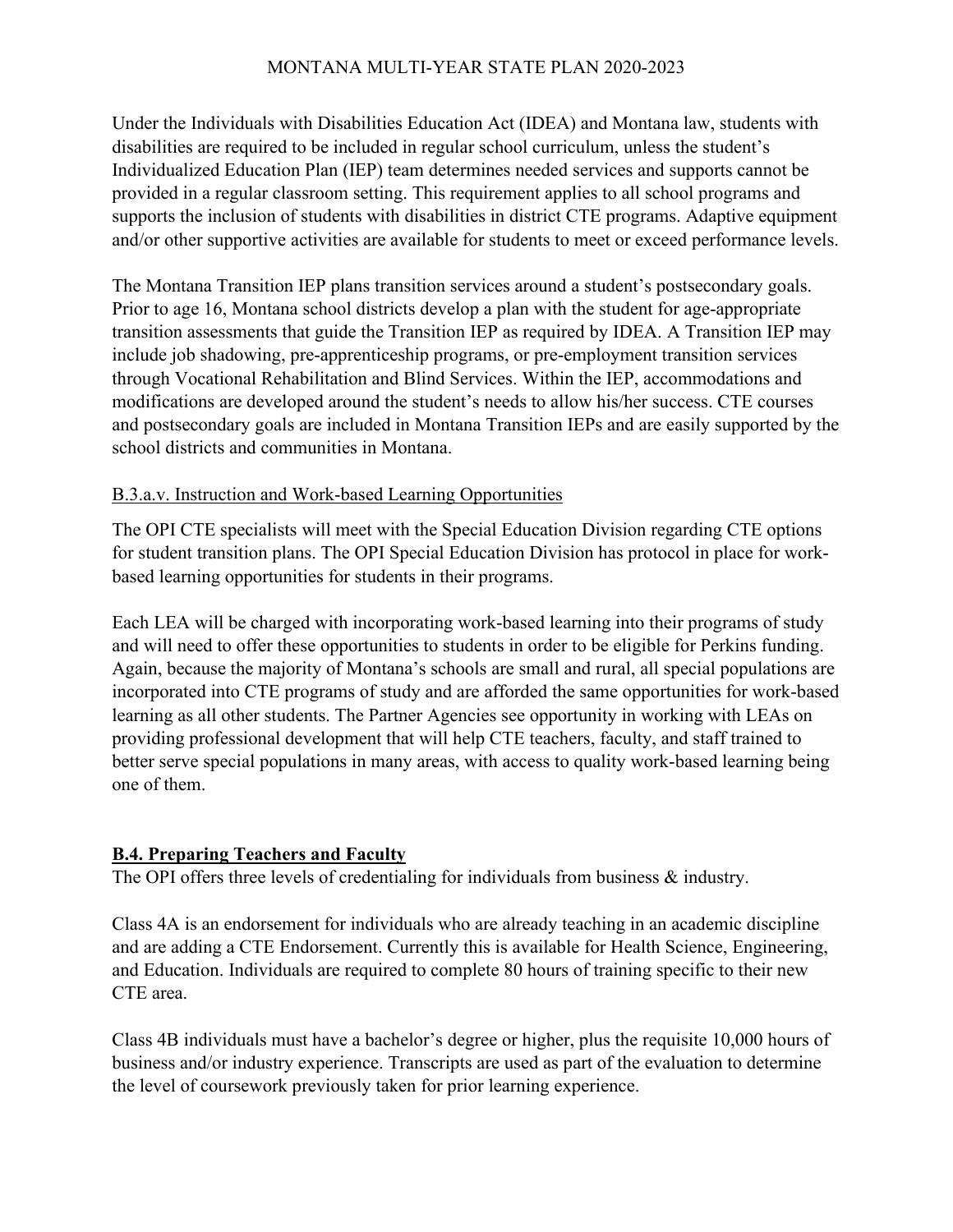Class 4C individuals must have a high school diploma plus the requisite 10,000 hours of business and/or industry experience.

In the future, OPI will propose that CTE specialists convene monthly to review each Class  $4B \&$ 4C application. OPI specialists will recommend any pre-service training necessary to ensure each new teacher has a thorough understanding of classroom management and assessment. OPI will be using the National Association of Career & Technical Education (ACTE) online bank of courses to fulfill this training. For Trades & Industry and Agricultural Education, pre-service Safety & Liability will be preferred to take place prior to beginning their teaching position and will be required at some point in time. This will be offered through a two-year college as a summer or hybrid course.

Montana schools struggle with recruitment and retention of teachers, especially in our rural/frontier communities, which represent the majority of secondary schools in the state. CTE teacher recruitment and retention follows the same pattern as other K-12 teaching positions.

One positive strategy for recruitment has been eliminating burdensome expectations when recruiting CTE teachers from the workforce. Online options for coursework are available through ACTE. Secondly, the CTE Division of the OPI offers ongoing professional development for new CTE teachers, area-specific CTE teachers, and collaborative CTE opportunities for cross-sector practice. Several CTE program areas also have mentorship programs in place that link mid/long-term career teachers with new teachers.

Montana State University, which prepares Agriculture Education, Family & Consumer Sciences, and Technical Education student teachers, has been working on combining CTE majors and minors for more teacher flexibility when seeking employment. Montana State University CTE teacher programs implemented "Teach CTE Day" to host high school students considering teaching careers to participate in campus coursework and campus life.

Aside from recruitment and retention, it is important to recognize and assist LEAs to increase the number of effective teachers in each school. As articulated in the Montana State ESSA plan, the OPI will monitor and improve equitable access to effective teachers in Title I, Part A schools consistent with ESEA Section  $1111(g)(1)(B)$ . The OPI will publicly report the percentage of teachers categorized as "in-effective", "out-of-field", or "inexperienced" based on the state definition and consistent with applicable state privacy law and policies.

The OPI has defined these terms as:

- Ineffective: Montana teachers who are non-licensed or show a pattern of ineffective practices as determined by a local evaluation.
- Out-of-field: Montana teachers teaching outside their endorsed subject areas
- Inexperienced: Montana teachers with less than one year of teaching experience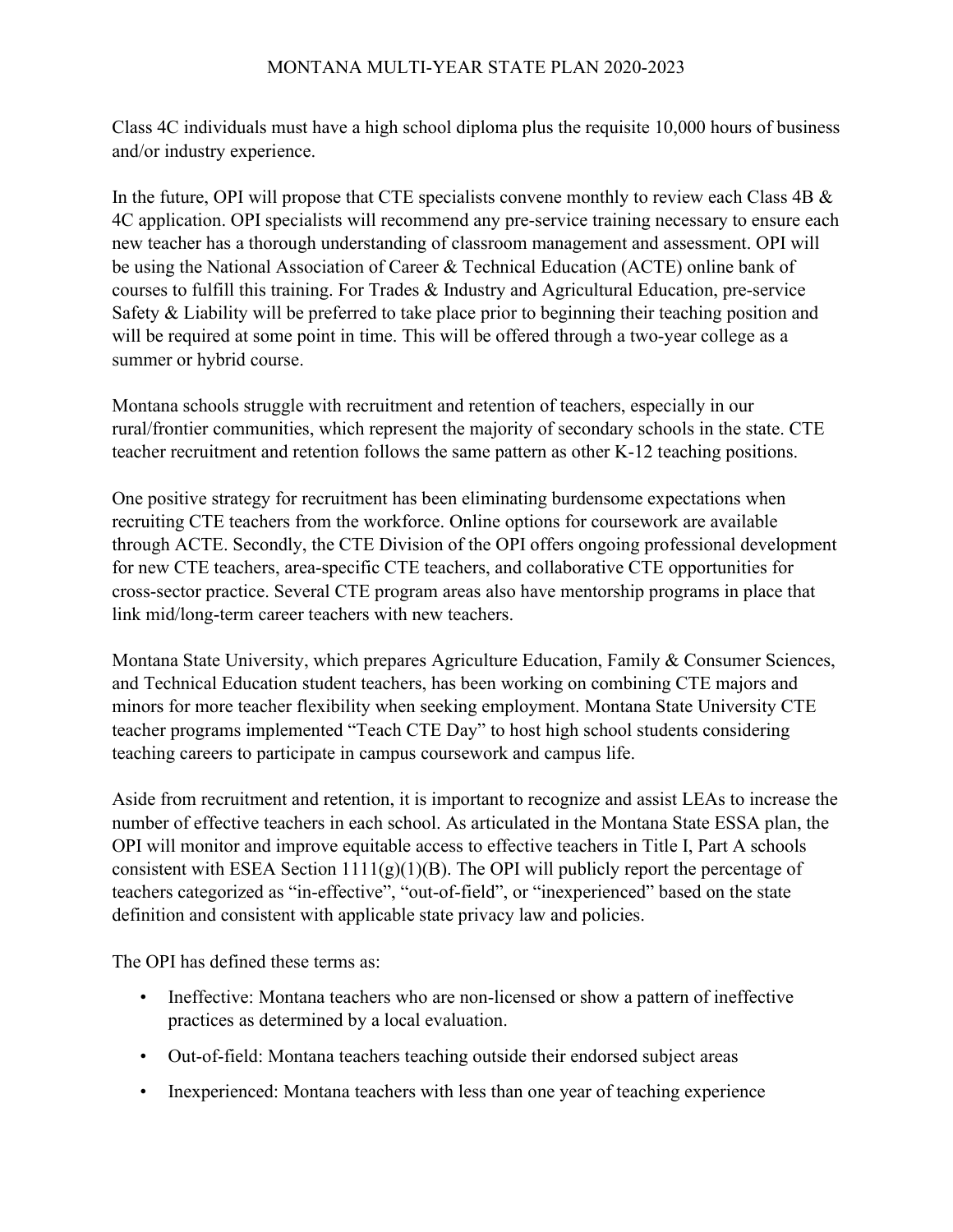Note: Montana is a local-control state and evaluations are performed at the local level, therefore, the OPI does not collect data on local teacher evaluations.

Information regarding the above-mentioned categories was gathered and evaluated to determine if low-income and minority students enrolled in schools receiving funds under Title I, Part A, are served at disproportionate rates by ineffective, out-of-field, or inexperienced teachers. The OPI verified that low-income and minority students were not served at disproportionate rates.

Postsecondary faculty, staff and administration are recruited and retained according to each college's policies and guidelines. Perkins funds prioritize professional development opportunities for faculty and staff in CTE programs that receive Perkins funding. Postsecondary LEAs are encouraged to identify funds in their Perkins Local Application for faculty professional development. OCHE will provide technical assistance to postsecondary LEAs regarding identifying and recruiting faculty from business and industry where that need is identified.

# **C. FISCAL RESPONSIBILITY**

# **C.1. Approving Eligible Recipients for Funds**

Eligible recipients submit an annual application that includes information gathered from the Comprehensive Local Needs Assessment. In the application process, recipients must describe proposed activities and outline how they fall within the parameters of the allowable use of local funds and are supported by evidence from the CLNA that proposed activities support high-wage, high-skill, and in demand occupations.

Partner Agency staff are responsible for monitoring recipients for compliance with stated budgets and proposed activities, as well as performance measures. Any recipients falling below 90% of the established performance measures are subject to a Performance Improvement Plan.

## C.1.a. Academic Achievement

Eligible recipients must offer CTE programs that include rigorous, coherent CTE content aligned with challenging academic standards. Applications will be reviewed for proposed strategies, activities, and expenditure of funds that promote continuous improvement in academic achievement.

## C.1.b. Skill Attainment

Eligible recipients are required to provide relevant curriculum at the secondary and postsecondary levels that are aligned with industry standards. Applications will be reviewed for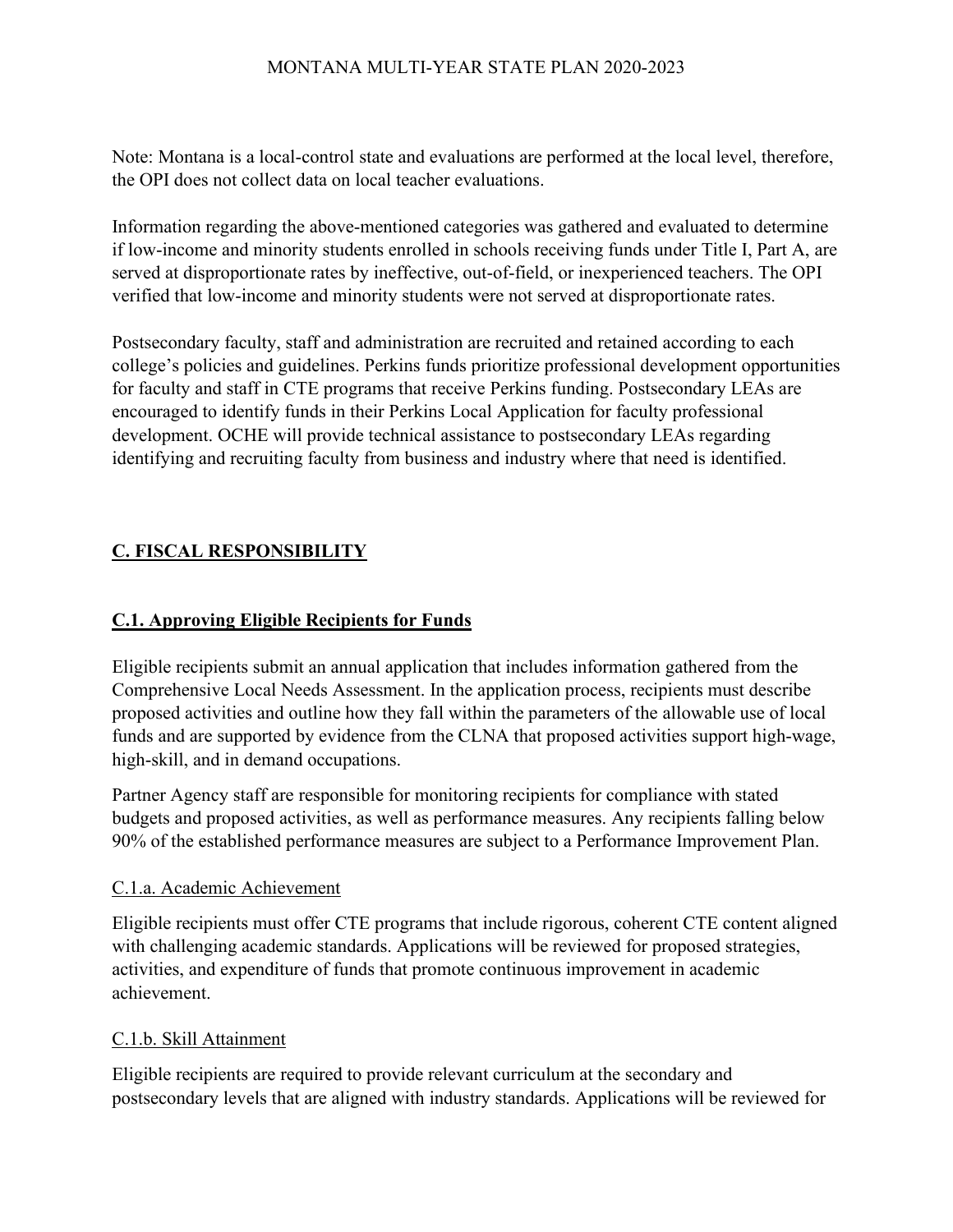proposed strategies, activities, and expenditure of funds that promote continuous improvement in technical skill attainment.

OPI is piloting a Skill Attainment measurement indicator for Perkins V.

### C.1.c. Local Needs Assessment

The Partner Agencies worked collaboratively to create joint guidance for the Comprehensive Local Needs Assessment (CLNA) for both secondary and postsecondary LEAs. The CLNA guidance closely follows the requirements as outlined in Section 134 of Perkins V, which will then be incorporated into the Local Application. Approval of Local Applications will be determined after ensuring each LEA takes into consideration local economic and education needs as indicated through the CLNA.

All LEAs will be provided general overview of Labor Market Information and how to use data to drive decision-making for Perkins priority funding. This is integrated into biannual trainings, monthly Perkins coordinator training calls, and through written guidance in the CLNA template. In addition, the Partner Agencies will provide individualized technical assistance to help LEAs in collecting, disseminating, and analyzing data gathered in the CLNA process on an as-needed basis. As each LEA has different data needs and campus/district infrastructure in place to process local data and conduct analysis, it is likely that technical assistance on this will look different for each specific LEA.

To support local recipients on training CTE teachers whose programs are not justified by the CLNA, the OPI provides an Entrepreneurship curriculum. Entrepreneurship was chosen because of the high numbers of independent small business owners in the state and online business models. These classes can be taught by Family & Consumer Sciences or Business Education teachers. Once the state receives CLNA's and we are able to review, the Partner Agencies will evaluate this practice and will work to address needs as they arise.

# **C.2. Allotment of Funds**

## C.2.a. Secondary and Postsecondary Allocations

Funds received through the allotment made under section 111 will be allocated among secondary and postsecondary Career and Technical Education as follows.

Eighty-five percent (85%) of the funds will be allocated under Section 131 and Section 132. Up to ten percent (10%) of the eighty-five percent (8.5%) will be used in accordance with Section 112 (c)(Reserve).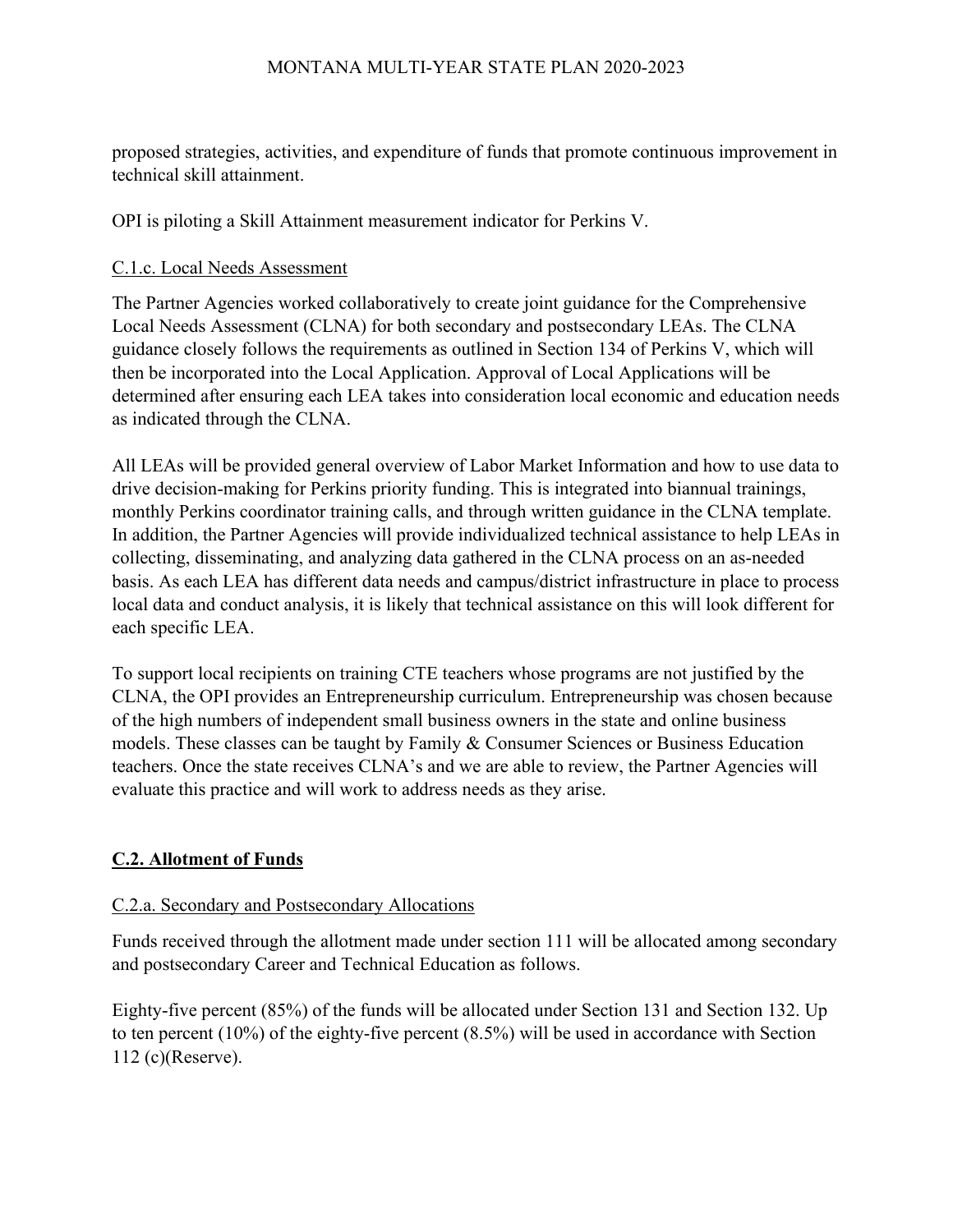Taking into account the Reserve Funds, the remainder of local funding will be allocated as follows: sixty-five percent (65%) will be allocated to secondary career and technical education and thirty-five percent (35%) will be allocated to postsecondary career and technical education.

This distribution of funds is a result of the consultation between OCHE and OPI, reflecting upon input given the State Plan Advisory Committee from Perkins IV State Planning, established under Montana Law (MCA 20-7-330).

# C.2.b. Consortia

Montana applies the Waiver as described in Section  $131(c)(2)$ , that allows the eligible agency to waive the minimum allocations for a local educational agency that is located in a rural, sparsely populated area and demonstrates that they are unable to enter into a consortium for purposes of providing jointly beneficial activities.

Although the waiver is utilized so that we may include our small schools, the Partner Agencies have identified several rural/frontier areas that would benefit from a more collaborative approach for building capacity for expanding CTE options for students. Secondary schools receiving less than \$5,000 in Perkins local funds will be given the opportunity to join a vertically aligned consortia with a regional postsecondary partner. Multiple LEAs will be able to collaborate to best serve the student populations within each consortia by creating new or updating existing CTE programs, establishing innovative delivery methods for courses, expanding work-based learning options, sharing resources such as stakeholder and industry contacts, and/or benefitting from the postsecondary expertise in addressing workforce needs.

The state intends to offer incentive funds from the Rural Reserve for at least one pilot consortia for fiscal year 2020-2021, with the hope of expanding consortia in subsequent years. The Partner Agencies have offered extensive technical assistance to LEAs that are interested in forming a new consortium.

# **C.3. Allocations for Secondary CTE Programs**

OPI shall distribute funds on an annual basis for secondary CTE programs to LEAs according to the following formula, as determined in the Perkins Act:

The total amount allocated for distribution for secondary education CTE (other than the Reserve Fund as noted in Section C.2.) for 2019-2020 will be \$2,943,615.

Of this amount:

Seventy percent (70%) of the available funds shall be allocated to LEAs based on the census data for school system enrollment for the number of children in poverty aged 5-17 for the previous school year.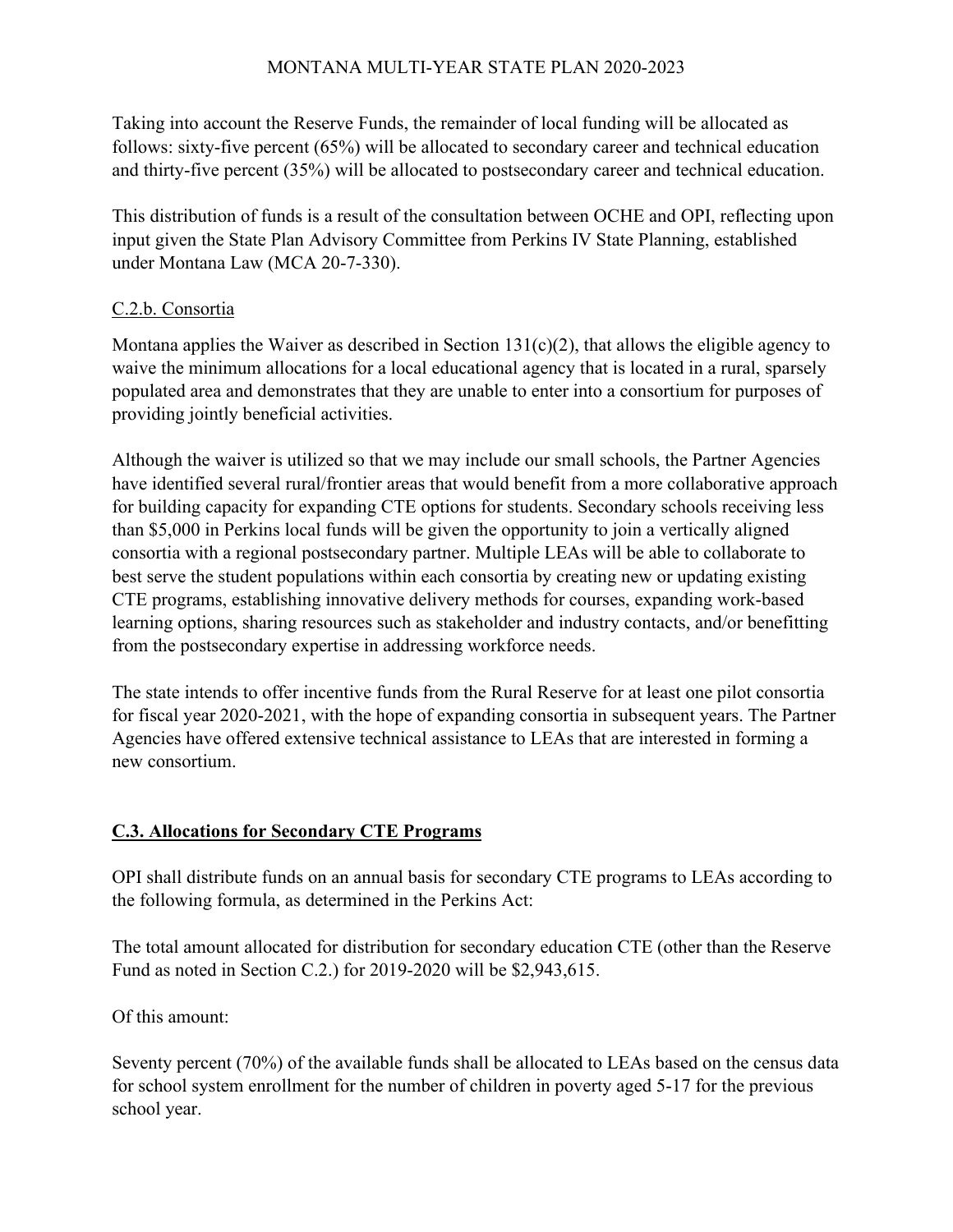Thirty percent (30%) of the available funds shall be allocated to LEAs based on the AIM enrollment data for the number of children aged 5-17 for the previous school year.

The following table shows secondary eligible recipients and the dollar amounts allocated during the 2019-2020 grant cycle:

| Lincoln Co. HS (Eureka)        | \$23,335  |
|--------------------------------|-----------|
| Libby HS                       | \$37,447  |
| Troy                           | \$11,967  |
| <b>Bigfork HS</b>              | \$15,618  |
| Columbia Falls HS              | \$51,779  |
| Kalispell SD                   | \$183,821 |
| Whitefish HS                   | \$28,601  |
| Hot Springs HS*                | \$6,779   |
| Noxon HS                       | \$7,839   |
| Plains HS                      | \$13,853  |
| Thompson Falls HS              | \$13,370  |
| Arlee HS*                      | \$10,164  |
| Charlo HS*                     | \$5,659   |
| Polson HS*                     | \$36,017  |
| Ronan HS*                      | \$55,804  |
| St. Ignatius $\overline{HS^*}$ | \$27,744  |
| Alberton HS                    | \$5,753   |
| St. Regis HS                   | \$6,108   |
| Superior HS                    | \$5,210   |
| Frenchtown HS                  | \$17,033  |
| Missoula SD (4 HS)             | \$244,345 |
| Corvallis HS                   | \$27,790  |
| Darby HS                       | \$9,026   |
| Florence-Carlton HS            | \$12,700  |
| <b>Hamilton HS</b>             | \$44,027  |
| Stevensville HS                | \$26,347  |
| Victor HS                      | \$11,911  |
| Augusta HS                     | \$1,720   |
| Helena SD (2 HS)               | \$129,815 |
| Lincoln K-12                   | \$5,026   |
| Powell Co. HS (Deer Lodge)     | \$16,766  |
| Drummond HS                    | \$4,699   |
| Granite HS (Philipsburg)       | \$3,601   |
| Anaconda HS                    | \$19,961  |
| <b>Butte HS</b>                | \$103,490 |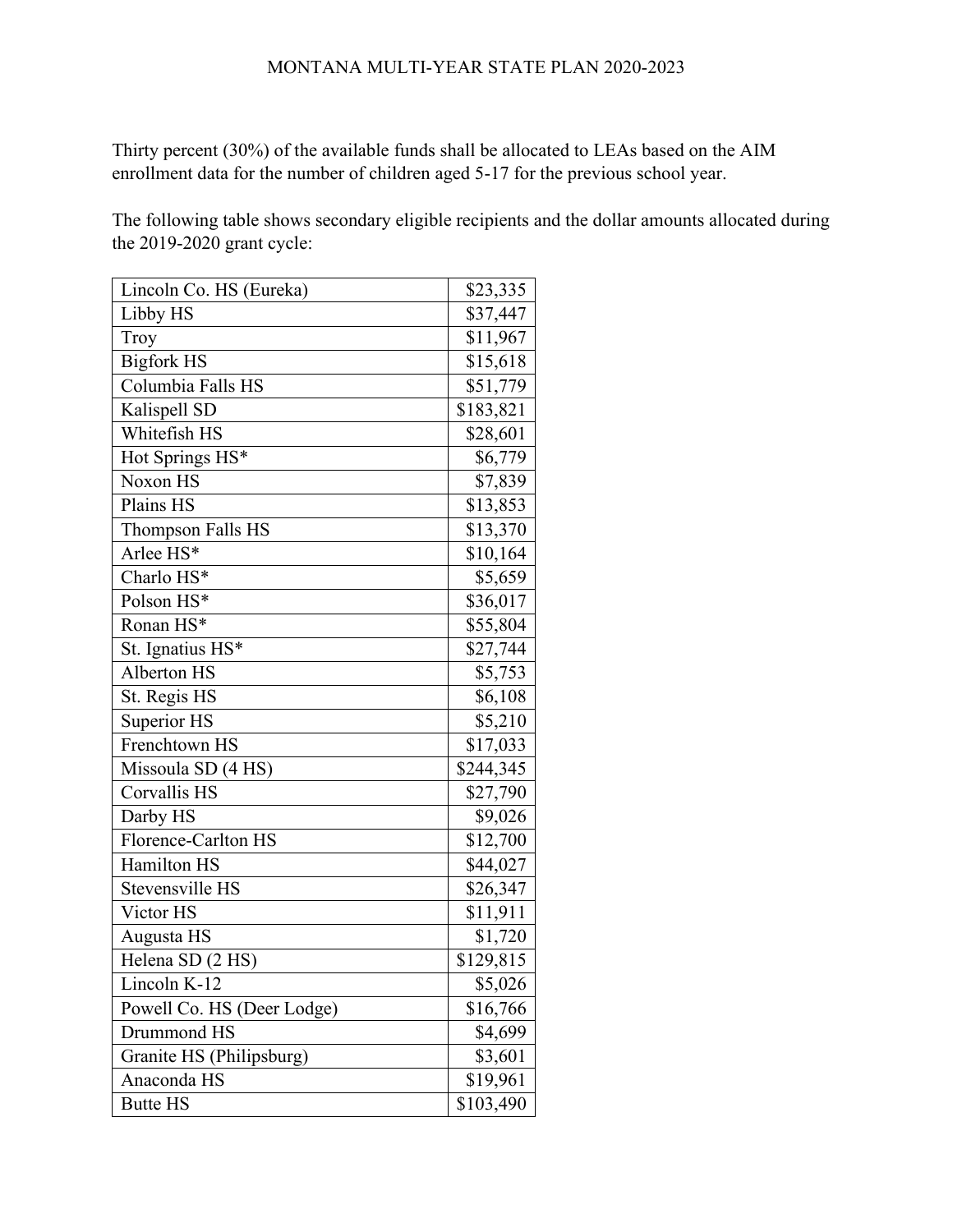| Jefferson HS (Boulder)         | \$17,915  |
|--------------------------------|-----------|
| Whitehall HS                   | \$7,701   |
| Broadwater HS (Townsend)       | \$13,565  |
| Beaverhead Co. HS (Dillon)     | 20,067    |
| Lima HS                        | \$4,366   |
| Ennis HS                       | \$5,898   |
| Sheridan HS                    | \$3,301   |
| <b>Twin Bridges HS</b>         | \$3,179   |
| Belgrade HS                    | \$60,858  |
| <b>Bozeman HS</b>              | \$99,897  |
| Manhattan HS                   | \$12,711  |
| Three Forks HS                 | \$7,457   |
| West Yellowstone HS            | \$2,175   |
| Gardiner HS                    | \$3,057   |
| Park HS (Livingston)           | \$33,465  |
| Shields Valley HS              | \$3,218   |
| White Sulphur Springs HS       | \$7,001   |
| Sweet Grass Co HS (Big Timber) | \$9,182   |
| Browning HS*                   | \$70,594  |
| <b>Cut Bank HS</b>             | \$25,192  |
| Conrad HS                      | \$11,783  |
| <b>Heart Butte HS</b>          | \$5,869   |
| Valier HS                      | \$3,545   |
| Shelby HS                      | \$10,058  |
| <b>Sunburst HS</b>             | \$3,290   |
| Chester-Joplin-Inverness HS    | \$9,520   |
| Box Elder H*S                  | \$3,678   |
| Havre HS                       | \$492,232 |
| Rocky Boy HS*                  | \$24,826  |
| North Star HS (Rudyard)        | \$3,074   |
| Chinook HS                     | \$9,159   |
| Harlem HS*                     | \$20,155  |
| Hays-Lodge Pole HS*            | \$12,210  |
| <b>Turner HS</b>               | \$2,186   |
| Dodson HS*                     | \$1,326   |
| Malta HS                       | \$12,222  |
| Saco HS                        | \$1,498   |
| Choteau HS                     | \$7,812   |
| Fairfield HS                   | \$6,352   |
| Dutton/Brady HS                | \$5,387   |
| Power HS                       | \$2,435   |
| Big Sandy HS                   | \$3,695   |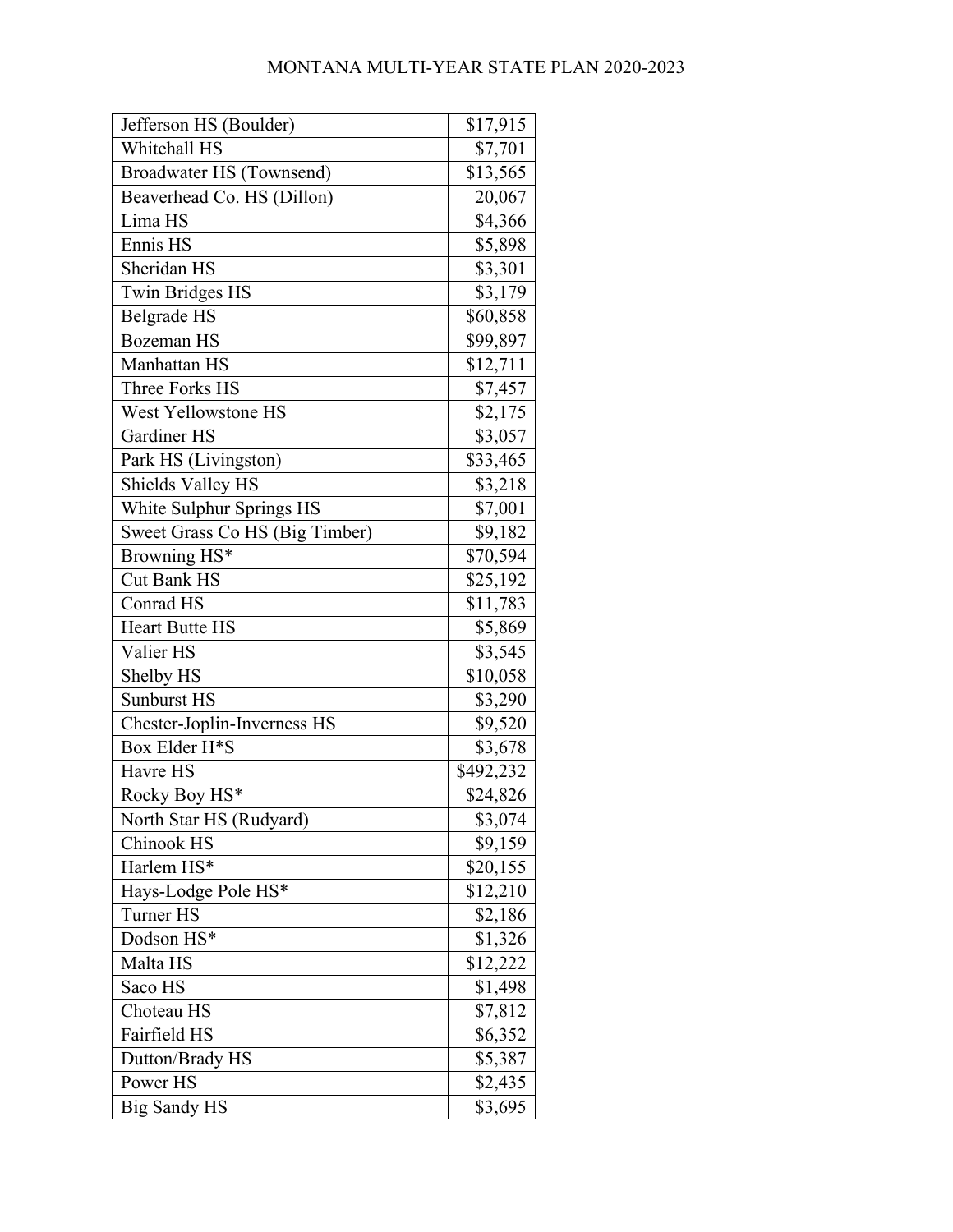| Fort Benton HS        | \$4,006   |
|-----------------------|-----------|
| Geraldine HS          | \$2,663   |
| <b>Belt HS</b>        | \$10,163  |
| Cascade HS            | \$6,214   |
| Centerville HS        | \$2,330   |
| <b>Great Falls SD</b> | \$197,380 |
| Simms HS              | \$10,014  |
| Geyser HS             | \$882     |
| Hobson HS             | \$3,456   |
| <b>Stanford HS</b>    | \$1,537   |
| Denton HS             | \$1,309   |
| <b>Grass Range HS</b> | \$2,080   |
| Fergus HS (Lewistown) | \$24,544  |
| Moore HS              | \$1,886   |
| Roy HS                | \$1,126   |
| Winifred HS           | \$1,975   |
| Winnett HS            | \$1,942   |
| Harlowton HS          | \$7,745   |
| Judith Gap HS         | \$1,598   |
| Lavina HS             | \$1,925   |
| Ryegate HS            | \$1,320   |
| Melstone HS           | \$1,115   |
| Roundup HS            | \$17,403  |
| Absarokee HS          | \$4,355   |
| Columbus HS           | \$10,519  |
| Park City HS          | \$4,023   |
| Rapelje HS            | \$904     |
| <b>Belfry HS</b>      | \$1,049   |
| <b>Bridger HS</b>     | \$2,413   |
| Fromberg HS           | \$2,447   |
| Joliet HS             | \$4,977   |
| Red Lodge HS          | \$11,112  |
| <b>Billings SD</b>    | \$305,782 |
| <b>Broadview HS</b>   | \$2,652   |
| <b>Custer HS</b>      | \$2,114   |
| Huntley Project       | \$15,357  |
| Laurel HS             | \$30,171  |
| Shepard HS            | \$15,945  |
| Hardin HS             | \$66,345  |
| Lodge Grass HS*       | \$24,449  |
| Plenty Coups HS*      | \$6,102   |
| Frazer HS*            | \$5,587   |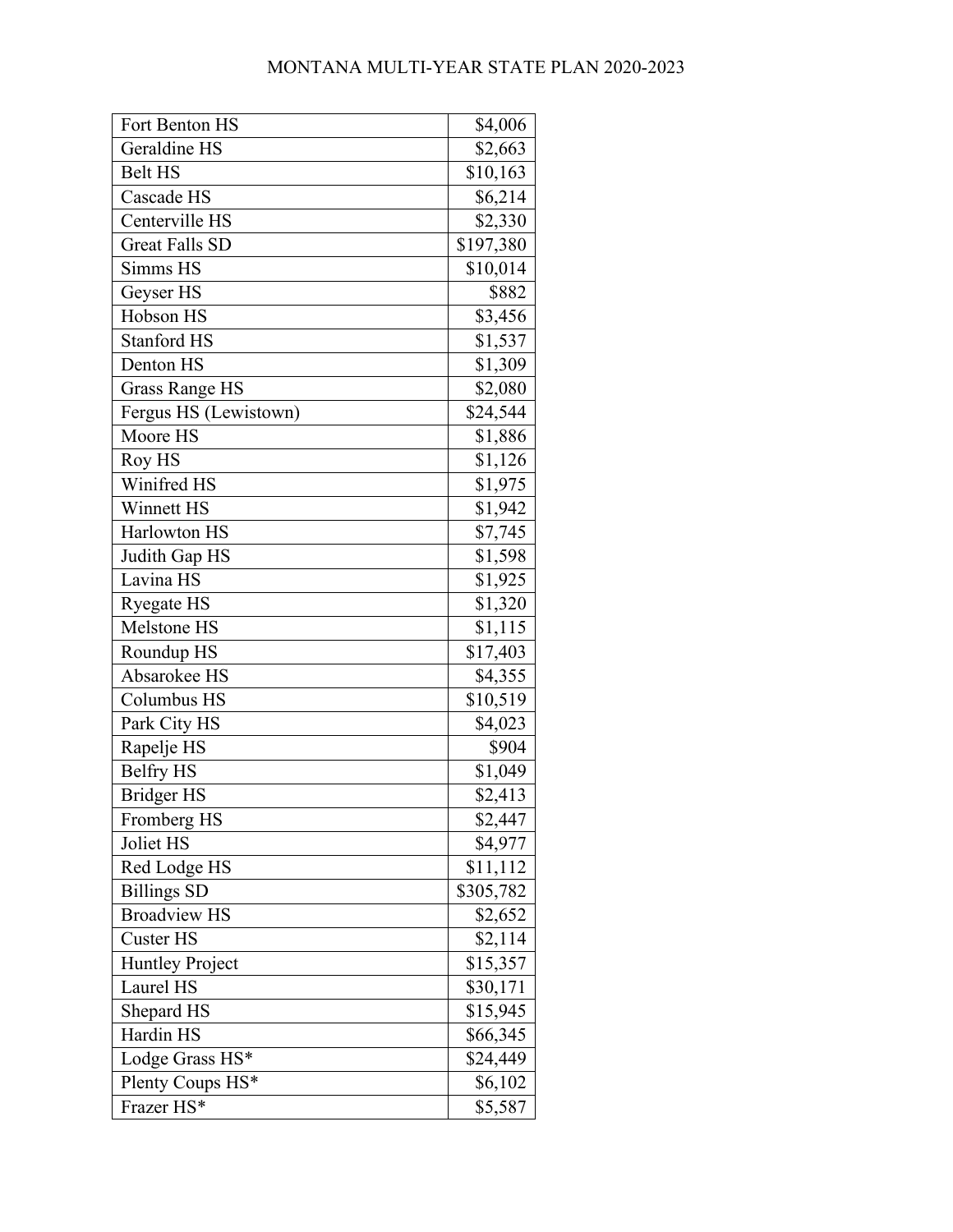| Glasgow Hs                    | \$12,999 |
|-------------------------------|----------|
| Hysham                        | \$1,958  |
| Hinsdale HS                   | \$2,119  |
| Scobey HS                     | \$3,978  |
| Medicine Lake HS              | \$1,631  |
| Plentywood HS                 | \$5,326  |
| <b>Bainville HS</b>           | \$1,648  |
| Brockton HS*                  | \$4,560  |
| <b>Culbertson HS</b>          | \$4,006  |
| Froid HS                      | \$1,820  |
| Poplar HS*                    | \$37,768 |
| <b>Wolf Point HS</b>          | \$35,239 |
| Circle HS                     | \$5,892  |
| Savage HS                     | \$2,591  |
| Sidney HS                     | \$19,402 |
| Dawson HS (Glendive)          | \$20,578 |
| <b>Richey HS</b>              | \$1,021  |
| Terry HS                      | \$2,990  |
| Wibaux HS                     | \$2,591  |
| Colstrip HS                   | \$8,805  |
| Forsyth HS                    | \$5,504  |
| Lame Deer HS*                 | \$34,973 |
| Rosebud HS                    | \$3,145  |
| Custer Co HS (Miles City)     | \$27,317 |
| <b>Baker HS</b>               | \$8,394  |
| Plevna HS                     | \$943    |
| Powder River Co. HS (Broadus) | \$3,845  |
| Carter Co HS (Ekalaka)        | \$4,122  |

# **C.4. Allocations for Postsecondary CTE Programs**

The total amount allocated for distribution for postsecondary education CTE (other than the Reserve Fund as noted in Section C.2.) for 2019-2020 will be \$1,585,023.

Of this amount, funding for postsecondary programs is determined by dividing the number of Pell grant and Bureau of Indian Affairs program recipients enrolled in the two-year postsecondary institution by the total number of Pell Grant and Bureau of Indian Affairs program recipients in the state.

The following table shows secondary eligible recipients and the dollar amounts allocated during the 2019-2020 grant cycle: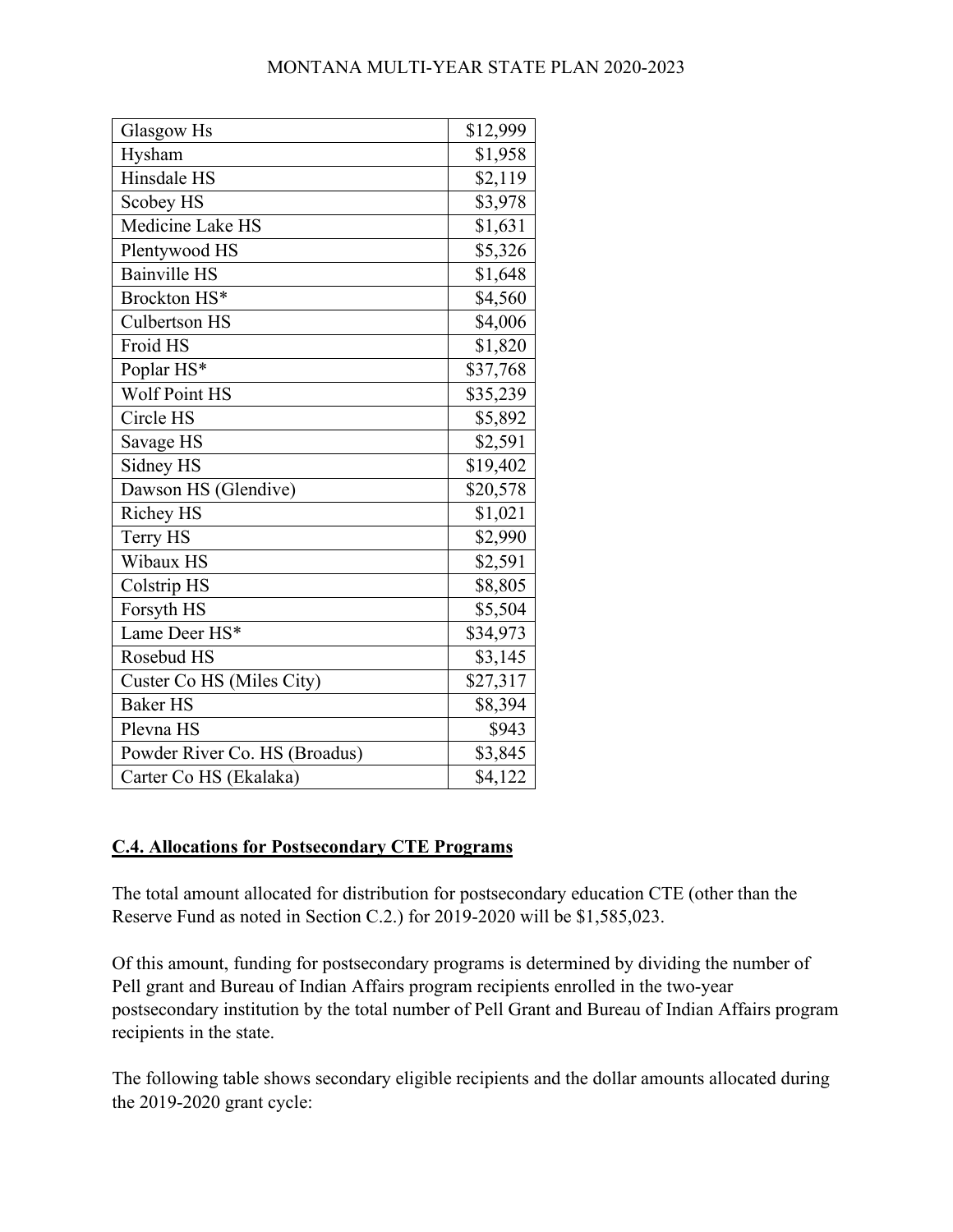| Dawson Community College          | \$50,198  |
|-----------------------------------|-----------|
| Fort Peck Community College       | \$37,103  |
| Flathead Valley Community College | \$266,997 |
| City College                      | \$158,234 |
| <b>Great Falls College</b>        | \$319,741 |
| Gallatin College                  | \$66,567  |
| MSU-Northern                      | \$78,571  |
| Salish Kootenai College           | \$128,770 |
| Helena College                    | \$203,703 |
| Highlands College                 | \$90,211  |
| Missoula College                  | \$322,288 |
| UM-Western                        | \$46,561  |

## **C.5. Adjustments to Allocations**

If any changes in school district boundaries have occurred since the population and/or enrollment data was collected, OPI will use previous enrollment data from the school districts affected by a boundary change and consult with the affected school district officials, to ascertain how the change in boundaries may have impacted enrollment patterns. OPI will not need to consider the enrollment impact of creation of charter schools, since in Montana, charter schools can only be created within an existing school district. The OPI will use these sources of information to develop an allocation of funds to affected districts.

#### **C.6. Alternative Secondary Allocation Formula**

Montana will not propose an alternative secondary allocation formula.

#### **C.8. Reserve Funds**

The State Executive Leadership Team (SELT) voted to increase the amount of Rural Reserve from 10% to 11% for the 2020-2021 grant cycle. The Rural Reserve has been used to fund the Montana Career Pathways Grant over the past several years, and SELT plans to continue to award 10% to postsecondary institutions to fund activities related to career exploration, CTE dual enrollment, promotion of state level CTE programs of study (Montana Career Pathways), industry-recognized credential attainment, and work-based learning opportunities. These awards will continue to be awarded via a competitive grant process. Competitive grants are currently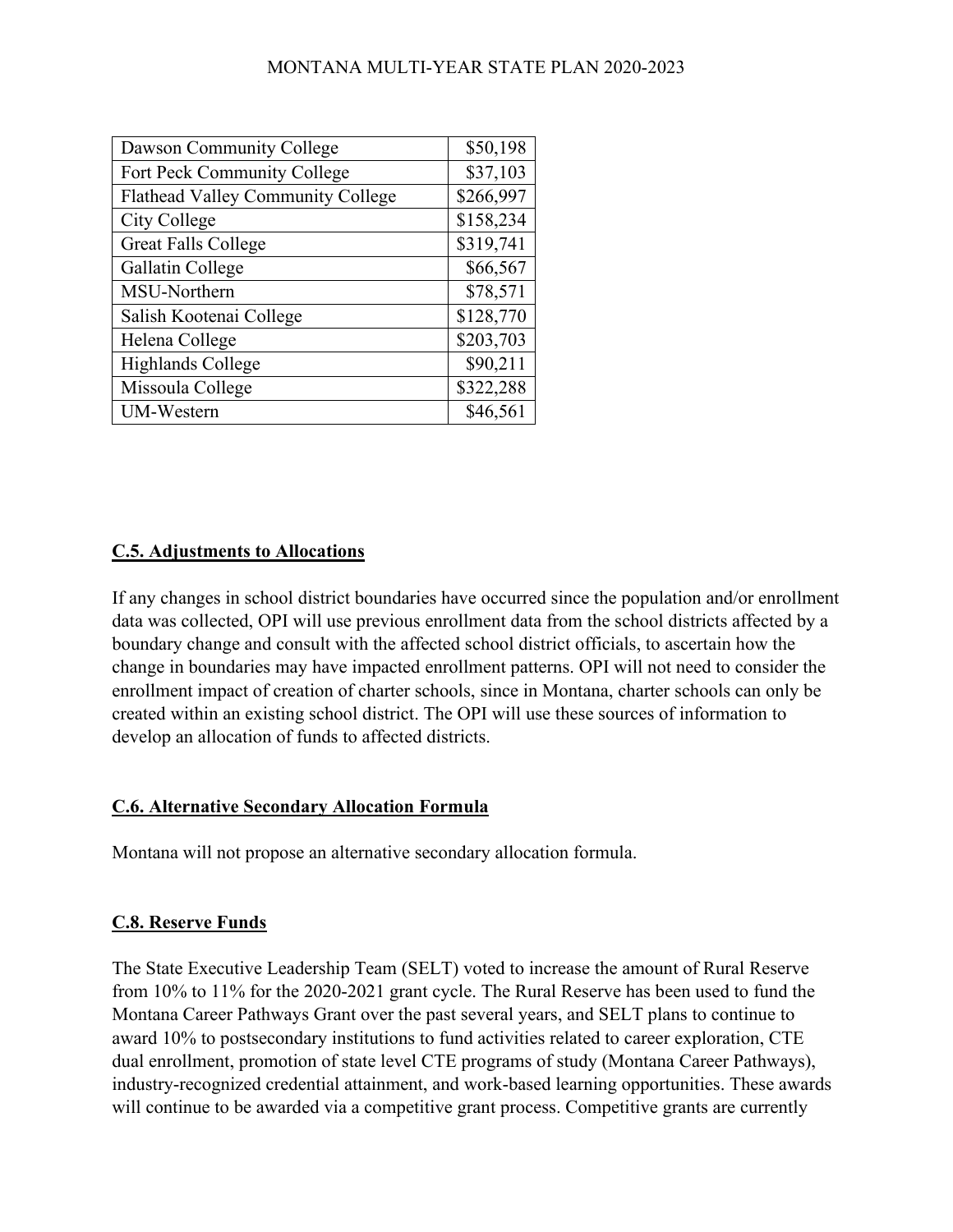available to postsecondary partners or consortia, primarily because those LEA's have existing personnel to manage additional grant responsibilities and due to the increased cost for running CTE programs at the postsecondary level which, in Montana, are not subsidized by State education funds as they are at the secondary level.

Under Perkins IV, Montana focused Rural Reserve funds heavily on implementing and growing dual enrollment programs across the state. As a result, the state saw significant increases in dual enrollment participants and high program success rates. The number of students taking dual enrollment courses doubled from 2014 to 2018 in Montana, and the number of dual enrolment students matriculating to a Montana University System institution tripled in the same time frame. These positive impacts, achieved in targeted areas and populations, have the potential to be scaled to a point where they are accessible to even more students across the state. This has been a hugely successful statewide initiative, but there is still room to grown, especially related to tribal colleges and special population students.

As a result, the SELT determined that it will continue to prioritize funding activities related to career exploration, CTE dual enrollment, promotion of state level CTE programs of study (Montana Career Pathways), industry-recognized credential attainment, and work-based learning opportunities. Competitive grant guidelines may shift from year to year to reflect emerging priorities, but as an overall theme, projects will be considered if they include:

- Piloting new or innovative CTE programs, especially those that include work-based learning opportunities;
- Introducing new or building capacity for existing industry recognized credentials;
- Increasing the number of opportunities for Montana high school students to explore and engage in college and careers through dual enrollment;
- Expand public knowledge and utilization of the Montana Career Pathways program through outreach and career exploration events and activities.

The focus for the Rural Reserve grants will be on creating new or significantly expanding existing partnerships between secondary and postsecondary partners and increasing access for all students to engage dual enrollment and/or Montana Career Pathways.

With the additional 1% of Rural Reserve funding, the Partner Agencies will incentivize vertical consortia models in which one or more secondary LEAs will partner with one or more postsecondary LEAs. For newly formed consortia in the state in 2020-2021, the state will use Rural Reserve to add funds to each consortium's allocation. This will be treated as a pilot project for the first year and may continue if positive outcomes are reported.

All LEAs that opt-in to participate in the consortia pilot will transfer their allocation from the federal Perkins formula to the consortium. Additionally, all participating consortia who meet the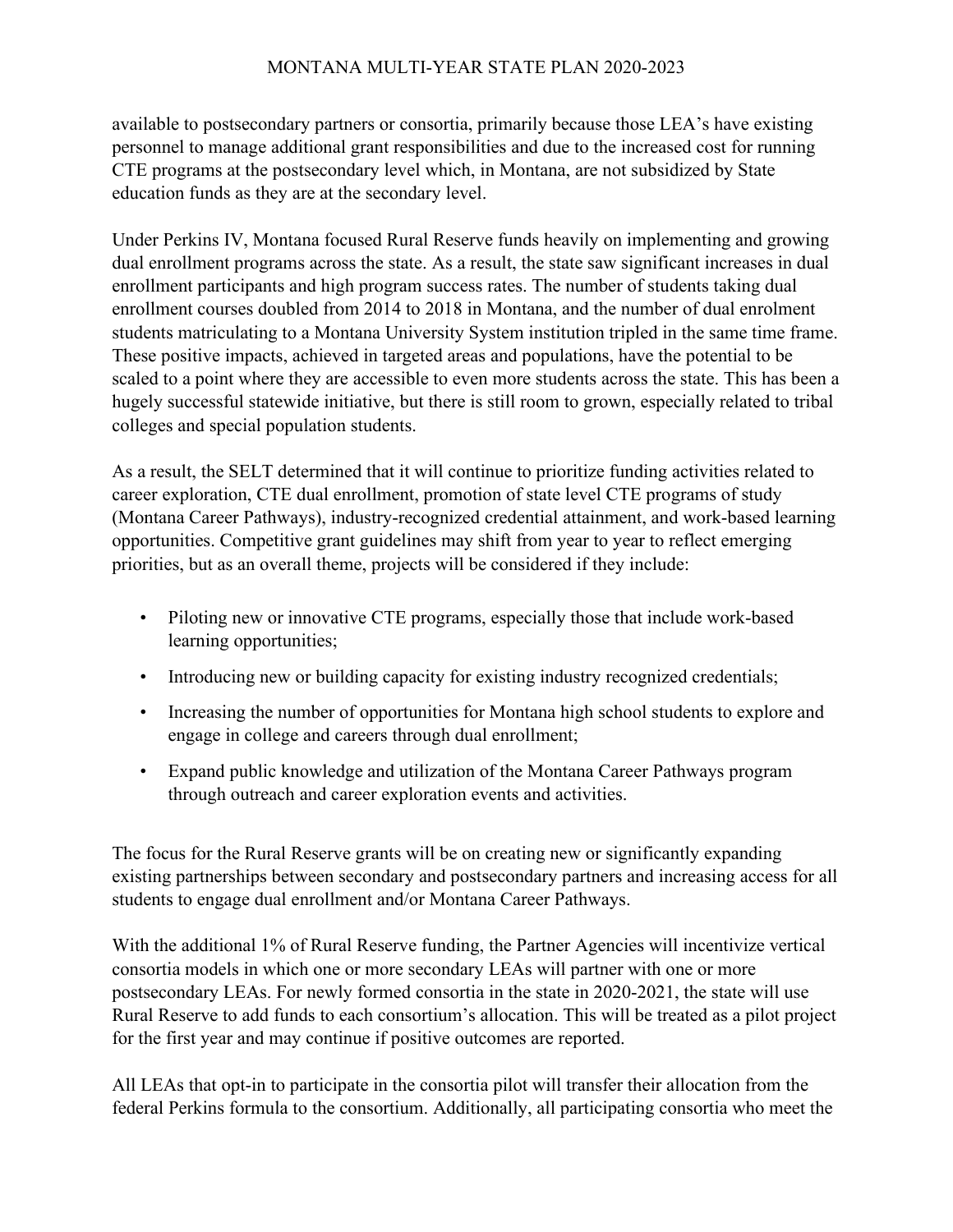state requirements for the pilot will be eligible to receive incentive funding to help offset administrative and programming costs. The incentive funding—1% of total Rural Reserve funding—will be allocated equally to each consortium (i.e. if there are 2 consortia, each receives 50% of the 1% funding, if there are 4 consortia, each receives 25% of the 1% funding, etc.). To participate as a consortium, there must be a MOU in place between the participating secondary and postsecondary LEAs prior to completing the LEA local application.

Any Perkins eligible LEAs in Montana may collaborate to form a consortium. The minimum requirements are that there is at least one (1) secondary and one (1) postsecondary agency included to receive incentive funding in the vertical consortia pilot project. No LEA may be part of more than one consortium in a single year but may opt to change consortia during subsequent funding cycles. The participating LEAs must select one agency to serve as the Fiscal Agent. In most cases, this would be the postsecondary LEA because they are more likely to have dedicated grant personnel, but it may be any LEA in the consortia.

Consortium members are required to meet in order to plan, set goals, and identify programs for funding that are sufficient in size, scope and quality as determined by Montana Perkins standards. Using the Comprehensive Local Needs Assessment as a guide, the consortium should develop goals for program and learning improvements that are beneficial to the consortium as a whole. Funding decisions should be supported by written consortium goals and the CLNA results.

The SELT has the authority to increase or decrease the percentage of Rural Reserve the state will use each year, in addition to setting the criteria for the funding to be spent.

## **C.9. State Baseline**

The aggregate expenditures for the July 1, 2018 to June 30, 2019 baseline are \$54,810,337. Montana would like to continue with the pre-existing MOE.

# **D. ACCOUNTABILITY FOR RESULTS**

## **D.1. Secondary Indicators of Career and Technical Education Program Quality**

Montana chose 5S2 and 5S3 as indicators of secondary career and technical education program quality. Numerator and denominator definitions are as follows:

#### 5S2: Program Quality – Attained Postsecondary Credits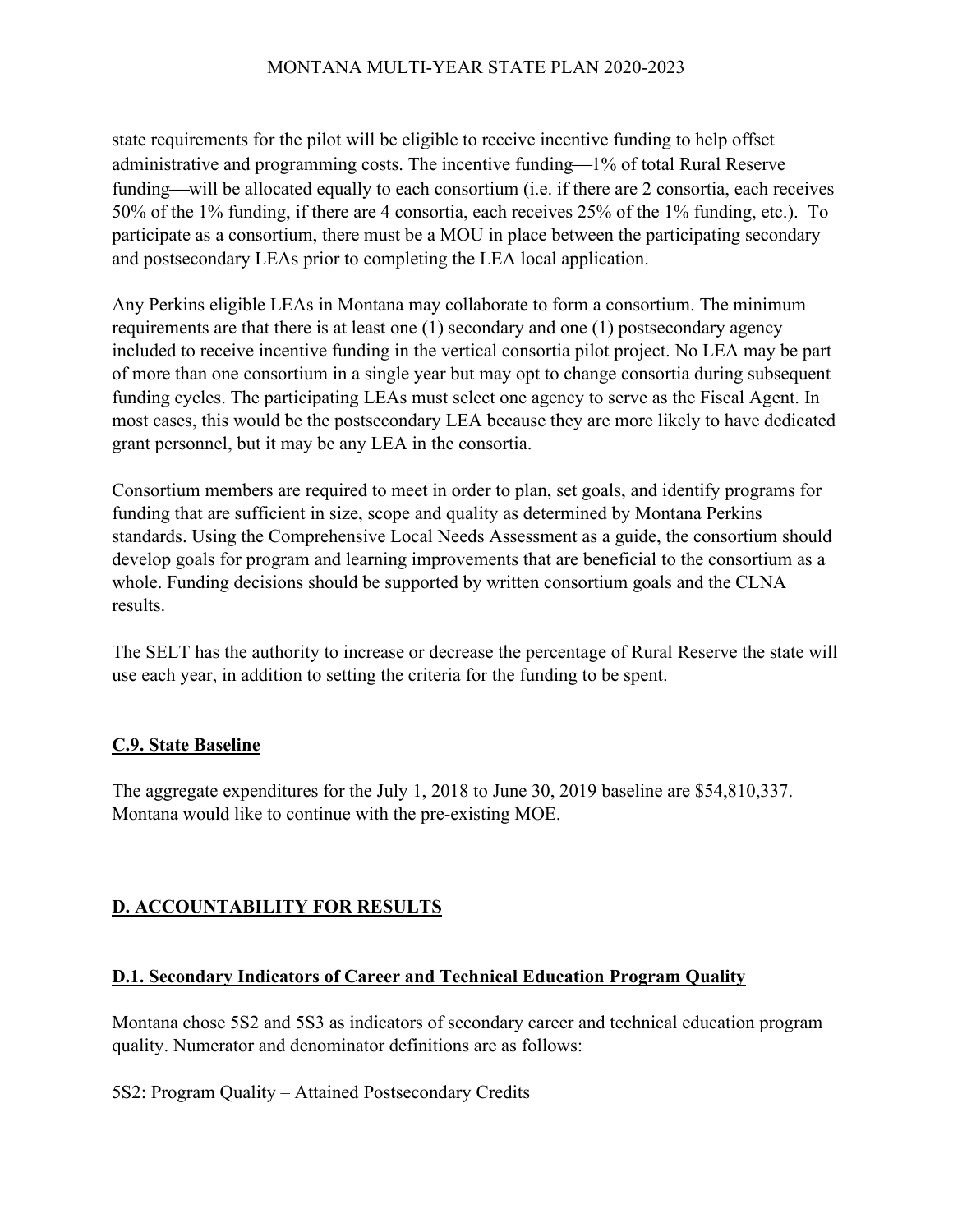**Numerator:** the number of secondary CTE concentrators who participate in a dual enrollment course either through concurrent enrollment, dual credit, or early college.

**Denominator:** the number of CTE concentrators in a CTE program or program of study during the reporting year.

Postsecondary dual enrollment courses have been matched to specific pathways and are listed on the Montana Career Pathway website [\(www.mus.edu/mcp\)](http://www.mus.edu/mcp) as well as posted on the OPI website for secondary schools to reference.

### 5S3: Program Quality – Participated in Work-Based Learning

**Numerator:** the number of secondary CTE concentrators who participate in a work-based learning experience. For the purposes of this program quality indicator, 'work-based learning' is defined as: sustained interactions with industry or community professionals in real workplace settings, to the extent practicable, or simulated environments at an educational institution that foster's in-depth, firsthand engagement with the tasks of a given career field, that are aligned to curriculum and instruction.

**Denominator:** the number of CTE concentrators in a CTE program or program of study during the reporting year.

The OPI developed a work-based learning manual with input from OCHE, the Governor's Office and the Department of Labor and Industry, that described levels of career exploration through work-based learning. The OPI will use National Course Codes to capture individual student work-based learning experiences.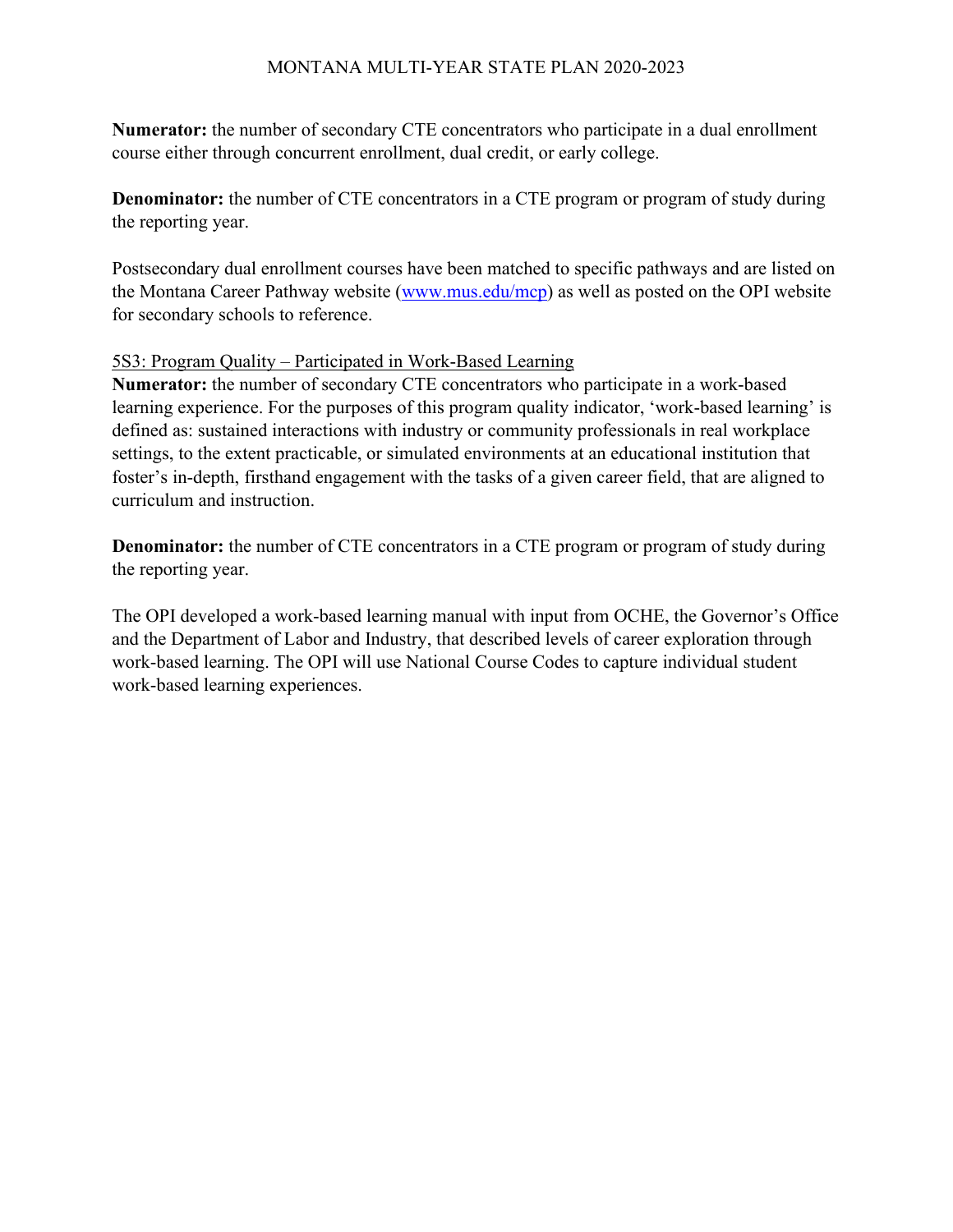# **D.2. State Determined Performance Level (SDPL) Form**

| <b>State Name:</b>                                                               | Montana                  |                           |                |             |             |
|----------------------------------------------------------------------------------|--------------------------|---------------------------|----------------|-------------|-------------|
| Column<br>1                                                                      | Column<br>$\overline{2}$ | Column<br>3               | Column<br>4    | Column<br>5 | Column<br>6 |
| <b>Indicators</b>                                                                | <b>Baseline</b>          | <b>Performance Levels</b> |                |             |             |
|                                                                                  | Level                    | FY 2020                   | <b>FY 2021</b> | FY 2022     | FY 2023     |
| <b>Secondary Indicators</b>                                                      |                          |                           |                |             |             |
| 1S1: Four-Year Graduation<br>Rate                                                | 97.41                    | 90                        | 92             | 93          | 95          |
| 1S2: Extended Graduation<br>Rate                                                 | 98.49                    | 90                        | 92             | 93          | 95          |
| 2S1: Academic Proficiency in<br>Reading Language Arts                            | 50.71                    | 50                        | 51             | 52          | 53          |
| 2S2: Academic Proficiency in<br>Mathematics                                      | 30.5                     | 30                        | 31             | 32          | 33          |
| 2S3: Academic Proficiency in<br>Science                                          | 20                       | 20.5                      | 21             | 21.5        | 22          |
| 3S1: Post-Program Placement                                                      | 85.72                    | 85                        | 86             | 87          | 88          |
| 4S1: Non-traditional Program<br>Concentration                                    | 20.92                    | 20                        | 21             | 24          | 25          |
| 5S1: Program Quality -<br><b>Attained Recognized</b><br>Postsecondary Credential | N/A                      | N/A                       | N/A            | N/A         | N/A         |
| 5S2: Program Quality -<br><b>Attained Postsecondary</b><br>Credits               | 25                       | 27                        | 30             | 32          | 35          |
| 5S3: Program Quality -<br>Participated in Work-<br><b>Based Learning</b>         | 15                       | 18                        | 22             | 25          | 27          |
| 5S4: Program Quality – Other <sup>4</sup>                                        | N/A                      | N/A                       | N/A            | N/A         | N/A         |

<span id="page-47-0"></span><sup>&</sup>lt;sup>4</sup> The Perkins V State Plan Portal will allow an eligible agency to include on this form as many "other" program quality indicators as they choose.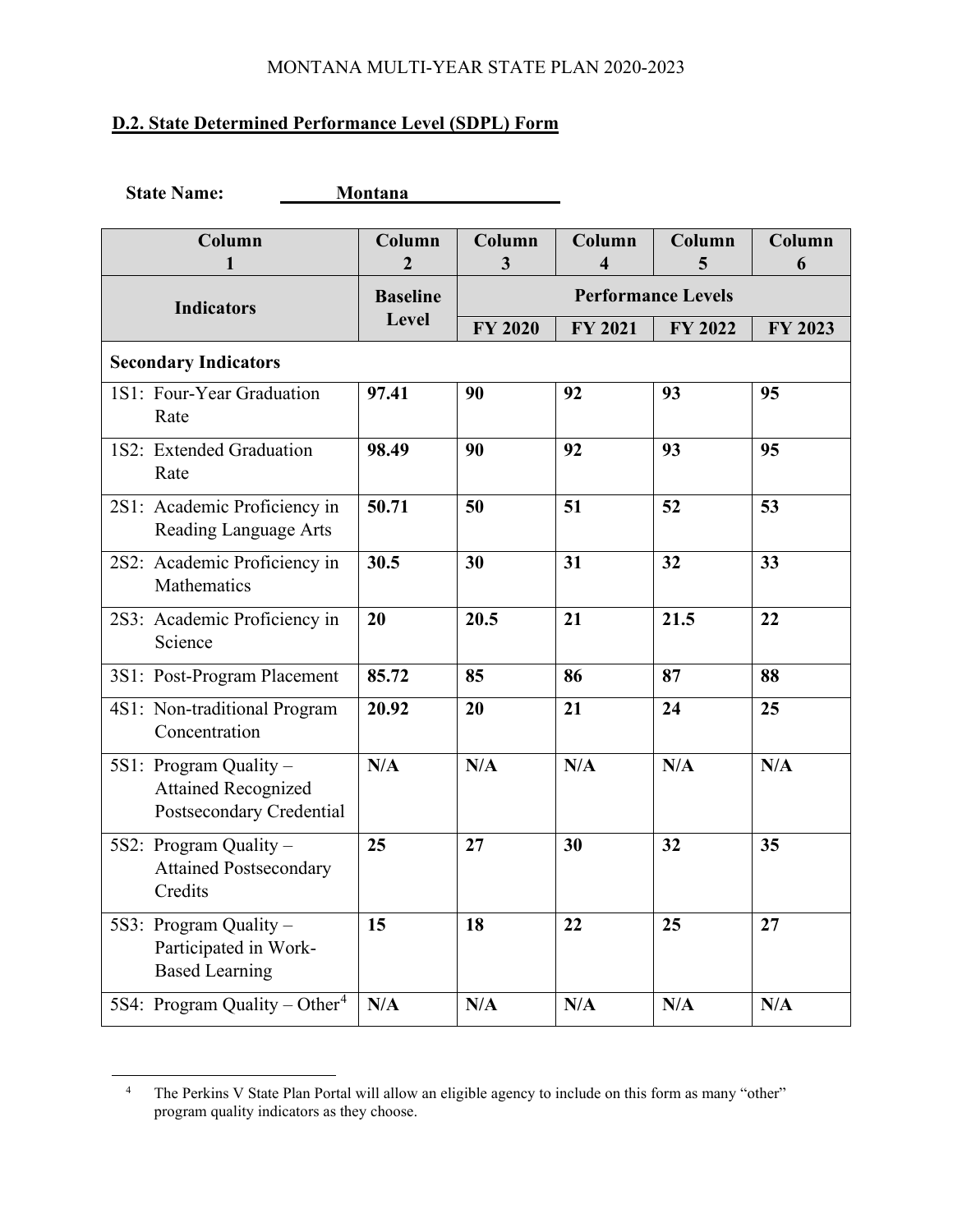| Column<br>1                                                   | Column<br>$\overline{2}$ | Column<br>3               | Column<br>4    | Column<br>5    | Column<br>6 |
|---------------------------------------------------------------|--------------------------|---------------------------|----------------|----------------|-------------|
| <b>Indicators</b>                                             | <b>Baseline</b>          | <b>Performance Levels</b> |                |                |             |
|                                                               | Level                    | <b>FY 2020</b>            | <b>FY 2021</b> | <b>FY 2022</b> | FY 2023     |
| <b>Postsecondary Indicators</b>                               |                          |                           |                |                |             |
| 1P1: Postsecondary Retention<br>and Post-Program<br>Placement | 83.5                     | 83.8                      | 84             | 84.4           | 84.8        |
| 2P1: Earned Recognized<br>Postsecondary Credential            | 100                      | 100                       | 100            | 100            | 100         |
| 3P1: Non-traditional Program<br>Concentration                 | 16.7                     | 16.8                      | 17             | 17.3           | 17.5        |

# **D.3. State Determined Performance Level (SDPL) Procedure**

# **D.3.a. Public Comment Procedure**

The State Determined Performance Level (SDPL) form was posted to the site mus.edu/perkinsv/public-comment.asp on August 1, 2019 and they remained on that site until November 1, 2019. The link was shared with various stakeholder groups, including teachers, faculty, college/high school staff, agencies that serve special populations, students, parents, members of business/industry, and tribal colleges. The performance indicators were also posted from February 1, 2020 through March 31, 2020 as a part of the entire state plan available for public comment.

# **D.3.b. State Determined Performance Level Explanation and Process**

To establish baseline numbers for the State Determined Performance Levels, the Partner Agencies both reviewed three (3) previous years of data for each performance indicator. The Office of Public Instruction worked with internal data experts to establish a baseline for 2S3, 5S2, and 5S3 because that data had never been previously collected.

## *Secondary Performance Indicator Definitions*

The term 'CTE concentrator' at the secondary level is defined as a student who has taken two or more credits in a defined Montana Career Pathway (program of study). One credit equals a yearlong course or two semesters.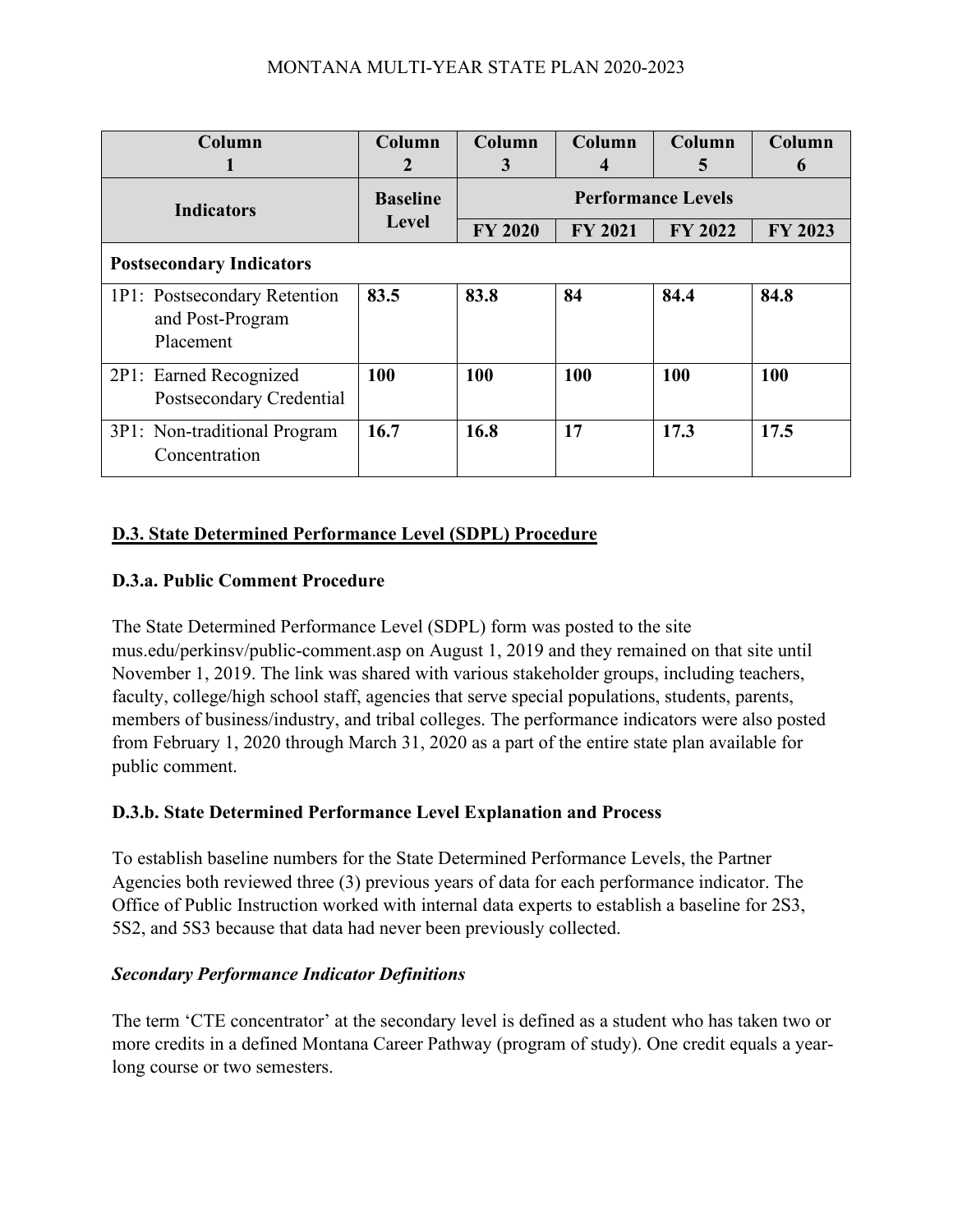Numerator and denominator definitions for each secondary performance indicators are as follows:

#### 1S1: Four-Year Graduation Rate

**Numerator:** the number of CTE concentrators who graduated from high school, as measured by the four-year adjusted cohort graduation rate (defined in section 8101 of the Elementary and Secondary Education Act of 1965).

**Denominator:** the number of CTE concentrators who, in the reporting included in the State's computation of its four-year graduation rate as defined in the State's Consolidated Accountability Plan pursuant to Section 111(b)(2) of the ESSA.

### 1S2: Extended Graduation Rate:

**Numerator:** the number of CTE concentrators who graduated from high school, as measured by the extended-year adjusted cohort graduation rate (defined in section 8101 of the Elementary and Secondary Education Act of 1965).

**Denominator:** the number of CTE concentrators who, in the reporting included in the State's computation of its extended-year graduation rate as defined in the State's Consolidated Accountability Plan pursuant to Section 111(b)(2) of the ESSA.

## 2S1: Academic Proficiency in Reading Language Arts

**Numerator:** the number of CTE concentrators who achieved reading/language arts proficiency in the challenging State academic standards adopted by the State under section 1111(b)(1) of the Elementary and Secondary Education Act of 1965, as measured by the academic assessments of ACT scores.

**Denominator:** the number of CTE concentrators who took the ESSA assessments in reading/language arts whose scores were included in the program year in the State's computation of the AYP measure for reading/language arts.

## 2S2: Academic Proficiency in Math

**Numerator:** the number of CTE concentrators who achieved math proficiency in the challenging State academic standards adopted by the State under section 1111(b)(1) of the Elementary and Secondary Education Act of 1965, as measured by the academic assessments of ACT scores.

**Denominator:** the number of CTE concentrators who took the ESSA assessments in math whose scores were included in the program year in the State's computation of the AYP measure for math.

## 2S3: Academic Proficiency in Science

**Numerator:** the number of CTE concentrators who achieved science proficiency in the challenging State academic standards adopted by the State under section 1111(b)(1) of the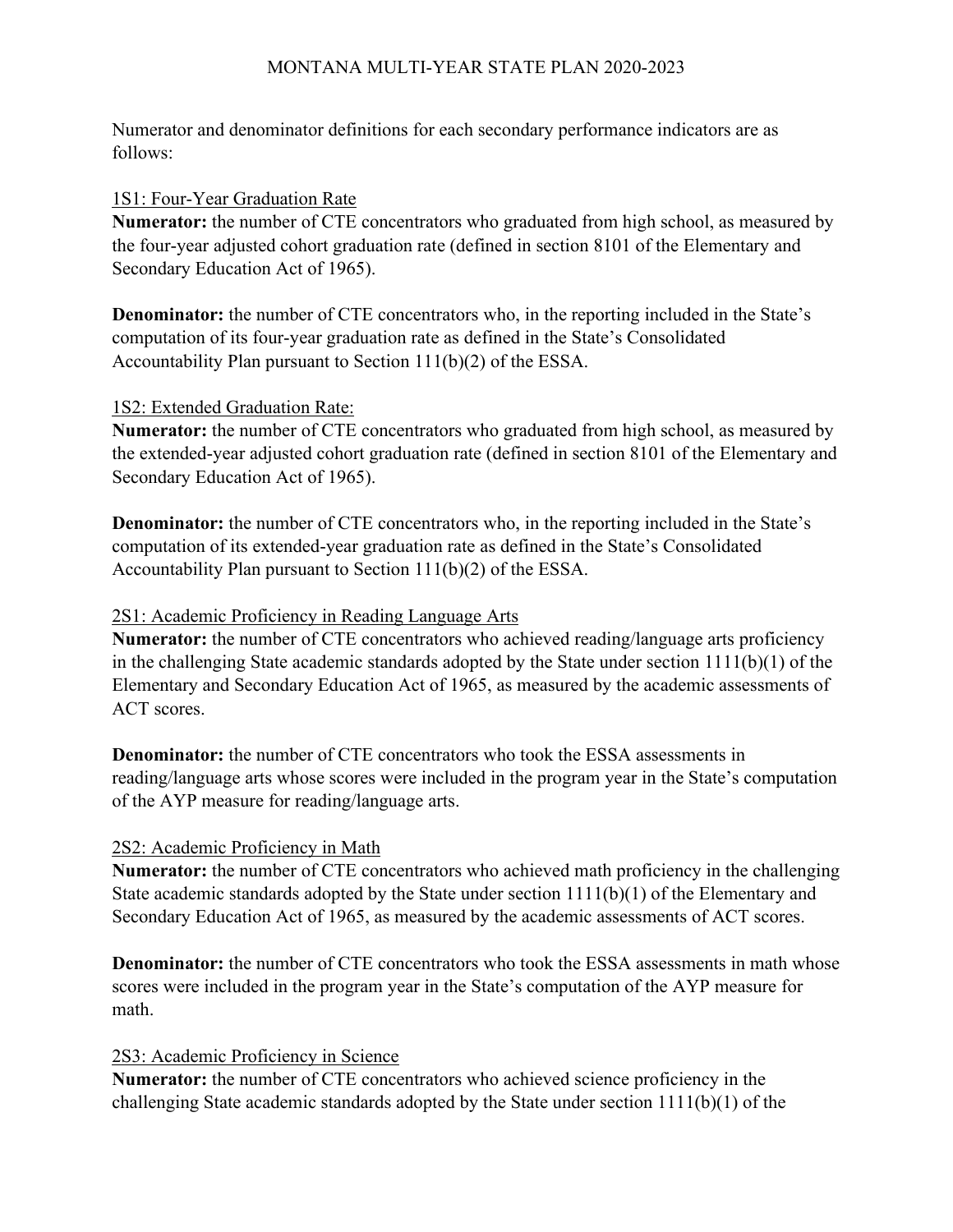Elementary and Secondary Education Act of 1965, as measured by the academic assessments of ACT scores.

**Denominator:** the number of CTE concentrators who took the ESSA assessments in science whose scores were included in the program year in the State's computation of the AYP measure for science.

## 3S1: Post-Program Placement

**Numerator:** the number of CTE concentrators who, in the second quarter after exiting from secondary education, are in postsecondary education or advance training, military service or a service program that receives assistance under title I of the National and Community Service Act of 1990 (42 U.S.C. 12511 et seq.), are volunteers as described in section 5(a) of the Peace Corps Act (22 U.S.C 2504(a)), or are employed.

**Denominator:** the number of CTE concentrators who left secondary education during the reporting year.

## 4S1: Non-traditional Program Concentration

**Numerator:** the number of CTE concentrators, from underrepresented gender groups, in career and technical education programs and programs of study, that lead to non-traditional fields.

**Denominator:** the number of CTE concentrators in a CTE program or program of study that leads to a nontraditional field, during the reporting year.

Definitions for 5S2 and 5S3 are found in Section D.1.

## *Postsecondary Performance Indicator Definitions*

The term 'CTE concentrator' at the postsecondary level is defined as a student enrolled in an eligible recipient who has (i) earned at least 12 credits and are enrolled in a career and technical education program or program of study; or (ii) completed such a program if the program encompasses fewer than 12 credits or the equivalent in total.

Numerator and denominator definitions for each postsecondary performance indicators are as follows:

## 1P1: Postsecondary Retention and Post-Program Placement

**Numerator:** the number of CTE concentrators who, during the second quarter after program completion, remain enrolled in postsecondary education, are in advanced training, military service, or a service program that receives assistance under title I of the National and Community Service Act of 1990 (42 U.S.C. 12511 et seq.), are volunteers as described in section 5(a) of the Peace Corps Act (22 U.S.C 2504(a)), or are placed or retained in employment.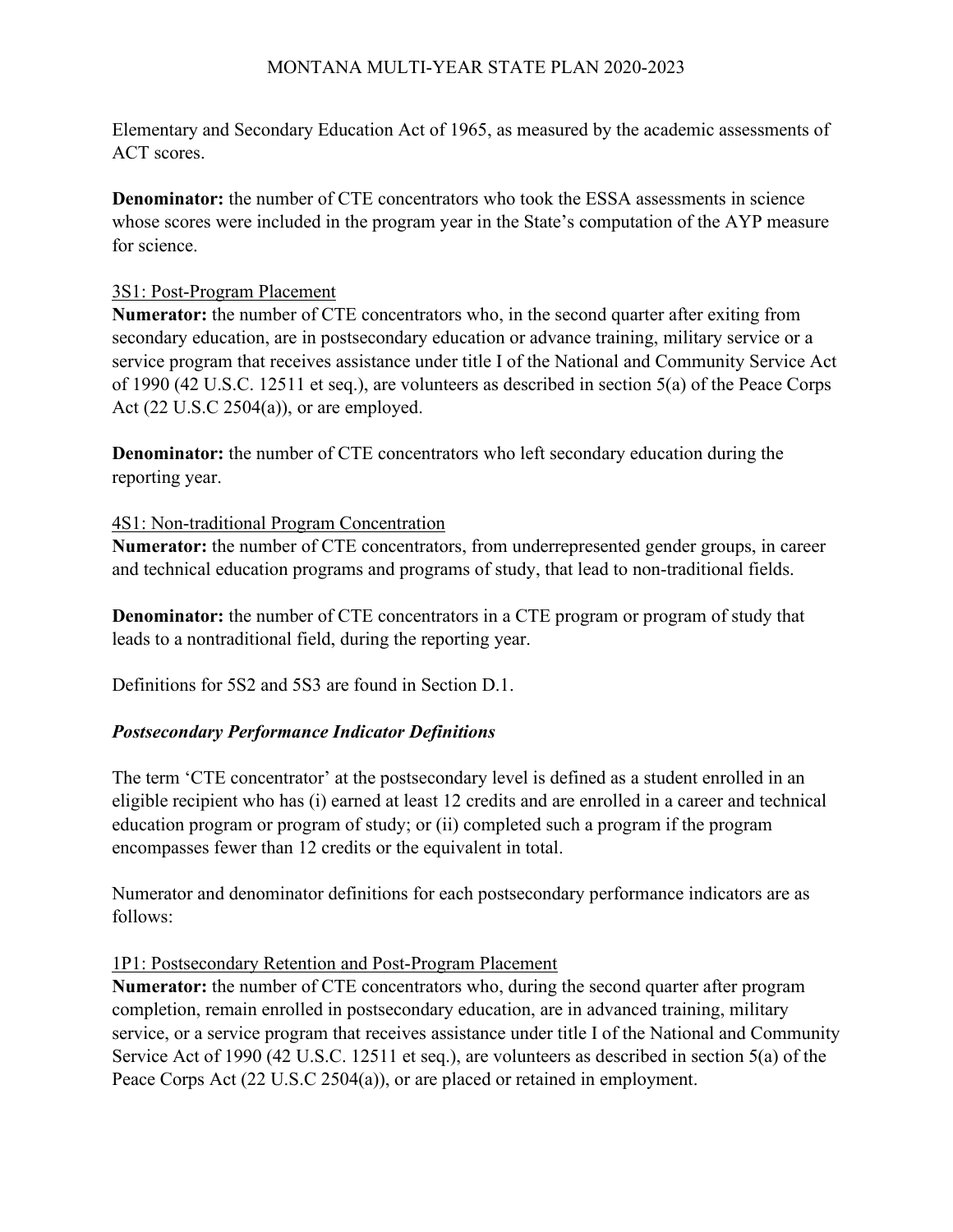**Denominator:** the number of CTE concentrators who completed their program in the prior reporting year.

### 2P1: Earned Recognized Postsecondary Credential

**Numerator:** the number of CTE concentrators who receive a recognized postsecondary credential during participation in or within 1 year of program completion.

**Denominator:** the number of CTE concentrators who graduated from postsecondary education in the prior reporting year.

### 3P1: Nontraditional Program Completion

**Numerator:** the number of CTE concentrators, from underrepresented gender groups, in career and technical education programs and programs of study that lead to non-traditional fields.

**Denominator:** the number of CTE concentrators in a CTE program or program of study that leads to a nontraditional field during the reporting year.

Definitions for the numerators and denominators for the secondary indicators of career and technical education program quality that Montana chose are defined in section D.1.

## **D.4. State Determined Performance Level (SDPL) Public Comments**

The state received one comment on the SDPL form regarding how high the completion/graduation rate was and how she thought the number was unattainable. This person also reached out personally to the CTE Director, who clarified that this number measures CTE concentrators only, satisfying the commenter's concerns.

## **D.5. State Determined Performance Level (SDPL) Disparities or Gaps**

The Partner Agencies will provide leadership to assist school districts and two-year postsecondary institutions to gather and share information about strategies for improving performance and making meaningful progress each year. Professional development will be provided to help identify promising practices for improving performance and strengthening services to special populations.

Every local recipient will receive a report indicating how special population and nontraditional populations groups performed compared to the goals for these groups on the target performance levels. Each LEA will be required to document how they will work to close achievement gaps.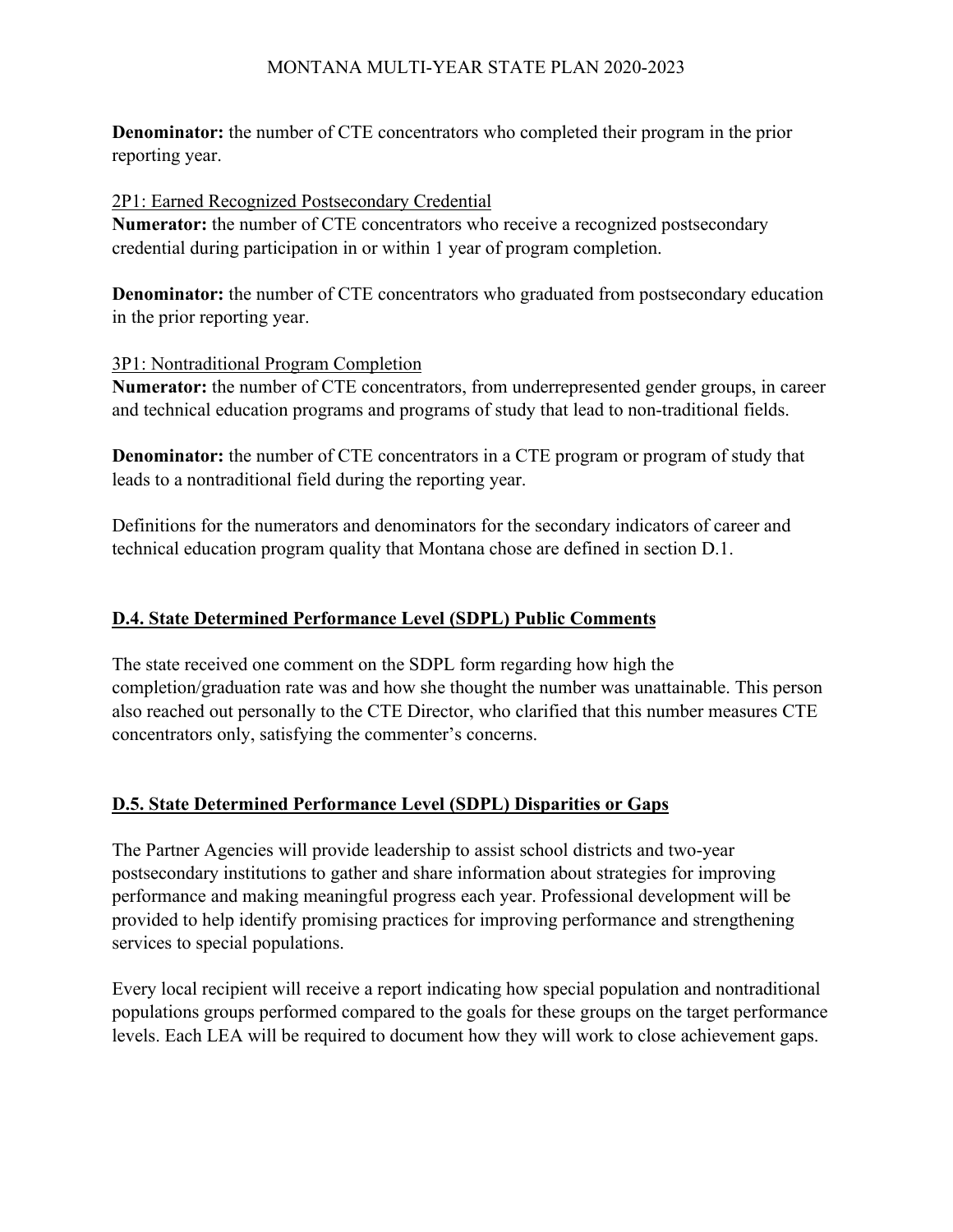# **ASSURANCES, CERTIFICATIONS, AND OTHER FORMS**

## **A. Statutory Assurances**

 $\Box$  The eligible agency assures that:

- 1. It made the State plan publicly available for public comment<sup>[5](#page-52-0)</sup> for a period of not less than 30 days, by electronic means and in an easily accessible format, prior to submission to the Secretary for approval and such public comments were taken into account in the development of this State plan. (Section  $122(a)(4)$  of Perkins V)
- 2. It will use the funds to promote preparation for high-skill, high-wage, or indemand industry sectors or occupations and non-traditional fields, as identified by the State. (Section  $122(d)(13)(C)$  of Perkins V)
- 3. It will provide local educational agencies, area career and technical education schools, and eligible institutions in the State with technical assistance, including technical assistance on how to close gaps in student participation and performance in career and technical education programs. (section 122(d)(13)(E) of Perkins V)
- 4. It will comply with the requirements of this Act and the provisions of the State plan, including the provision of a financial audit of funds received under this Act, which may be included as part of an audit of other Federal or State programs. (Section 122(d)(13)(A) of Perkins V)
- 5. None of the funds expended under this Act will be used to acquire equipment (including computer software) in any instance in which such acquisition results in a direct financial benefit to any organization representing the interests of the acquiring entity or the employees of the acquiring entity, or any affiliate of such an organization. (Section 122(d)(13)(B) of Perkins V)
- 6. It will use the funds provided under this Act to implement career and technical education programs and programs of study for individuals in State correctional institutions, including juvenile justice facilities. (Section 122 (d)(13)(D) of Perkins V)

<span id="page-52-0"></span><sup>&</sup>lt;sup>5</sup> An eligible agency that submits a 1-Year Transition Plan in FY 2019 is not required to hold a public comment period on the 1-Year Transition Plan. Such agency must assure that it meets this public comment requirement prior to submitting its Perkins V State Plan in FY 2020.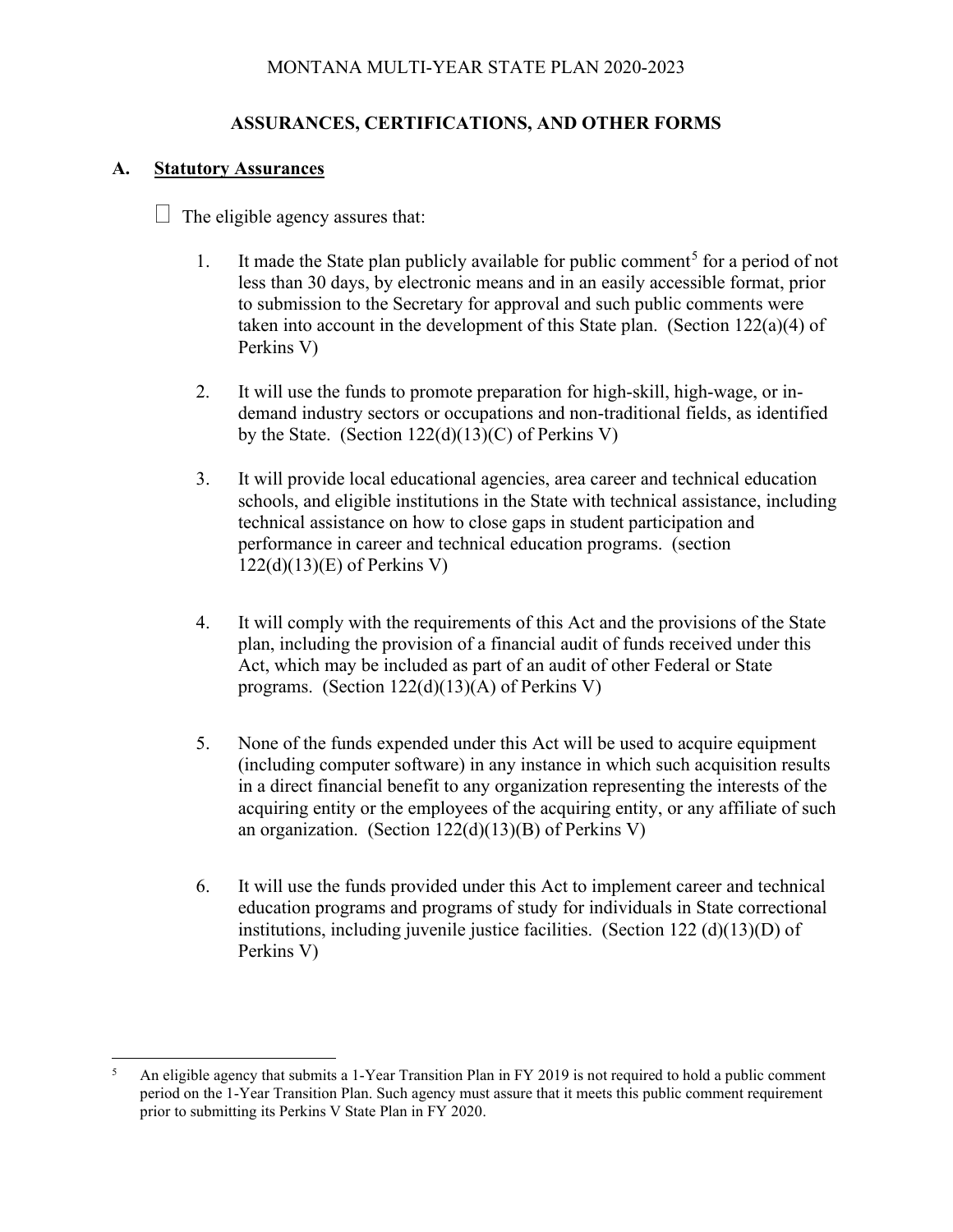# **B. EDGAR Certifications**

- $\Box$  By submitting a Perkins V State Plan, consistent with 34 CFR 76.104, the eligible agency certifies that:
	- 1. It is eligible to submit the Perkins State plan.
	- 2. It has authority under State law to perform the functions of the State under the Perkins program(s).
	- 3. It legally may carry out each provision of the plan.
	- 4. All provisions of the plan are consistent with State law.
	- 5. A State officer, specified by title in Item C on the Cover Page, has authority under State law to receive, hold, and disburse Federal funds made available under the plan.
	- 6. The State officer who submits the plan, specified by title in Item C on the Cover Page, has authority to submit the plan.
	- 7. The entity has adopted or otherwise formally approved the plan.
	- 8. The plan is the basis for State operation and administration of the Perkins program.

## **C. Other Forms**

- $\Box$  The eligible agency certifies and assures compliance with the following enclosed forms:
	- 1. Assurances for Non-Construction Programs (SF 424B) Form (OMB Control No. 0348-0040) - <https://www2.ed.gov/fund/grant/apply/appforms/sf424b.pdf>
	- 2. Disclosure of Lobbying Activities (SF LLL) (OMB Control No. 4040-0013): [https://apply07.grants.gov/apply/forms/sample/SFLLL\\_1\\_2-V1.2.pdf](https://apply07.grants.gov/apply/forms/sample/SFLLL_1_2-V1.2.pdf)
	- 3. Certification Regarding Lobbying (ED 80-0013 Form): <https://www2.ed.gov/fund/grant/apply/appforms/ed80-013.pdf>
	- 4. General Education Provisions Act (GEPA) 427 Form (OMB Control No. 1894- 0005): <https://www2.ed.gov/fund/grant/apply/appforms/gepa427.pdf>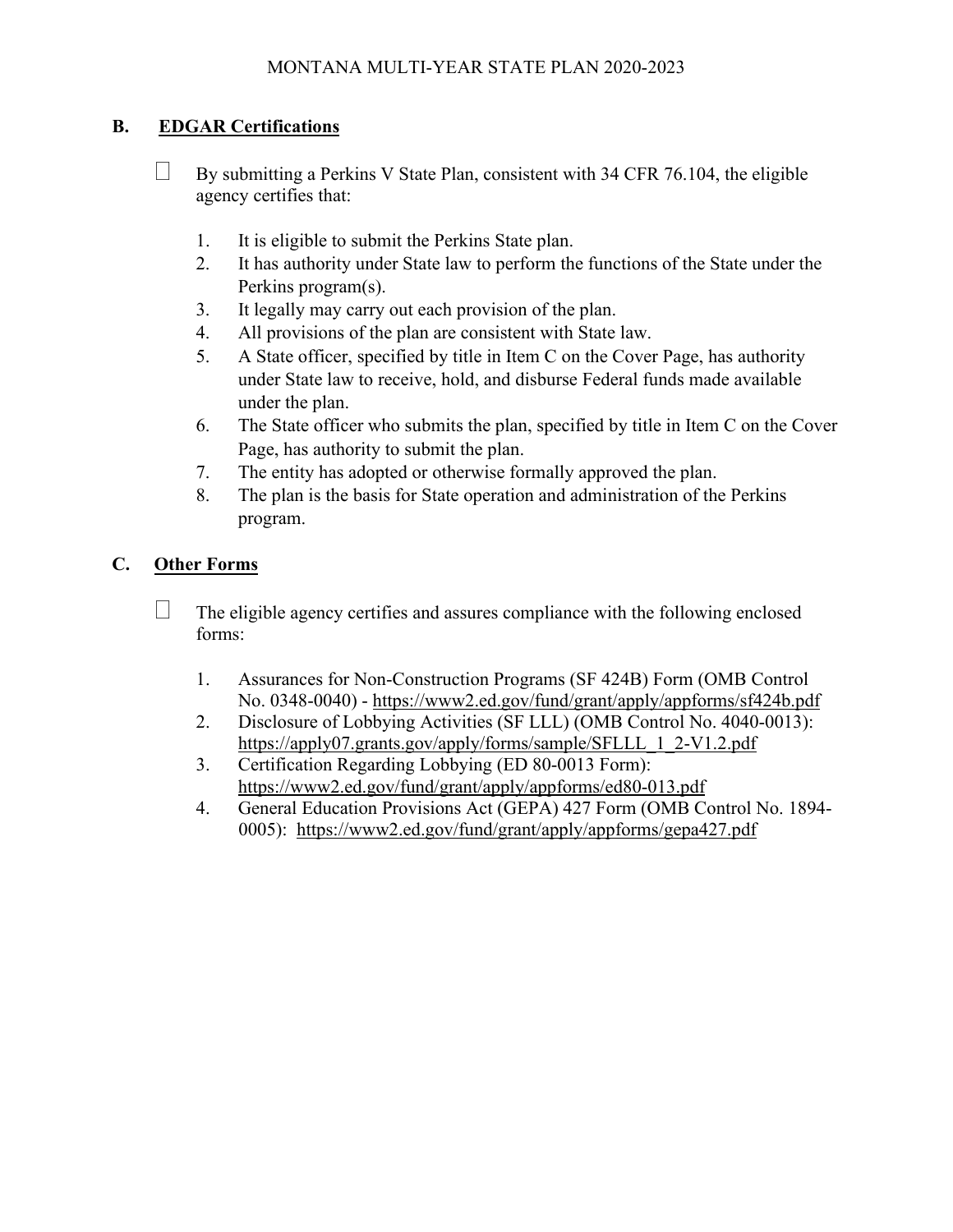#### BUDGET

# **A: Budget Form**

**State Name:** Montana

**Fiscal Year (FY):** 2020

| <b>Line Number</b> | <b>Budget Item</b>                                       | <b>Percent of Funds</b> | <b>Amount of Funds</b> |
|--------------------|----------------------------------------------------------|-------------------------|------------------------|
| 1                  | <b>Total Perkins V Allocation</b>                        | <b>Not applicable</b>   | \$5,919,788            |
| $\overline{2}$     | <b>State Administration</b>                              | 5%                      | \$295,989              |
| 3                  | <b>State Leadership</b>                                  | 10%                     | \$591,979              |
| 4                  | Individuals in State Institutions<br>$\bullet$           | .05%                    | \$2,959                |
| 4a                 | <b>Correctional Institutions</b>                         | Not required            | \$                     |
| 4b                 | Juvenile Justice Facilities<br>$\qquad \qquad -$         | Not required            | \$                     |
| 4c                 | Institutions that Serve<br>Individuals with Disabilities | Not required            | \$                     |
| 5                  | Nontraditional Training and<br>Employment                | <b>Not applicable</b>   | \$60,000               |
| 6                  | <b>Special Populations Recruitment</b><br>$\bullet$      | %                       | \$592                  |
| 7                  | <b>Local Formula Distribution</b>                        | 85%                     | \$5,031,820            |
| 8                  | Reserve                                                  | 10%                     | \$503,182              |
| 9                  | <b>Secondary Recipients</b>                              | %                       | \$                     |
| 10                 | <b>Postsecondary Recipients</b>                          | $\%$                    | \$                     |
| 11                 | Allocation to Eligible Recipients<br>$\bullet$           | %                       | \$                     |
| 12                 | <b>Secondary Recipients</b>                              | 65%                     | \$2,943,615            |
| 13                 | Postsecondary Recipients                                 | 35%                     | \$1,585,023            |
| 14                 | State Match (from non-federal funds)                     | Not applicable          | \$275,061              |